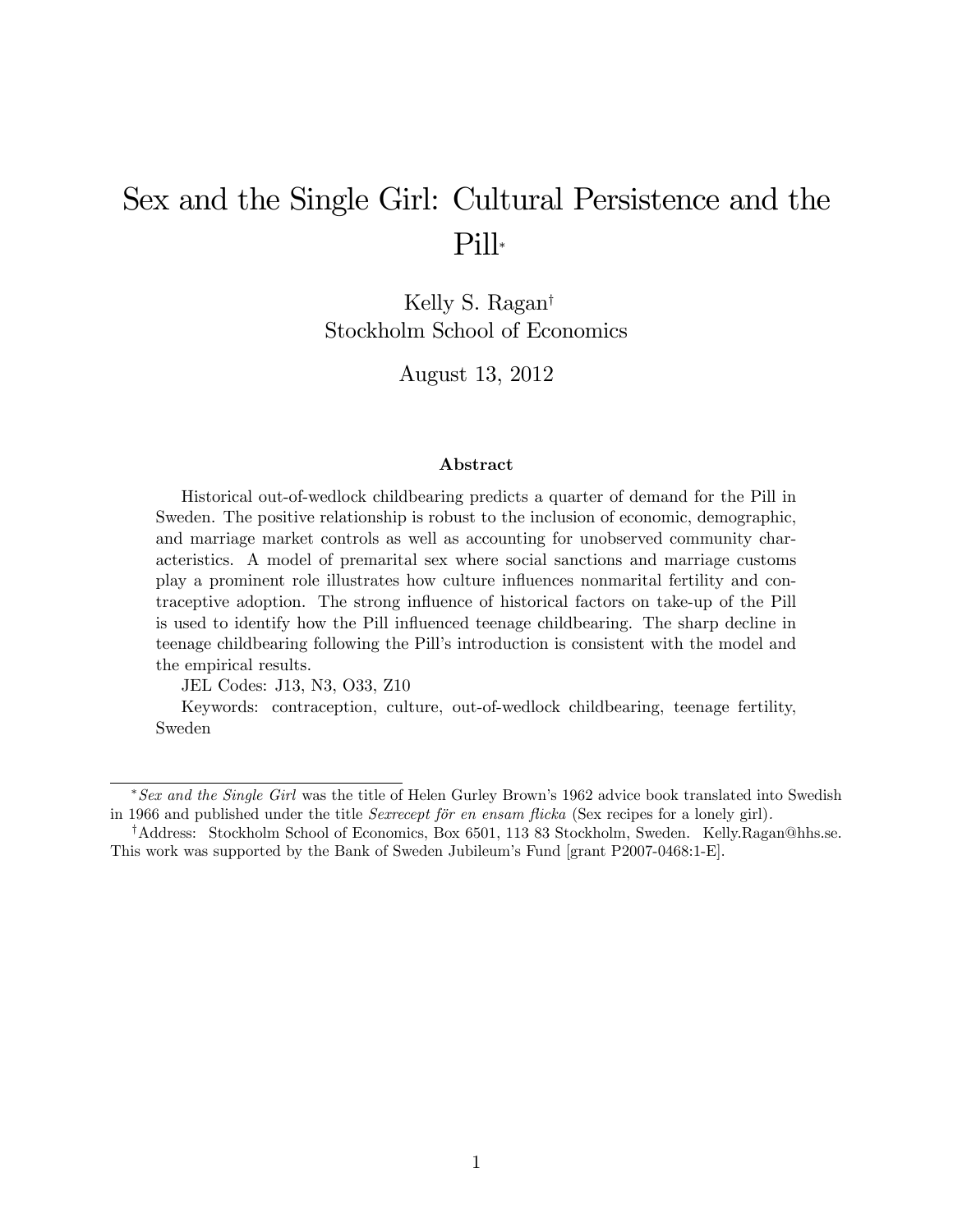# 1 Introduction

There are few more compelling examples of technology as liberator than 'the Pill', yet the adoption of this new contraceptive technology was a social phenomenon. The promise of the Pill, a technological innovation which allowed women to assert control over their fertility and their sex lives, stood at odds with centuries of custom and severe social sanction against promiscuity and out-of-wedlock childbearing levied against single women. In the absence of contraceptive technologies to effectively control fertility, facets of culture such as stigma and custom became a more or less effective check on women's fertility, achieved at the price of curtailed sexual freedom and severe punishments against women who deviated from social norms and customs. Women who bore children outside of marriage were social pariahs in 19th century Sweden, a consequence of harsh punishments against promiscuity. While society had changed dramatically by the time the Pill was introduced, there remained a strong ináuence between the local customs that regulated womenís sexuality in the past and the adoption of the Pill.

Demographers have long posited an important role for culture in the spread of contraceptive methods and norms regarding reproduction, yet economic studies of the Pill have largely ignored the social aspects of contraceptive technology adoption.<sup>1</sup> Since Goldin and Katz (2002) several studies have investigated the employment and fertility effects of the Pill using the differential pattern of legal access to contraception for young women across the U.S.<sup>2</sup> The empirical approaches employed in these studies preclude an evaluation of culture's role in contraception demand. This neglect of the social aspects of the Pill's diffusion is surprising given that economists from Malthus to Marshall have long recognized the importance of social forces in fertility control. Marshall argued in his Principles of Economics (1922) that fertility decisions are influenced by cultural forces, emphasizing the role of social constraints such as moral codes and customs:

"Society exercises pressure on the individuals by religious, moral and legal sanctions, sometimes with the object of quickening, and sometimes with that of retarding, the growth of population....To its [population] ináuence, often un-

<sup>1</sup>See the Princeton European Fertility Project and related work by Lesthaeghe and Neels (2001), Watkins (1986), and Carlsson (1966).

<sup>&</sup>lt;sup>2</sup>See Bailey (2006, 2010).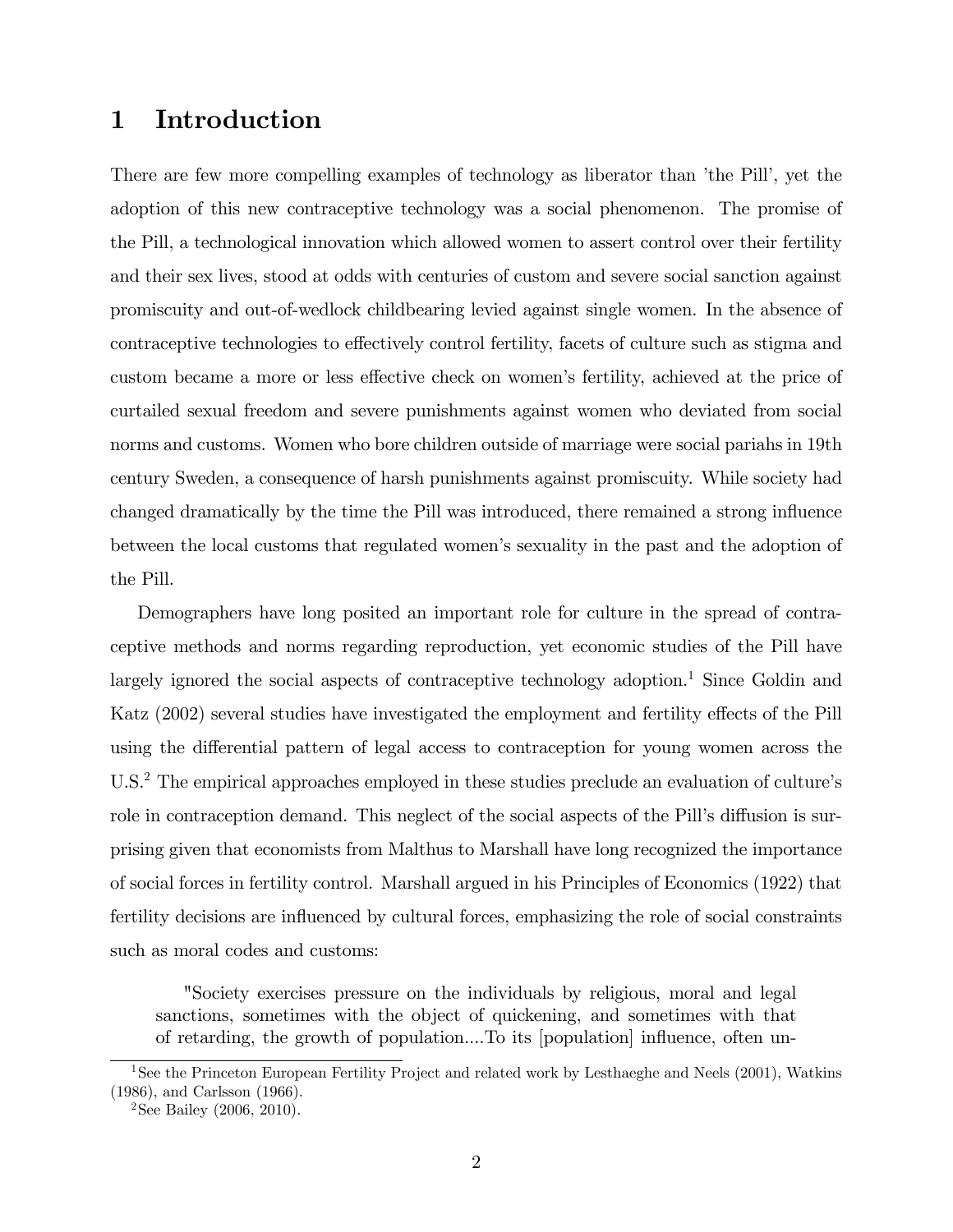avowed, sometimes not even closely recognized, we can trace a great part of the rules, customs and ceremonies that have been enjoined in the Eastern and Western world by law-givers, by moralists, and those nameless thinkers, whose far-seeing wisdom has left its impress on national habits."

The first theories of culture focused on the regulation of sexual behavior and reproduction.<sup>3</sup> The historical roots of the habits Marshall describes mirror notions of culture emphasized in Tabelliniís (2010) study of the determinants of development among regions in Europe, and the cultures of anti-Semitic violence explored in Voigtlander and Voth (2012). Despite a renewed interest in culture, investigations of its influence on facets of fertility control such as the adoption of modern contraceptive methods are scarce.<sup>4</sup> In taking stock of the recent literature on culture in economics Fernandez (2011) notes the dearth of studies on how contraceptive innovations interact with cultural forces and conjectures that technology and culture jointly influence one another. Recent work by Greenwood, Guner and Fernandez-Villaverde (2012) and Greenwood and Guner (2010) make a persuasive case that sexual mores and courting customs have changed dramatically in the face of contraceptive advances. Quantifying how differences in culture affect the adoption of contraceptive innovations, the other side of this feedback mechanism, is an open question which I aim to address. I use unique data on demand for the Pill and historical illegitimacy behavior to quantify how the social constraints which have shaped fertility patterns since medieval times ináuence the take-up of modern modes of contraception.

This paper not only extends the scope of empirical studies of cultural persistence to the domain of sexual behavior and contraception but develops a model that makes explicit a role for culture in contraceptive technology adoption. The model is consistent with the data along several dimensions. While it may not be surprising that historical illegitimacy matters for contraceptive demand, it is not clear a priori which way this relationship would go in the aggregate. Mechanisms where contraceptive technology adoption is negatively related with illegitimacy are many. Communities which provide more support to single mothers may experience more non-marital fertility and lower demand for contraception to avoid such outcomes. Contraceptive cultures which diffuse knowledge more effectively may lead to lower

<sup>&</sup>lt;sup>3</sup>See the extensive literature on culture following Bronislaw Malinowski, in particular his Sex and Repression in Savage Society (1931).

<sup>4</sup>See Fernandez and Fogli (2009) for a discussion of the role of culture in contemporary fertility decisions.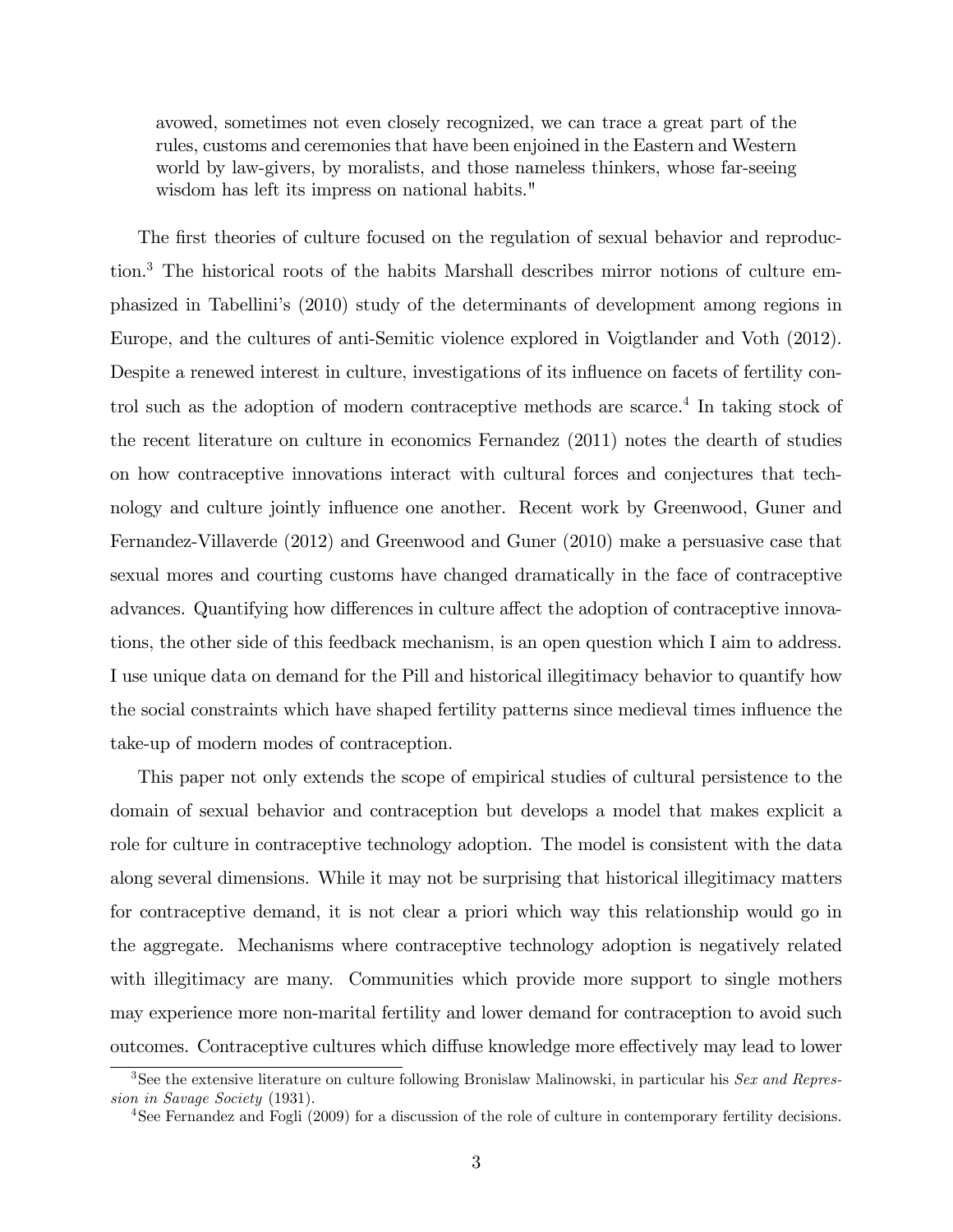unwed birth rates as well as more rapid adoption of new contraceptive technologies. Such mechanisms may be at work, but on their own they cannot account for the strong positive relationship observed in the data. The model of social stigma and demand for premarital sex presented here provides a set of testable predictions which are born out in the data and mirror recent work by Greenwood et al (2012) whom emphasize the role of parents, peers, and religious institutions in shaping sexual mores. The empirical analysis provides insight into how religious institutions interact with community norms to affect decisions regarding sexual activity and contraceptive use while the model emphasizes the peer effects discussed by Greenwood et al (2012).

The data is consistent with social constraints playing an important role in regulating sex and marriage behavior. Historical out-of-wedlock births exhibit substantial variation across locations, which are positively associated with demand for the Pill. Non-marital fertility is highly correlated over time, indicative of persistent differences in social constraints; out-ofwedlock births per 100 births in 1910 have a correlation of 0.76 with measures from fifty years earlier, and 0.55 with measures fifty years later. Though highly correlated, out-of-wedlock birth rates are not constant, but evolve differentially across communities. Some communities have low and stable non-marital fertility over many decades, while other communities have rising non-marital fertility. The relative ranks of communities are stable over time, but they have very different trajectories for how non-marital fertility evolves. This distinctive pattern of long run time variation in unwed birth rates is used to estimate a model in differences, to account for unobserved local characteristics. Places where cultures regarding sex and marriage became more liberal, represented by an increase in the rate of out-of-wedlock birth at the turn of the century, have more rapid take-up of the Pill. The model in differences uses this very different source of variation to identify the effect of culture, yet the conclusions we draw from the data are the same.

While the main objective of the paper is to understand how history influences the demand for modern contraceptives, this strong relationship between historical illegitimacy and takeup of the Pill can also be used to evaluate how Pill use altered the incidence of teenage motherhood. The paradoxical effect of the Pill increasing the incidence of out-of-wedlock childbearing among the young, as emphasized by Akerlof, Yellen, and Katz (1996), cannot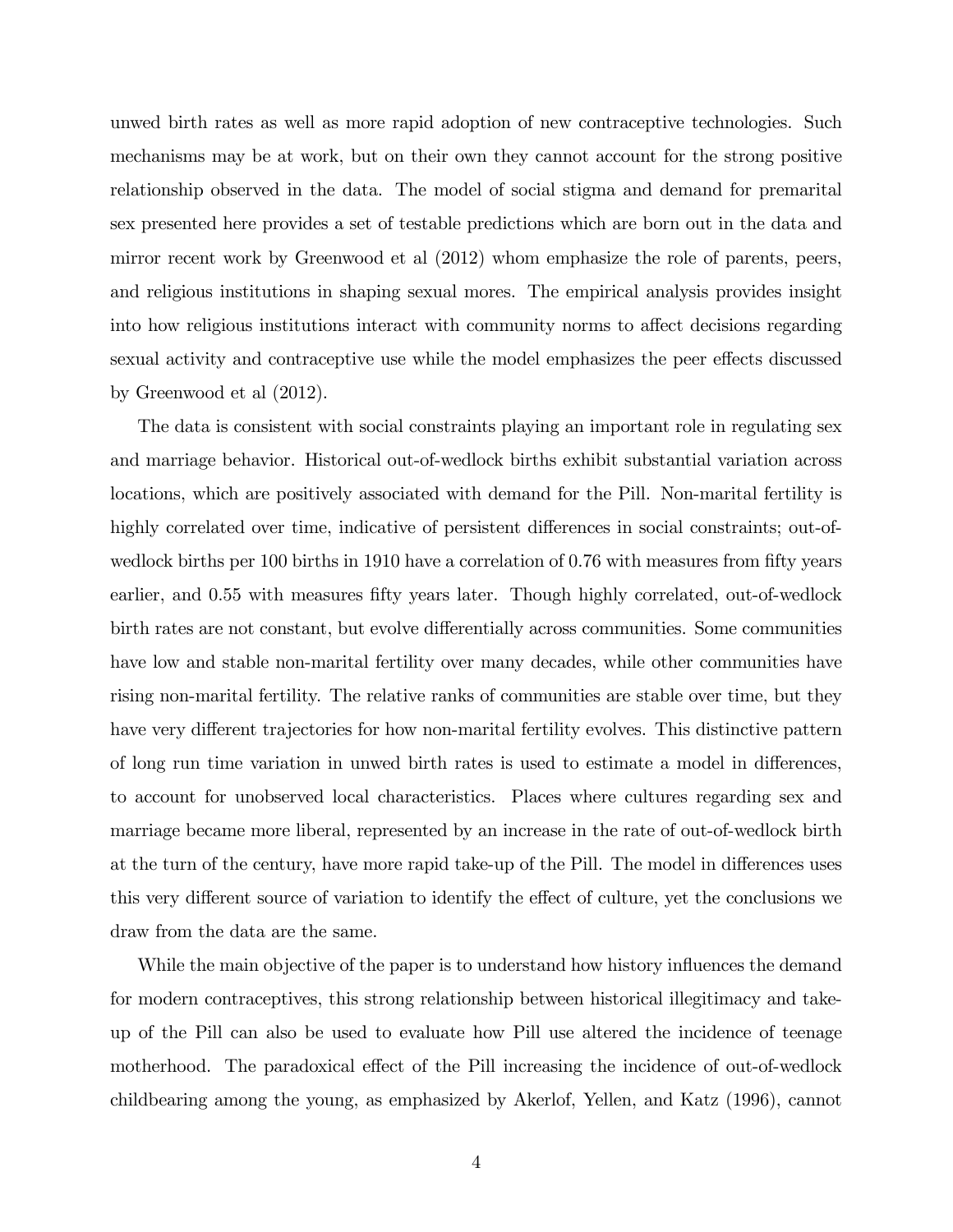be ruled out by the model but the empirical analysis presented in Section 6 suggests that this was not the dominant effect of the Pill.<sup>5</sup> The data is clear; the Pill reduced the incidence of teenage birth in the decade following its introduction. These results extend the literature on the Pill's role in fertility timing to the case of teenagers, a population emphasized in quantitative studies but overlooked in recent empirical analyses.<sup>6</sup>

The paper proceeds with a review of historical trends, the Swedish institutional setting, and related literature. Next, a model of demand for pre-marital sex is developed and used to analyze the introduction of the Pill. The unique data on Pill use is described in Section 4. The empirical framework and main results are presented in Section 5. Section 6 extends the analysis to estimate the causal effect of the Pill on teenage childbearing and Section 7 concludes.

# 2 The Historical and Institutional Setting

### 2.1 Social Sanctions and Courting Customs

Social constraints on individuals' reproductive decisions were particularly strong in 19th and early 20th century Sweden. Evolutionary biologist Bobbi Low (1990) described the setting, ì19th century Sweden represents an extreme of societal constraints on peopleís reproduction: highly monogamous, little remarriage, essentially no divorce, and a low rate of illegitimacy." Societal constraints took many forms; ethnological studies emphasize social sanction against pre-marital sex and courting customs which regulated sexual behavior among the young and

 $5$ Akerlof et al (1996) emphasize how the Pill and liberalized abortion access altered 'shotgun marriage' customs and reduced the bargaining power of women with preferences against contracepting, inducing some to engage in premarital sex whom otherwise would not, a force leading to increased non-marital fertility. Similarly, Greenwood and Guner (2010) model the direct effect of contraceptive innovations on the courting behavior of the young, modeling how changes in the cost of sex brought about by contraceptive innovations altered the social circles in which the young interacted, and in turn their sexual behavior and the incidence of teenage pregnancy. Yet, Greenwood and Guner (2010) conclude that the Pill contributed very little to the change in sexual behavior among the young.

 $6Bailey (2010)$  and Ananat and Hungerman  $(2007)$  are two papers which discuss the Pill and fertility timing. Kearney and Levine (2011) are a recent exception to the focus in the literature on women aged 18 and older. They examine the role of income inequality in the non-marital childbearing decisions of the young and do not explore the role of technological innovation emphasized here. Gronqvist (2009) also studies how subsidies of the Pill targeted at teenagers reduced the abortion rate and the likelihood of teenage childbearing during a much later time period.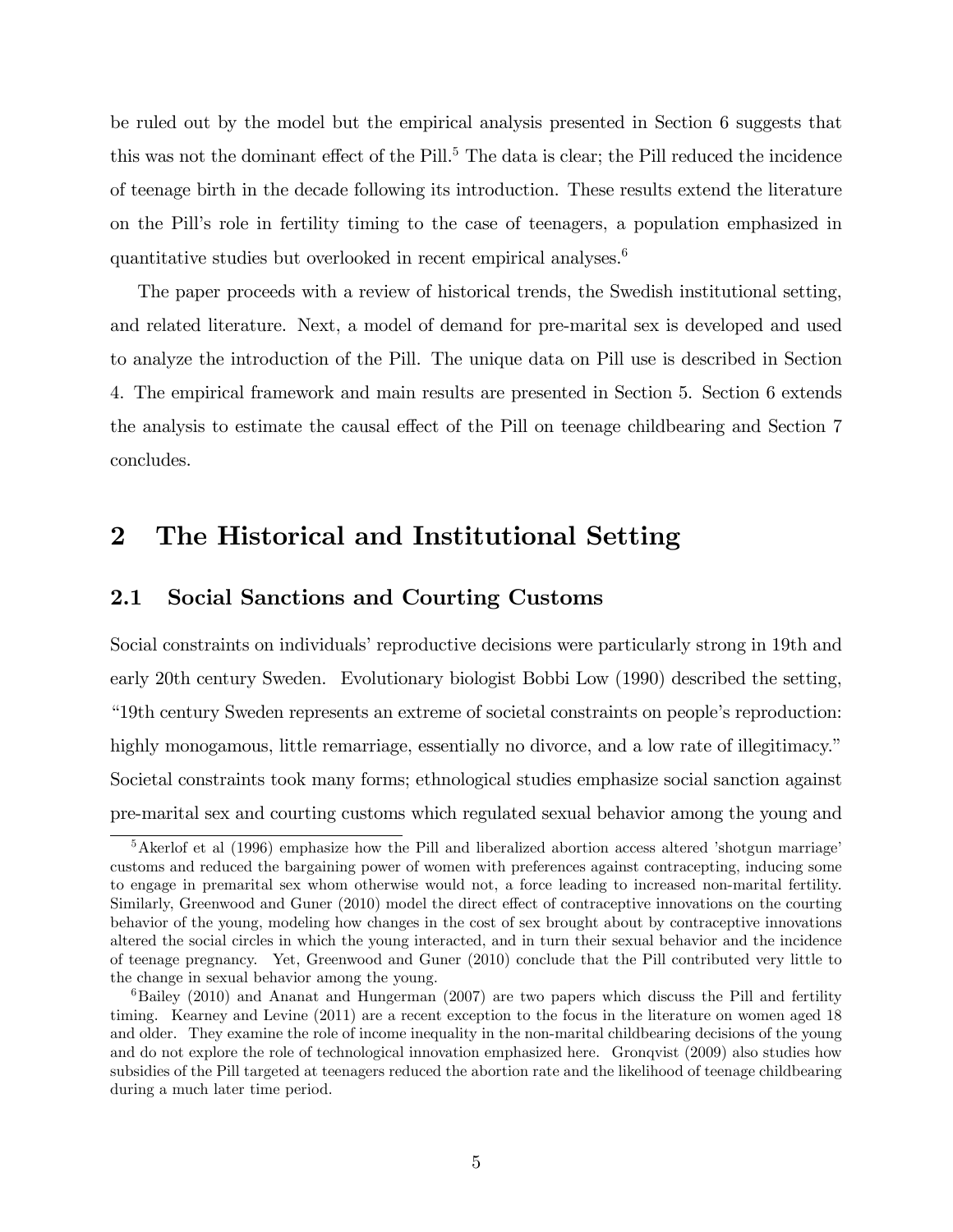meted out punishment on those who violated local customs.

A woman who engaged in sex outside of marriage was a *hora* (whore) or a *londahora* (immoral woman). If her sexual encounter resulted in a birth, the child would be referred to as a *horunge* (whore youngster). Unmarried women whom engaged in *lönskaläge* (affairs with unmarried men) or *enkelt hor* (with married men) were subject to punishment under the law.<sup>7</sup>

In addition to legal sanctions, women also faced social and financial penalties levied by the church. "Churching" required unmarried mothers to confess their transgressions in conjunction with ceremonies designed to publicly humiliate them before their children could be baptized. Confession as penance for unlawful intercourse was abolished in 1855 but continued to be practiced into the 20th century in some parts of Sweden. These ceremonies culminated in absolution, but women who confessed illicit sexual behavior would never regain their status and sat apart from the community during church services. The church also imposed Önes and work levies on women who conceived children in relationships that did not lead to marriage.

Community sanctions, both social and financial, against women who engaged in premarital sex were extensive. The most visible included the wearing of a red cap, called a horluva (whore cap), to signify her status when out in public. Folk customs attributed any number of the consequences of poor nutrition among children or livestock to whores. Rickets was commonly believed to be caused by whores, and suspected whores were banned from working near children or livestock.<sup>8</sup> Instead, these women were relegated to heavy field work at reduced wages. Other women were the main monitors of sexual behavior. Married women inspected the breasts of single women, in conjunction with the tending of geese, to find out if they had given birth or were pregnant.<sup>9</sup>

Courting customs also operated as a check on illicit sex and a means for enforcing marriage among the young. Sweden has several distinct courting customs, as discussed by Wikman (1937), but all of these customs carried with them severe penalties for women who had children outside of legitimate marriages. Regions or social groups that were tolerant of pre-

 $7$ See Chapters 2 and 13 of the Giftermålsbalken and Chapter 17 of the Strafflagen.

 $8Rickets$  were referred to as *horeskäver*.

 $9Such$  monitoring had been used to catch child murderers since the Middle Ages.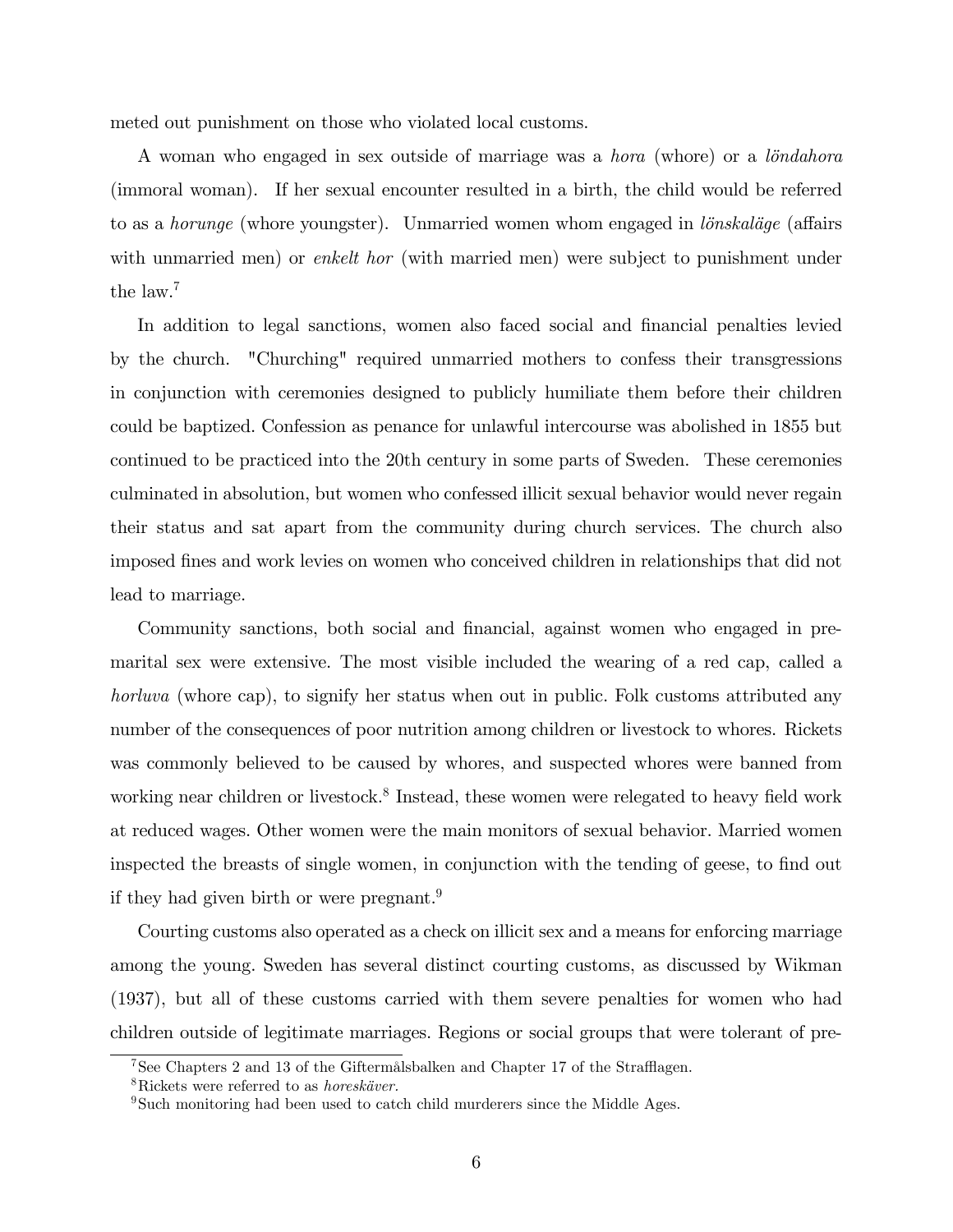marital sex within courting rituals were strictly opposed to loose sexual relations. Families played an important role in monitoring courting behavior in the south, while in the north courting was monitored by gangs of young men who punished and excluded individuals who violated *nattfrieri* (night courtship) customs. Customs differed by region according to Frykman (1975); social sanctions were stronger in southern Sweden, while monitoring and enforcement of courting customs was stronger north of the *limes norrlandicus*.<sup>10</sup>

## 2.2 Fertility Control: Coitus Interruptus and Abortion

The agrarian society that typified Sweden in the 19th century relied heavily on social control as a substitute for contraception. Reduced coition through prolonged abstinence and late marriage was the main means of fertility control, but methods for preventing conception or inducing abortion played a role. Early explanations of divergent fertility patterns in Sweden made little reference to contraception.<sup>11</sup> Although family planning and the spread of neo-Malthusian ideas among intellectual circles was underway in Europe during the 1870ís the spread of contraceptive technologies was limited.<sup>12</sup>

Detailed historical analysis of contraceptive practices is scant. The lack of attention paid to contraception in 19th century historical studies may be due to widely held views of family planning as a sign of moral weakness. This view was codified in the anticontraceptive laws of 1910. From 1911 until 1938, it was illegal to provide knowledge of contraceptive techniques or publicly sell contraceptives "intended for immoral use or to prevent the results of sexual intercourse." Knut Wicksell pamphleted and lectured on contraception and was denounced as an "apostle of promiscuity" and jailed for spreading birth control propaganda.

Quantitative evidence from Gotland suggests that interrupted intercourse had been practiced among married couples since the 1700's and throughout the rest of Sweden by the end of the 19th century.<sup>13</sup> Anecdotal and quantitative evidence also leads Frykman (1975) and

 $10$  Limes norrlandicus roughly marks the frontier of medieval society as well as a biological divide between different climate zones with different types of plant growth.

 $11$ Nils Wohlin (1915) emphasized marital delay and abstinence in his analysis of the extremely low marital fertility rates on Gotland.

<sup>&</sup>lt;sup>12</sup>Technical contraceptive measures that preceded the Pill were a very recent phenomenon in Sweden according to Frykman (1975).

<sup>13</sup>See Carlsson (1966) and Gaunt (1973).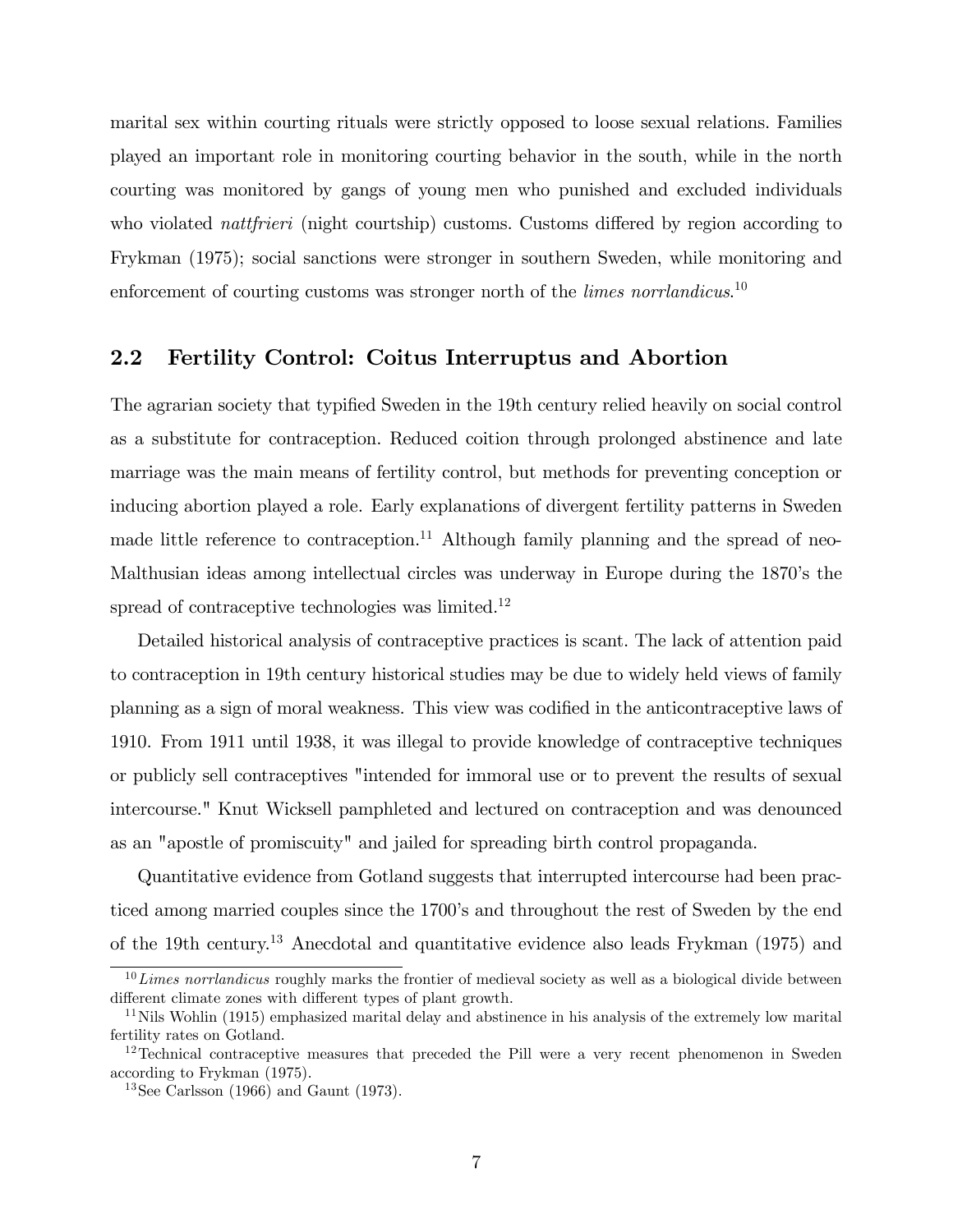Santow (1993) to conclude that knowledge about coitus interruptus was widespread by the late 19th century or earlier.<sup>14</sup> These conclusions are supported by the findings of a survey conducted by the Swedish Population Commission undertaken during the early 1930s which found that knowledge of coitus interruptus was widespread, while familiarity with condoms, diaphragms and other methods for limiting fertility were minimal.<sup>15</sup>

The regulation of abortion has a long history in Sweden.<sup>16</sup> The 13th century Västergötland Law forbade any form of induced abortion under threat of severe penalty. The criminal code of 1734 placed abortion on par with infanticide and made it punishable by death. In 1864 and again in 1890 the law was liberalized, and the maximum sentence for abortion was reduced to six years of penal servitude. The law was further liberalized 1921.

Although knowledge of abortifacients was rudimentary, many women attempted to use home remedies to induce abortion.<sup>17</sup> In the last half of the 19th century provincial doctors were required to perform autopsies of suspected suicides and evidence from these autopsies shows that attempted abortion was widespread according to Hedren (1901). From 1851- 55 through 1901 an increasing number of suicides were committed by unmarried pregnant women. These suicides increased quickly from 1870 onward, although they showed little systematic variation by region. The majority of women captured in the suicide statistics were in the final stages of pregnancy and their suicides occurred by poison, ninety percent of which occurred due to phosphorous.<sup>18</sup>

 $14$ Frykman (1975) provides an account, of an exchange between a mother, and her son of around 20 which occurred in 1916. The mother implores her son to be careful while visiting a dance that evening saying "Olle, my dear, I tell you: donít let it drip where it sits unprotected." Her son, recently returned from military service, responds, "Oh no, Mum! Iíll push all of it up their arses!" Frykman argues coitus interruptus was known to both the mother's and son's generation.

<sup>&</sup>lt;sup>15</sup>Although coitus interruptus was well known by 1900, it should be noted that women may have had limited control over its use. Knowledge of the technique does not assure that it was used. The occurrence of out-of-wedlock birth may be seen as reáecting social norms regarding responsibility more than knowledge about the art of interrupted intercourse.

<sup>&</sup>lt;sup>16</sup>The lack of geographically disaggregated abortion data precludes a study of abortion demand.

 $17$ Informal measures included phosphorous, arsenic, quicksilver, ergot, saffron and strong laxatives like aloe.

<sup>&</sup>lt;sup>18</sup>Matches containing phosphorous were banned in 1901 due to their use in abortions, which in many cases were fatal to women.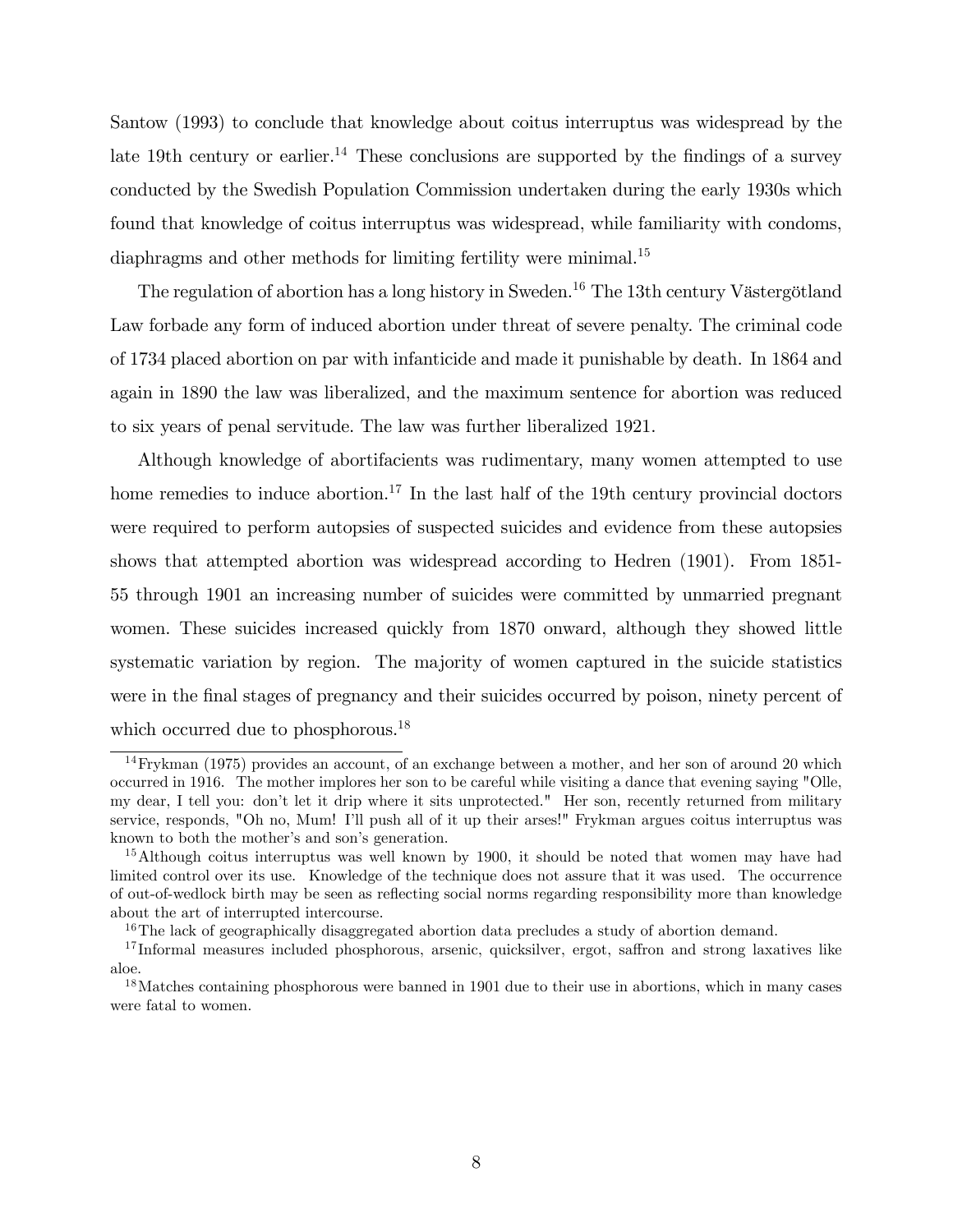### 2.3 The Geography of Swedish Illegitimacy

Social constraints were strong but not uniform. Illegitimacy differed dramatically across Swedish communities at the turn of the century, and had since the first population statistics were collected. These differences formed the basis of a division of Sweden into the distinct demographic regions described by Sundbärg  $(1910)$  and depicted in Figure 1.<sup>19</sup>

Before 1850 illegitimacy was highest in the area west of Stockholm and in the most southern parts of Sweden. A single characteristic that defines illegitimacy patterns is difficult to discern; high rates of illegitimacy are seen north and south of the limes norrlandicus, along coasts and plains. Mining and industrial regions have relatively high occurrence of unwed birth, but many areas with high levels of illegitimacy were primarily agrarian. Heckscher  $(1949)$  argued that urbanization led to the differential pattern of out-of-wedlock fertility, but the detailed maps of illegitimacy during this early period constucted by Frykman (1975) suggest that illegitimacy was independent of population concentration. Frykman (1975) shows how areas with high illegitimacy had population densities no different from central SmÂland, an area of low illegitimacy.

Increasing out-of-wedlock births during the 19th century have been attributed to many factors. A series of land reforms, begun in the eighteenth century, disrupted rural communities making it difficult to monitor and enforce norms related to sex and marriage among the young. Growing resource extraction industries in the middle of Sweden led to migration of single men to these areas. Women were also more mobile, moving to regions that offered employment in textile industries. A regression of out-of-wedlock births per 100 births in 1910 on indicators for areas where land reform was carried out most extensively, as well as areas where forestry was most prevalent are positive and significant.<sup>20</sup> Historical constraints on community capacity to enforce marriage and pre-marital sex norms appear, in part, to

<sup>&</sup>lt;sup>19</sup>The figure is from Gustav Sundbärg (1910) Emigrationsutredningen Bilaga V: Ekonomisk-statistisk beskrifning öfver Sveriges olika landsdelar. Sundbärg (1910) also included characteristics based on the incidence of suicides, age of marriage, and rates of marital fertility in his analysis.

 $^{20}$ A regression of out-of-wedlock birth rates in 1910 on fixed effects for communities where the enskifte and lagaskifte land reforms were carried out most "enthusiastically" and "rapidly", according to Helmfrid (1961, p. 127), and a fixed effect for the three counties where the forestry industry employed 7 percent or more of the rural population are positive, highly significant in the case of forestry employment, and significant at the 10 percent level for the land reform measure. This suggests that the forces which constrained the ability of communities to enforce norms of behavior among the young may have led to higher rates of non-marital fertility in the past.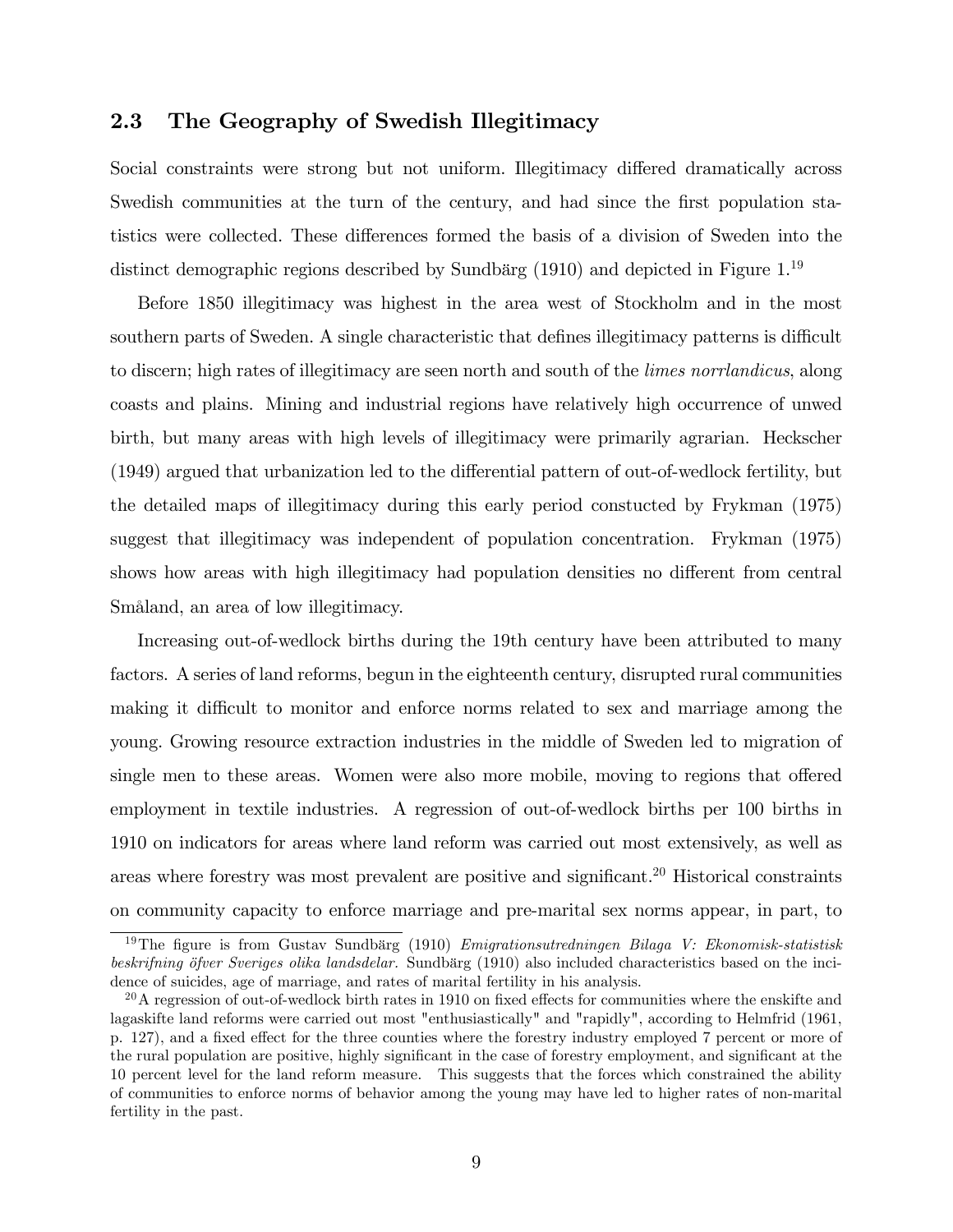play a role in observed non-marital fertility patterns from the early 20th century.

### 2.4 Literature Review and the Contemporary Setting

Gustav Sundbärg, the father of Swedish population statistics, argued that community characteristics, persistent across generations, drove the persistent differences in non-marital fertility he documented back through 1750; he coined the phrase "public mood" to refer to these characteristics.<sup>21</sup> The model developed in the next section makes these community characteristics specific in a way that is consistent with the social sanctions and marriage customs emphasized in depictions of 19th century Sweden. Sundbärg's hypothesis and the model developed here are in keeping with Guiso, Sapienza and Zingales' (2006) definition of culture as "those customary beliefs and values that ethnic, religious, and social groups transmit fairly unchanged from generation to generation."

Willis (1999) emphasizes the role of men's and women's absolute and relative incomes as a driving force behind non-marital fertility trends. Social institutions do not play an explicit role in Willis (1999), but the ability of communities to force men to share in the cost of children could raise the "supply price" of unmarried children and diminish the attractiveness of non-marital fatherhood. Akerlof, Yellen and Katz (1996) argue that the introduction of the Pill contributed to the decline of "shotgun marriage" customs and in turn the rise of out-of-wedlock childbearing in the U.S. during recent decades. Greenwood and Guner (2010) analyze how the contraceptive revolution changed the cost of sex and attitudes toward premarital sex among the young. Beyond the contribution of the Pill to the erosion of social norms, Goldin and Katz (2002) argue that increases in women's employment and education can be attributed to innovations such as the Pill. Chiappori and Orrefice (2008) present a theoretical analysis of how the Pill shifted the balance of power between women and men and, according to Orrefice (2007), altered allocations between spouses.

The question I examine, the data I use, and the empirical strategies I employ differ from previous work on culture, fertility and contraception. Norms about sex, marriage, and reproduction are difficult to elicit. Using historical measures of illegitimacy to proxy

<sup>&</sup>lt;sup>21</sup>See Gustav Sundbärg's *Bevolkerungsstatistik Schwedens 1750-1900* as well as his volume *Emigra*tionsutredningen Bilaga V: Ekonomisk-statistisk beskrifning ˆfver Sveriges olika landsdelar.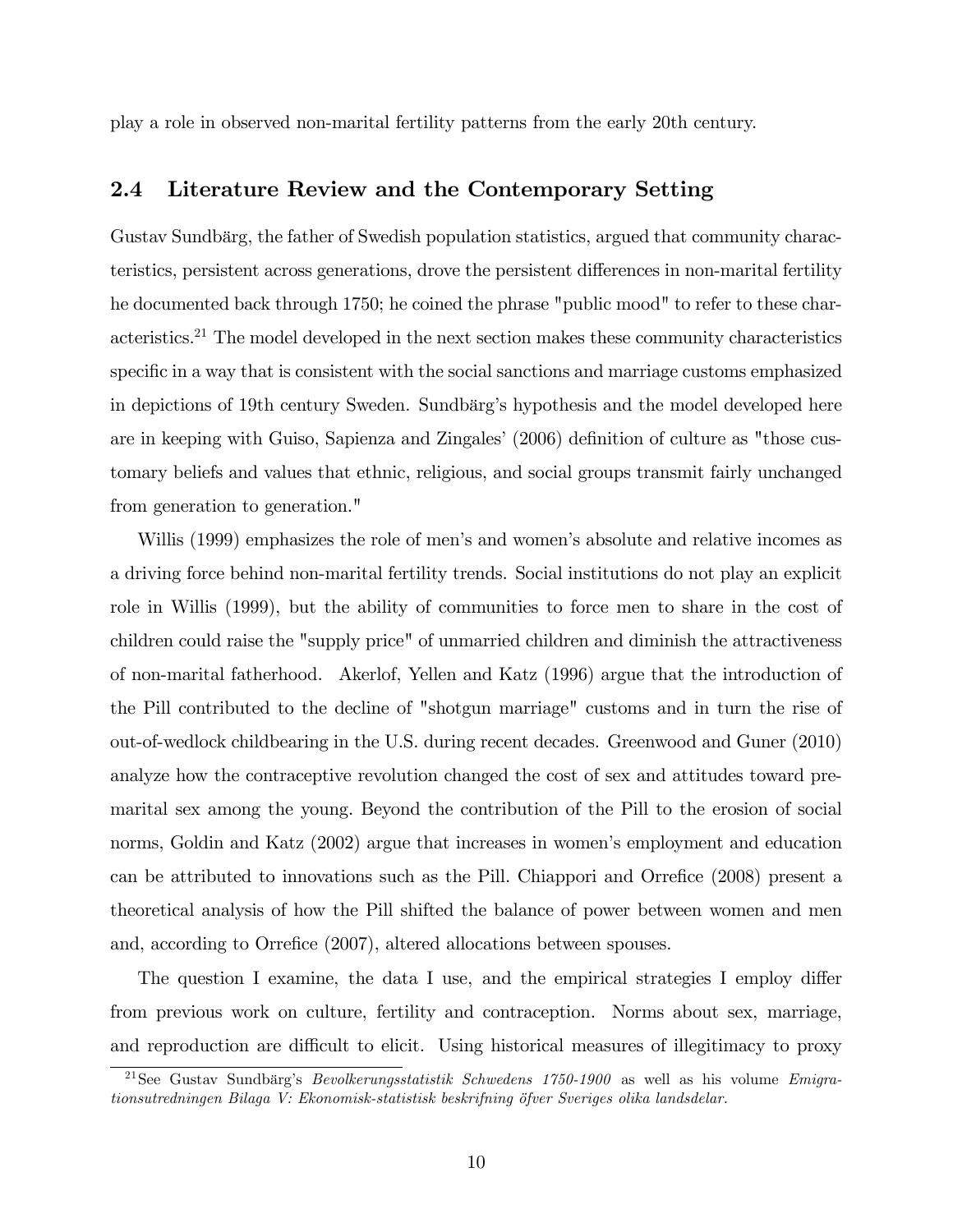for differences in culture is similar to Fernandez and Fogli  $(2006, 2009)$ , who emphasize culture as a feature of the preference environment. The focus on contraception as a specific channel through which culture influences fertility is unique to this paper.<sup>22</sup> The institutional setting of this paper also differs from studies such as Fernandez  $(2007)$  and Blau et al  $(2008)$ which analyze the behavior of second generation immigrants using measures of behavior in the parents' home country to proxy for norms. This approach addresses the challenge of separating cultural and institutional influences by looking at immigrants residing in an institutional setting unrelated to the cultural background of their parents. The localities I study face the same legal, educational, medical, and retail drug market institutions.

The homogeneity of institutions in Sweden induced by the extensive regulatory environment is unprecedented. The assumption of uniform institutions is difficult to support in some settings, but in the context of Sweden this assumption is accurate in both the de jure and de facto sense. The laws regulating the sales of contraceptives do not differ by jurisdiction, and are set by national regulatory bodies. In addition, the medical and retail pharmacy sectors are operated by public entities subject to uniform administration. Pharmacies offer the same assortment of contraceptives, at the same prices, throughout the country. Private insurance is virtually non-existent during this period, so the prices set by the pharmacy monopoly reflect the cost faced by consumers.<sup>23</sup>

Unique sales data from 70 markets constitute the entire universe of oral contraceptive sales in Sweden. The 1970 through 1974 period is the earliest for which data is available following the approval of the Pill for contraceptive use.<sup>24</sup> This period predates changes in abortion access brought about by the Swedish Abortion Act of 1974.<sup>25</sup> Although abortion was illegal, it had become unofficially acceptable to perform abortions in cases of clear medical, social, or humanitarian necessity, as determined by a medical board that reviewed individual petitions for abortion. The Abortion Act granted women access to abortions without the approval of a medical board or two physicians, as required during the period studied here. This

 $22$ Fernandez and Fogli (2006 and 2009), and other papers on culture transmission such as Bisin and Verdier (2000 and 2001), emphasize the joint ináuence of culture as transmitted by parents (direct) and the communities in which women reside (oblique). I estimate the composite effect of both forces as proxied for by observed behavior of previous generations of women in a locality.

<sup>23</sup>This period predates the introduction of uniform subsidies on oral contraceptives.

<sup>&</sup>lt;sup>24</sup> In May of 1964 the Svenska medicinalstyrelsen approved the use of oral contraceptives in Sweden.

<sup>25</sup>Lack of disaggregated abortion data precludes an analysis of culture on abortion demand.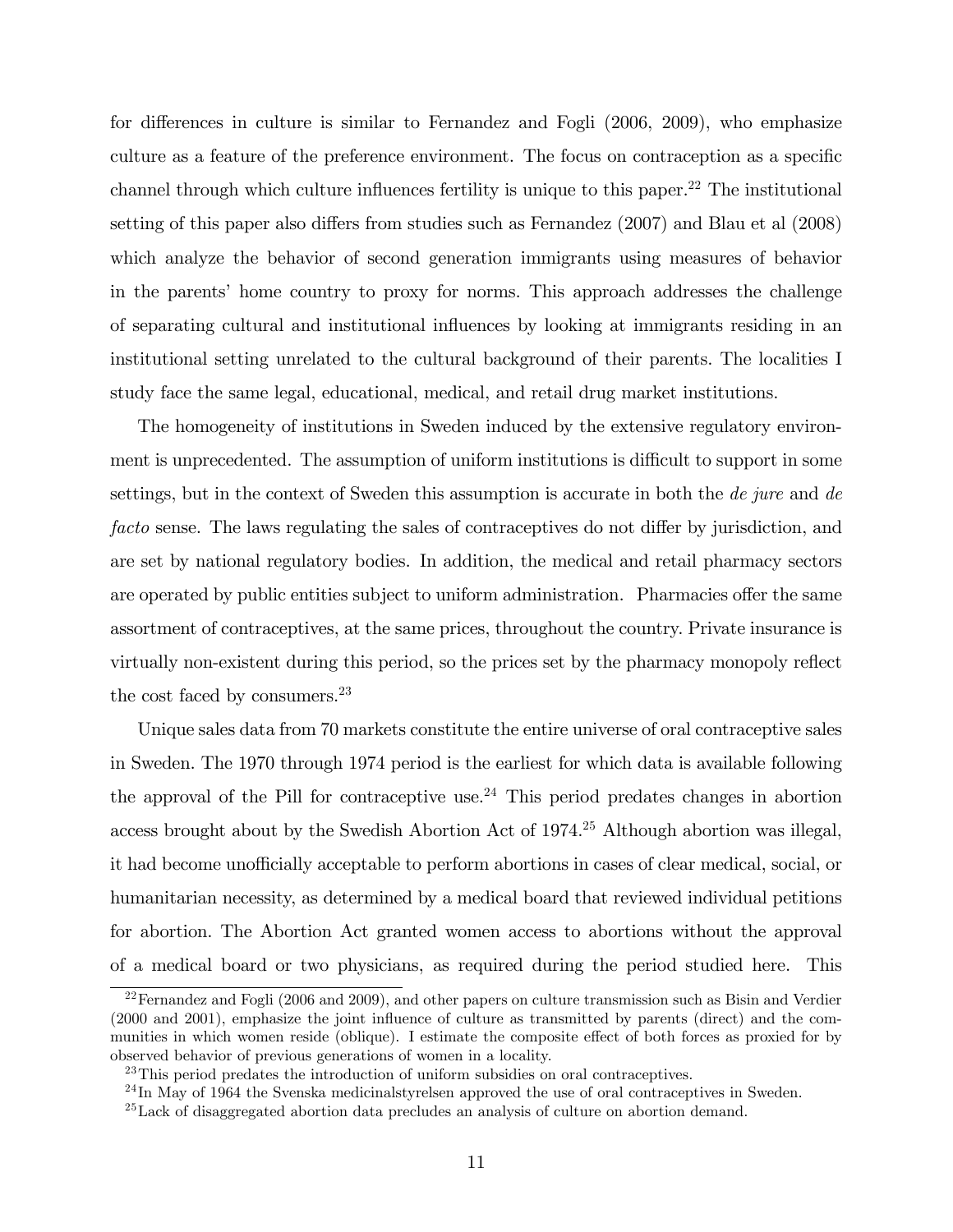period also predates the revision of the sex education curriculum in  $1975.^{26,27}$  In addition to a common curriculum in the schools, all maternal health clinics provided information about contraceptives and supplied diaphragms to women regardless of their marital status since the 1950s. The Riksförbundet för Sexuell Upplysning (RFSU) kept a list of doctors known to provide contraceptives, but by the late 1960s they deemed this unnecessary as doctors were universally willing to provide contraceptive services to women. Swedish law also provided the right to women as young as 15 to receive help with birth control measures without parental knowledge. In 1968, of those couples using some type of preventative method at their most recent intercourse, condoms and coitus interruptus were the most common methods, followed by the Pill.<sup>28</sup>

Sweden's institutional setting is well suited for an analysis of culture's effect on demand for the Pill. The legal, medical, retail pharmacy and educational institutions that played a role in the supply of the Pill and contraceptive information were all subject to uniform rules during the period studied. In this unique environment, where all of the salient institutional features are constant, large differences in sales of oral contraceptives are arguably demand driven.

# 3 Model

The primitives in the model are different technologies for preventing out-of-wedlock childbearing. Demographic studies have emphasized how land reforms and differences in customs a§ected the capacity of communities to monitor and enforce norms of behavior among the young. Differences in the capacity to prevent out-of-wedlock births and norms regarding pre-marital sex can have long lived effects on demand for new contraceptive technologies according to the model developed here.

Out-of-wedlock births per woman in community  $j$  is a function of the share of women in locality j that engage in out-of-wedlock sex,  $n_j$ , and the probability that a woman engaging

 $^{26}$ It should also be noted that advertising by pharmaceutical companies to consumers was prohibited.

 $27$ Since 1970, Swedish law has not distinguished between children born in and out-of-wedlock with regard to paternal inheritance rights, and changes in the marriage code that expanded the scope for civil marriages predate the period studied.

 $28$ See Lewin  $(2000)$ .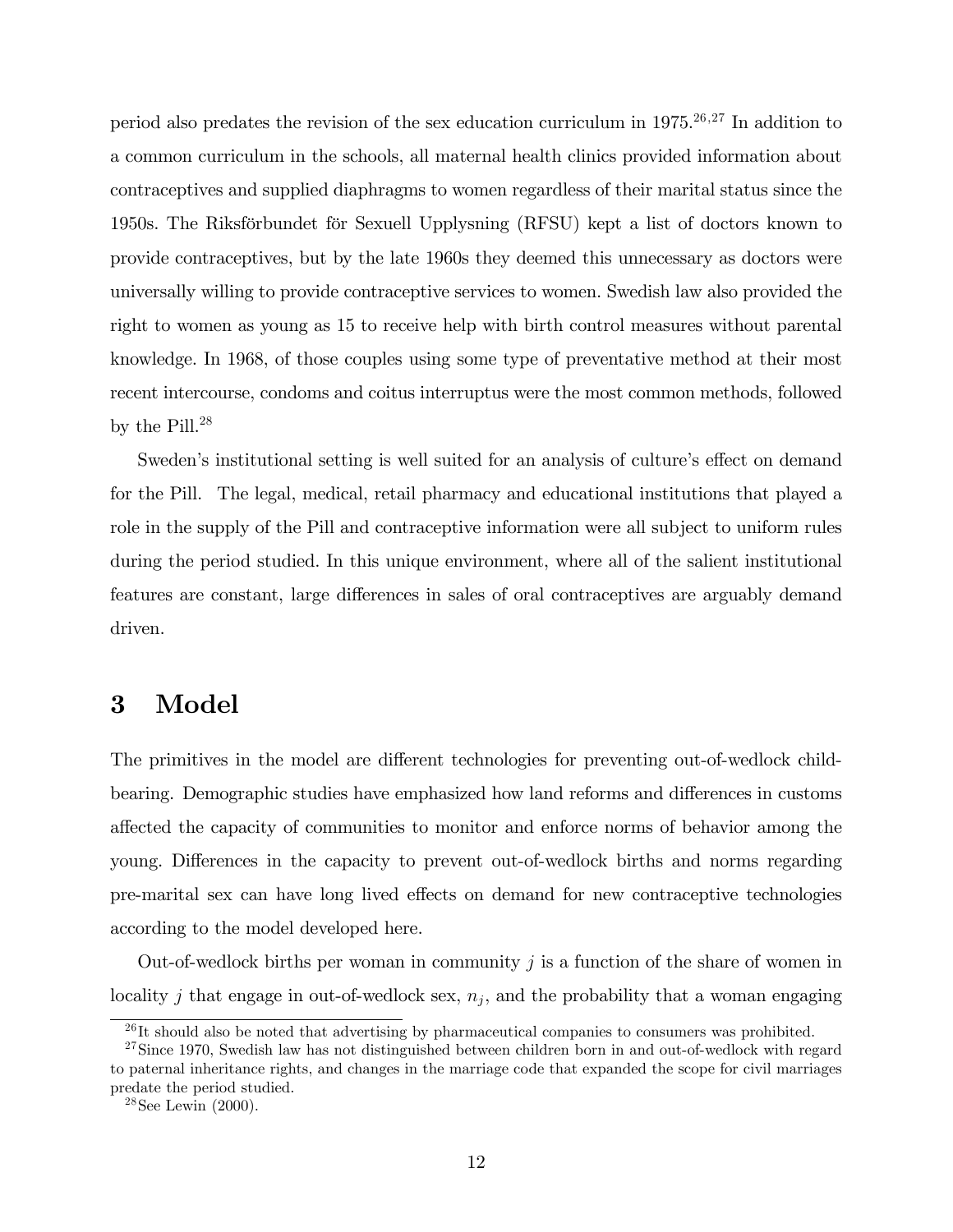in pre-marital sex in locality j would incur an out-of-wedlock birth,  $p_j$ 

$$
owb_j = n_j p_j.
$$

The share of women that choose to engage in sex outside of marriage will be determined in equilibrium, given the probability  $p_j$ .  $p_j$  is a function of local constraints on the contracts that can be enforced between couples or the contraceptive technologies available in the community, and is taken as given. Women in community  $j$  choose whether to engage in pre-marital sex in order to maximize their utility, which reflects the utility they receive if they do not engage in sex, V, as well as the joy they receive from engaging in non-marital sex,  $\beta_i$ , where this taste parameter varies across women.<sup>29</sup> Women also take into account the costs of out-of-wedlock sex. These costs include both a social sanction,  $\gamma_j$ , as well as the relative cost of an outof-wedlock birth, C, that happens with probability  $p_j$ .<sup>30</sup> The utility of engaging (or not) in pre-marital sex is given by

$$
U_{i,j} = \begin{cases} & V \qquad \text{abstain} \\ & \beta_i - \gamma_j - p_j C \quad \text{pre-marital sex} \end{cases}
$$

Each community will have a critical threshold,  $\beta_i^{sex}$  $j^{sex}$ , where women with larger benefits from pre-marital sex will choose to engage in sex and women whose benefit is less than this threshold will choose to abstain. This threshold value,  $\beta_i^{sex}$  $j^{sex}$ , is increasing in both the social sanction and the expected out-of-wedlock birth cost,

$$
\beta_j^{sex} = V + \gamma_j + p_j C.
$$

Assume that  $\beta_i$  is distributed according to the cumulative distribution function  $\Phi(\cdot)$ . The fraction of women engaging in pre-marital sex in each community is

$$
n_j = 1 - \Phi(V + \gamma_j + p_j C).
$$

<sup>&</sup>lt;sup>29</sup>For simplicity I assume  $\beta_i$  shares a common distribution across communities and that V is a constant. These assumptions could be relaxed without changing the general conclusions of the model. Persistent heterogeneity across communities in the relative utility derived from abstinence may be another way culture affects both out-of-wedlock birth rates and demand for the Pill.

<sup>&</sup>lt;sup>30</sup>The cost of an out-of-wedlock birth is both an economic and social outcome. Persistent heterogeneity in this cost across communities, just as with the relative utility derived from abstinence, may be another way culture affects both out-of-wedlock birth rates and demand for the pill. With sufficiently long data on pill demand it may be possible to distinguish between fixed differences in the value of abstaining,  $V$ , over different communities and the dynamic evolution of the social sanction term,  $\gamma_j$ , but this is beyond the scope of the current paper.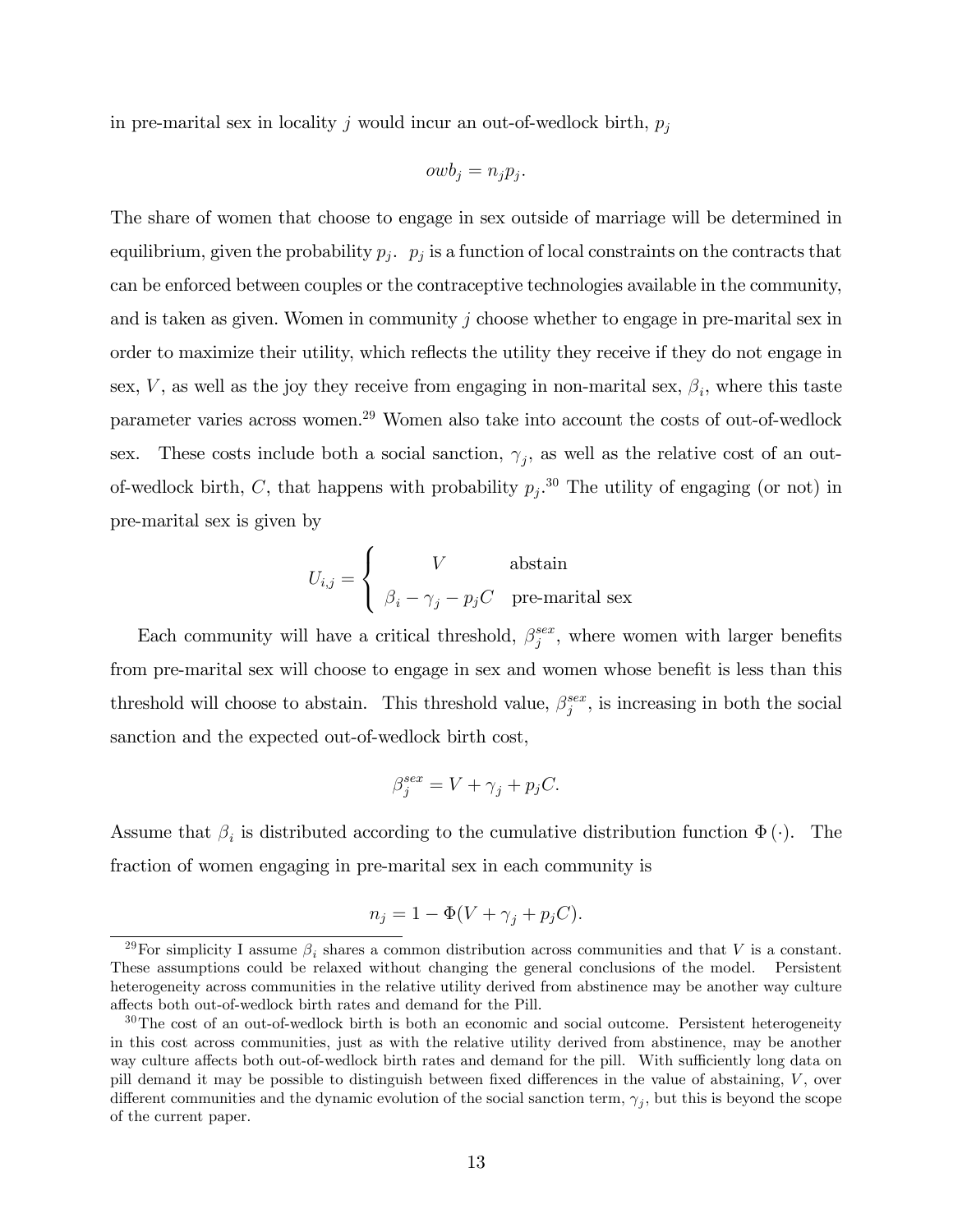The social sanction associated with engaging in out-of-wedlock sex is higher if fewer women in your community have sex outside of marriage.<sup>31</sup> If no one engages in pre-marital sex in the community this cost may be large,  $\lim_{n_j \to 0} \gamma(n_j) = \infty$ , but the more women whom engage in sex outside of wedlock the smaller will be the social sanction of doing the same,  $\frac{\partial \gamma_j}{\partial n}$  $\frac{\partial \gamma_j}{\partial n_j} < 0.32$ 

Changes in the cost of non-marital sex brought about by changes in  $p_j$  have an ambiguous effect on the out-of-wedlock birth rate. The direct effect of an increase in  $p_j$  is to raise out-ofwedlock births for a given share of the population engaging in out-of-wedlock sex, while the indirect effect works in the opposite direction, reducing the fraction of the population that engages in non-marital sex,

$$
\frac{\partial o w b_j}{\partial p_j} = \frac{\partial p_j n_j}{\partial p_j} = n_j + p_j \frac{\partial n_j}{\partial p_j}.
$$

The total response will be positive when the elasticity of the share having sex with respect to  $p_j$ ,  $\varepsilon_{n,p}$ , is less than unity,

$$
\varepsilon_{n,p} = \frac{\partial n/n}{\partial p/p} > -1.
$$

This mild condition will be maintained in the analysis and for examples calibrated such that both the social sanction and the expected cost of an out-of-wedlock birth have similar weight in the decision problem women face  $\frac{\partial owb_j}{\partial p_j}$  is weakly positive.<sup>33</sup>

What happens when the Pill is introduced? The inherited social sanction  $\gamma_j$ , a function of the existing technologies in a community, does not adjust immediately to the introduction of the Pill. In the short run the social sanction is fixed.

The probability of a costly out-of-wedlock birth is  $p_p$  when using the Pill, and this comes at cost  $c_p$ . Each woman compares abstaining to the utility she would obtain using the technology that is least costly to women in her community. She compares using the existing technology, with associated probability  $p_j$ , to the birth control Pill with the probability of out-of-wedlock birth  $p_p$  and cost  $c_p$ . Women will use the Pill if the net benefit of using the

 $31$ This is consistent with a conformity norm. If few women have pre-marital sex then there will be more women to punish deviators.

<sup>&</sup>lt;sup>32</sup>A function that satisfies these conditions is  $\gamma_j = \frac{1}{n_j} - 1$ . In this case the equilibrium share of the population engaging in pre-marital sex,  $n_j$ , is characterized by the following equation  $n_j = 1 - \Phi(V + \frac{1}{n_j} - 1 + p_j C)$ .

<sup>&</sup>lt;sup>33</sup> $\Phi(\cdot)$  is assumed to be the Normal cdf and  $\gamma(\cdot)$  follows the example in the previous footnote in these computations.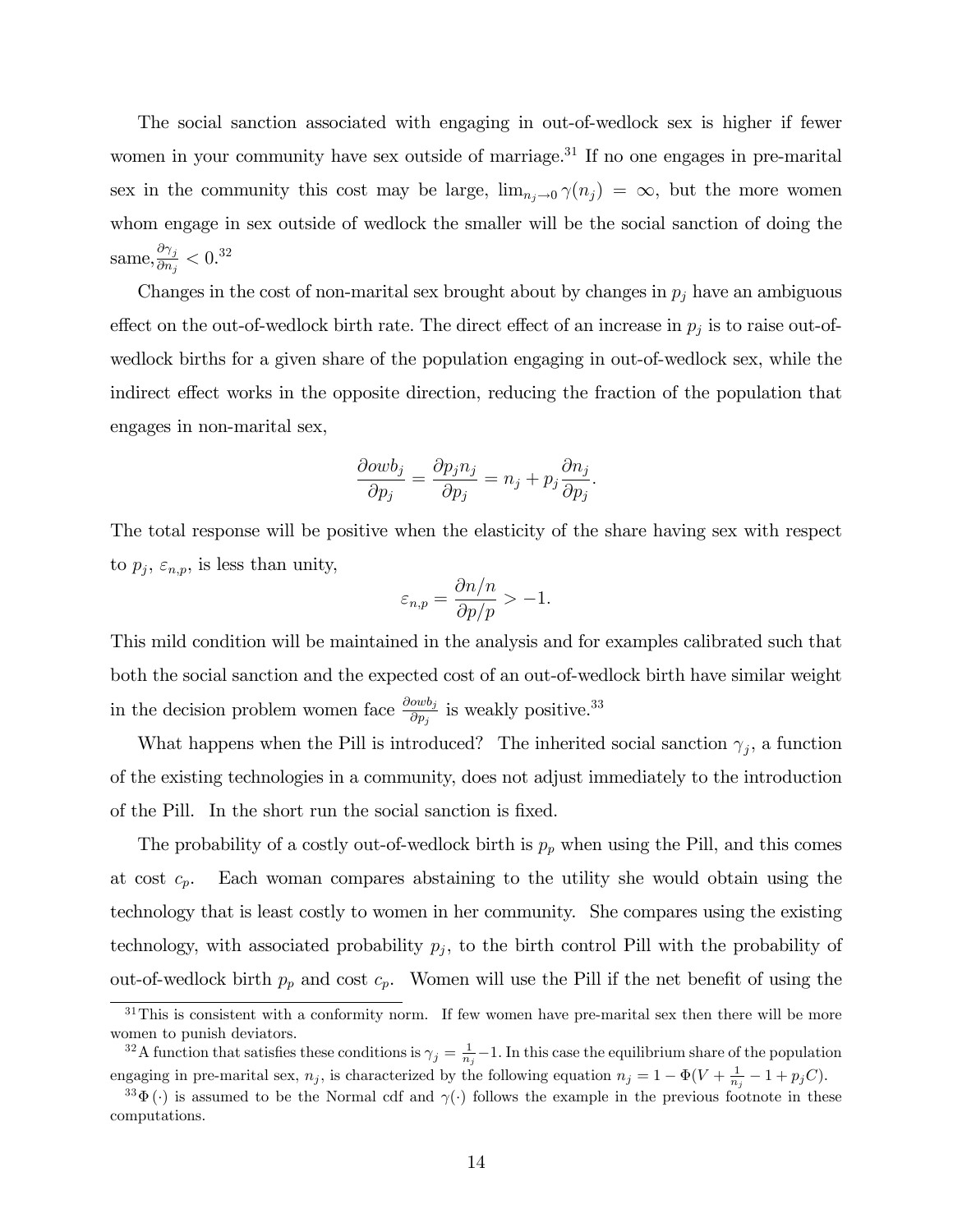new technology exceeds the cost,

$$
c_p \, < \, (p_j - p_p) \, C
$$

and the value of using the Pill and engaging in out-of-wedlock sex exceeds the value of abstinence,

$$
V < \beta_i - \gamma_j - p_p C - c_p.
$$

This will lead to another critical threshold in each community,  $\beta_i^{Pill}$  $j^{Pill}$ , that will partially determine the choice to adopt the Pill if  $\beta_i > \beta_j^{Pill}$ , where

$$
\beta_j^{Pill} = V + \gamma_j + p_p C + c_p.
$$

Demand for the Pill will depend on two conditions:

$$
n_j^{Pill} = \underbrace{\left[1 - \Phi\left(V + \gamma_j + p_p C + c_p\right)\right]}_{\text{Social Sanction}} \times \underbrace{1\left[\text{if } c_p \lt (p_j - p_p) C\right]}_{\text{Local Customs}}.
$$

The first condition describes demand for the Pill, or the share of women whom would engage in non-marital sex using the Pill as a function of the social sanction,  $\gamma_j$ . If social sanctions are large, few women engage in non-marital sex, and demand for the Pill will be low. The social sanction reflects past behavior, in particular the share of women who engaged in nonmarital sex in past periods.<sup>34</sup> The second condition captures the effect of local customs that prevent out-of-wedlock birth. If local customs are ineffective at preventing unwed births, reflected by a large  $p_j$ , women will choose to adopt the Pill as a means to prevent costly out-of-wedlock births.

Small sanctions on engaging in pre-marital sex,  $\gamma_j$ , tend to raise the rate of out-of-wedlock birth, all else equal, as do poor customs for preventing out-of-wedlock birth, large  $p_j$ . Past out-of-wedlock birth rates proxy for both of these forces.<sup>35</sup> The model illustrates how social forces influence demand for contraceptives. Social sanctions and customs affect demand for the Pill just as they influenced out-of-wedlock birth rates. It is not out-of-wedlock birth rates per se that cause increased demand for the Pill, but differences in the social sanction incurred by engaging in non-marital sex, or the ability of local institutions to enforce promises

<sup>&</sup>lt;sup>34</sup>The economy does not move to a new stationary equilibrium immediately in response to the introduction of pill, but social sanctions will adjust over time to the existence of the pill.

<sup>&</sup>lt;sup>35</sup>Both forces are important and the possibility of multiple equilibria makes clear that customs alone do not determine illegitimacy behavior as a given custom can be consistent with different degrees of social sanction.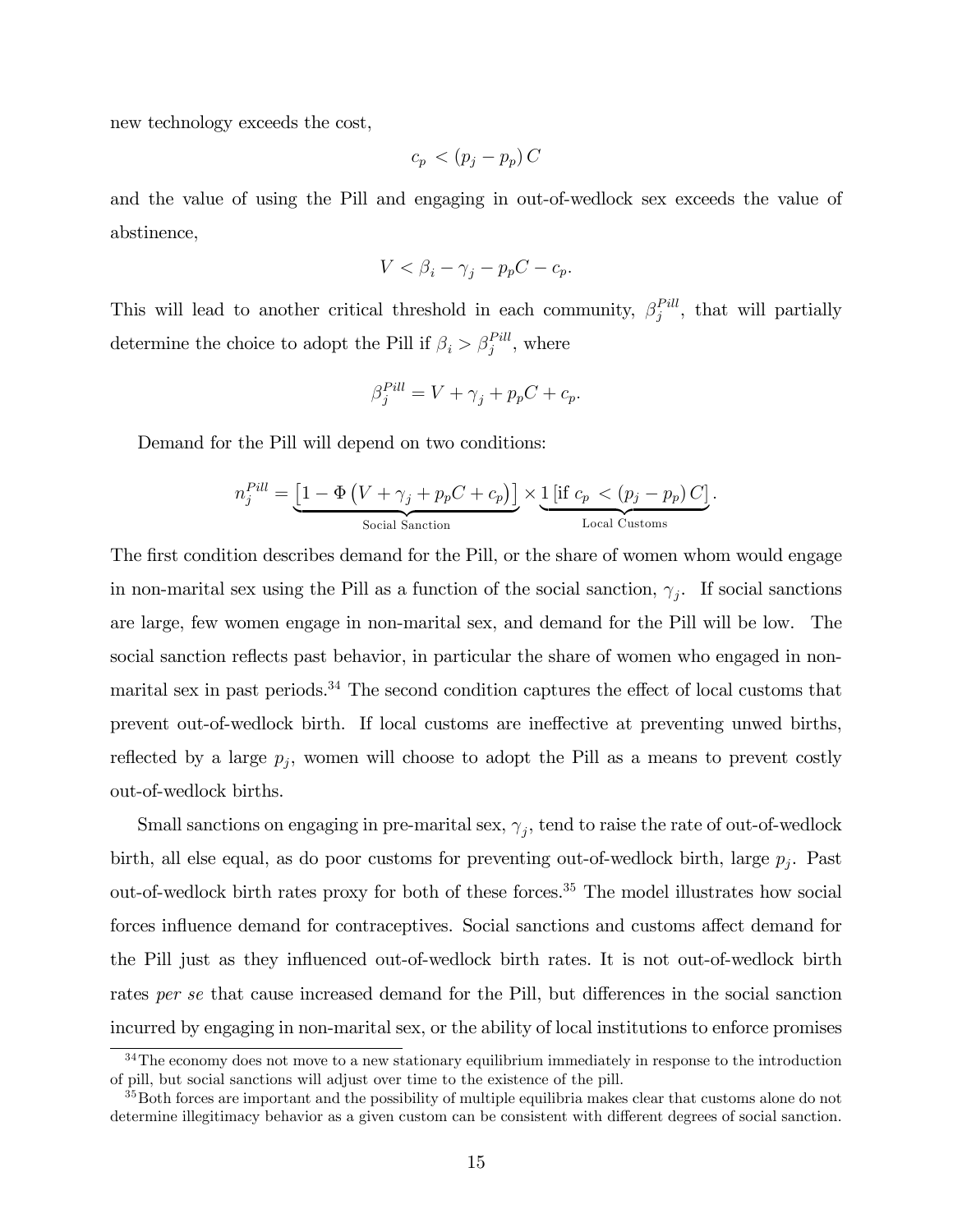of marriage in the case of pregnancy. The model illustrates how local customs and social sanctions from the past shape demand for modern contraceptives.

# 4 Data Description

To explain the striking differences in demand for oral contraception in Sweden from 1970-1974 data on current demographic and economic conditions, characteristics of the local marriage market, non-pecuniary costs of obtaining the Pill, as well as demand shocks in the form of venereal disease (VD) prevalence are constructed. In addition to extensive contemporaneous controls, alternative historical factors related to the role of religion and women's education attainment are also included. Table 1 presents summary statistics for the variables used in this analysis.<sup>36</sup>

The main explanatory variable is out-of-wedlock births per 100 births in 1910. The left panel of Figure 2 maps unwed births per 100 births in 1910. The data is compiled from the Befolkning Statistisk Årsbok for each year.<sup>37</sup>

The dependent variable is the sale of oral contraceptives per woman aged 16-40 for 70 markets.<sup>38</sup> These data, from the quarterly Swedish Drug Market publication, are unique to this paper.<sup>39</sup> Average expenditures per woman was 9.6 SEK per year. This corresponds to approximately 10 days of the most popular variety of the Pill.<sup>40</sup> A year of the Pill would cost less than one percent of the average woman's income at the time. Since different communities face the same supply curve, differences in quantities sold reflect differences in demand.<sup>41</sup> The

<sup>36</sup>The values reported in Table 1 are unweighted averages.

 $37$ The data reported in the statistical yearbooks comes from population censuses performed every decade, supplemented by data from local church books. Church books contain extensive birth, death, and marriage records in addition to the minutes of the *husförhör* (home interrogations) conducted by local priests. The 1900 census resulted in a discrepancy of only 310 missing individuals in the Church records of a total population of just over 5 million. The dual collection of population statistics, and the high level of agreement between these measures during the period I investigate argues for the reliability of the birth statistics used here.

<sup>38</sup>These 70 markets account for the total universe of oral contraceptive sales in Sweden.

<sup>&</sup>lt;sup>39</sup>Previous studies have relied on retrospective surveys to determine which types of contraception women had used at different points in time. These surveys are useful in eliciting information on the birth control methods women have used, but they present an incomplete picture of demand for the Pill.

 $^{40}$ Expenditures per month would correspond roughly to the cost of two movie tickets, or three bottles of wine.

 $^{41}$ Non pecuniary costs, such as access to pharmacies, may have differed across markets, but I account for this in the empirical specification.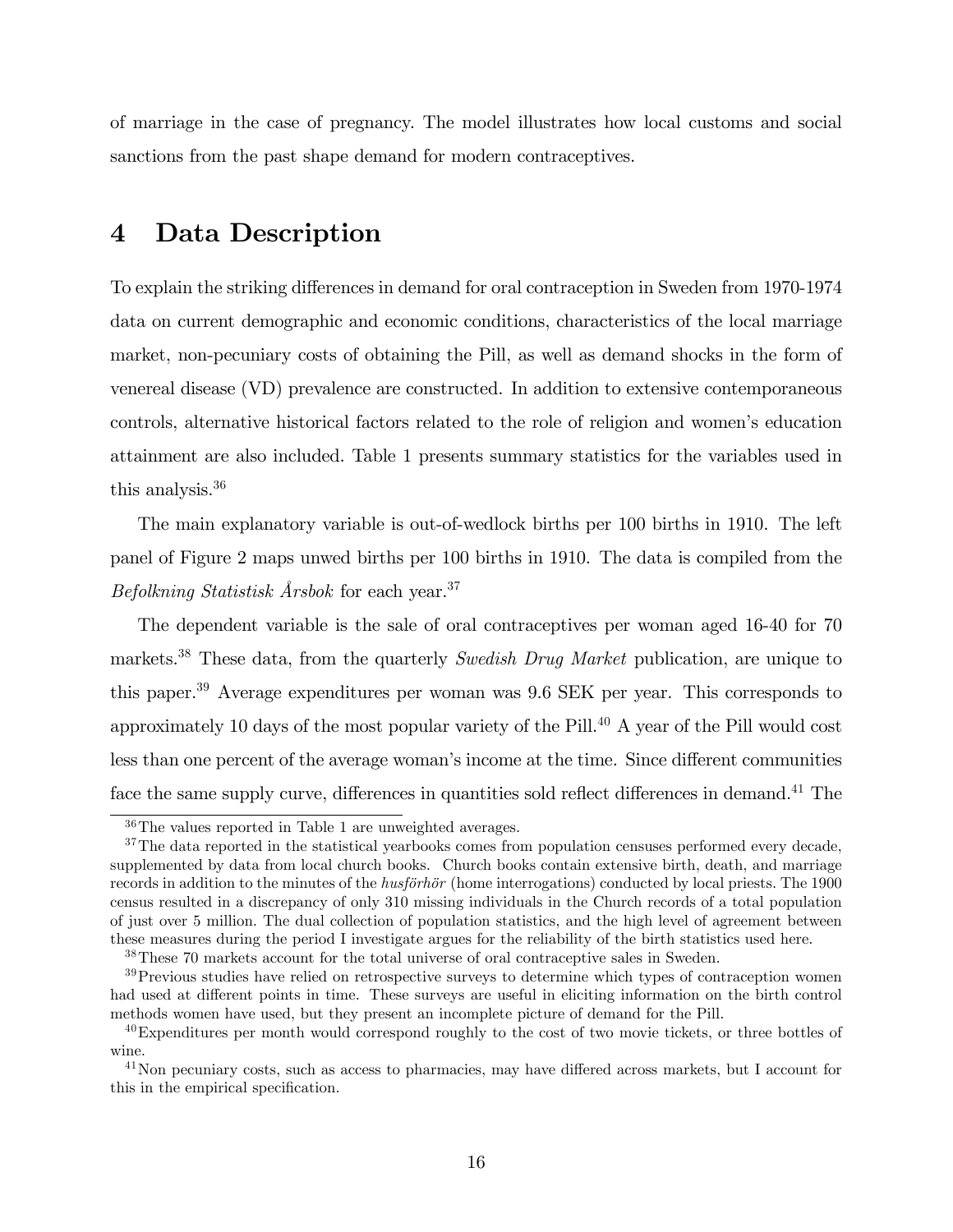right panel of Figure 2 maps demand for the Pill across markets. Areas of high and low demand are found in the North and South, and in both densely and sparsely populated areas. Urban areas, such as Stockholm and Malmö, are among the highest Pill demand areas, but Gothenburg, the second largest city, is not among the top ten markets.

# 5 Empirical Specifications and Results

### 5.1 Fixed Culture: A Model in Levels

Culture as a persistent characteristic is consistent with non-marital fertility patterns in Sweden. The correlation between non-marital fertility across counties from 1860 to 1910 is 0.76, and it is nearly as large for the subsequent fifty year period. An empirical model in levels evaluates whether out-of-wedlock births, a proxy for differences in sanctions and customs, can explain demand for the Pill across markets.

All of the models considered share a common linear specification.  $Pill_{jt}$  represents demand for the Pill per fecund female in locality j at time t.  $X_{jt}$  contains contemporaneous factors that vary over locality and time.  $OWB_j$  captures past out-of-wedlock birth behavior in locality  $j$ , an outcome that reflects differences in cultures that have persisted over time. The estimated model is

$$
Pill_{jt} = X_{jt}\beta + OWB_j\alpha + \eta_t + \varepsilon_{jt}.
$$

The full set of time fixed effects are captured by  $\eta_t$ , and  $\varepsilon_{jt}$  represents unobservables in community j at time  $t^{42}$  The model relates demand for the Pill from 1970 through 1974 to historical out-of-wedlock birth rates.

Out-of-wedlock births are measured at the market level. Most standard errors are clustered by county to allow for arbitrary correlation at the market level, within county, in the unobservables.<sup>43</sup> Clustering at the more disaggregated market level, is appropriate and

 $42\,\text{We consider specifications with time fixed effects to capture aggregate trends in demand for the pill, but}$ omitting these fixed effects has little impact on the estimated coefficient on culture. Similarly, estimating the model for each year instead of by pooled OLS yields similar estimates with regard to the ináuences of out-of-wedlock births.

<sup>&</sup>lt;sup>43</sup>There are 70 markets and 24 counties in Sweden. While some markets and counties correspond one to one, the island of Gotland is one example of this, there are roughly three markets per county, and a maximum of four markets in any one county.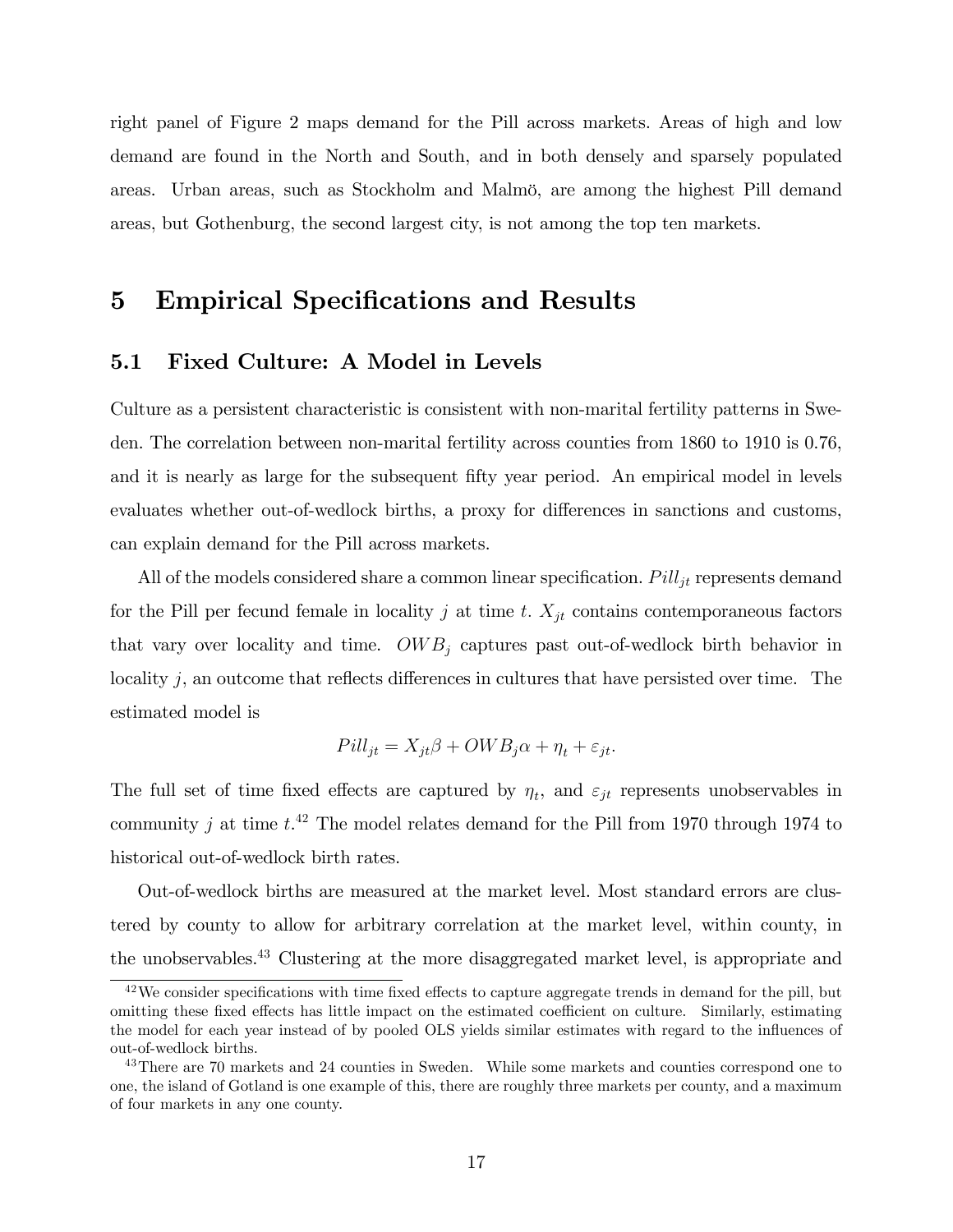produces somewhat smaller standard errors. A battery of robustness tests are presented in Section 5.2.1 to evaluate the sensitivity of the baseline results.

### 5.2 Levels of Out-of-Wedlock Birth and Pill Demand Results

Historical out-of-wedlock birth rates are positively correlated with demand for the Pill, as seen in Table 2, and this relationship is robust to whether contemporaneous economic, demographic, epidemiological and supply side controls are included as well as the period in which past out-of-wedlock births are measured. The first specification in Table 2 includes out-of-wedlock births per 100 births from 1860 and year fixed effects. The coefficient on the out-of-wedlock birth rate is  $0.20$  and highly significant. Including the full set of contemporaneous controls which include employment and income controls for both men and women, age characteristics by marital status, the sex ratio for unmarrieds aged 16-40, the number of pharmacies normalized by the geographic area to control for differences in the non-pecuniary costs of obtaining the Pill, and demand shocks such as the prevalence of venereal disease in a community results in a slightly larger and more highly significant coefficient.<sup>44,45</sup> Columns 3 and 4 presents estimates from models with and without contemporary controls when out-ofwedlock birth rates are measured in 1900. Coefficient estimates are similar in magnitude and significance to the estimates obtained using unwed births measures from 1860. The final two specifications in Table 2 report results for the same two specifications using out-of-wedlock birth rates from 1910. Coefficient estimates are positive and significant at the one percent level and somewhat smaller in magnitude. Although persistent differences in cultures regarding sex, marriage, and contraception are not variable price or income measure, it is still informative to compute the elasticity of Pill demand to out-of-wedlock birth. The elasticity

<sup>&</sup>lt;sup>44</sup>The fraction of the population that has VD per 1000 of the population aged 15-40 lagged one year captures the prevalence of VD in the locality. VD includes congenital or acquired syphilis, gonorrhea, or cancroid.

 $^{45}$ In alternative specifications, not reported here, I control for other moments of the income distribution including median income measures and ratios of the 70th to the 30th percentiles of the income distribution for the whole population, the ratio of male to female income, and other source incomes, but the coefficient on unwed births in unchanged. Alternative specifications that take into account migration, using the share of the population that is foreign born, as well as differences local schooling systems, such as the share of high school students enrolled in programs that qualify them to attend university have similar results with respect to the importance of out-of-wedlock birth rates. Similarly accounting for additional characteristics of married women in the locality, such as the share with two or more children, does not affect the coefficient on unwed births.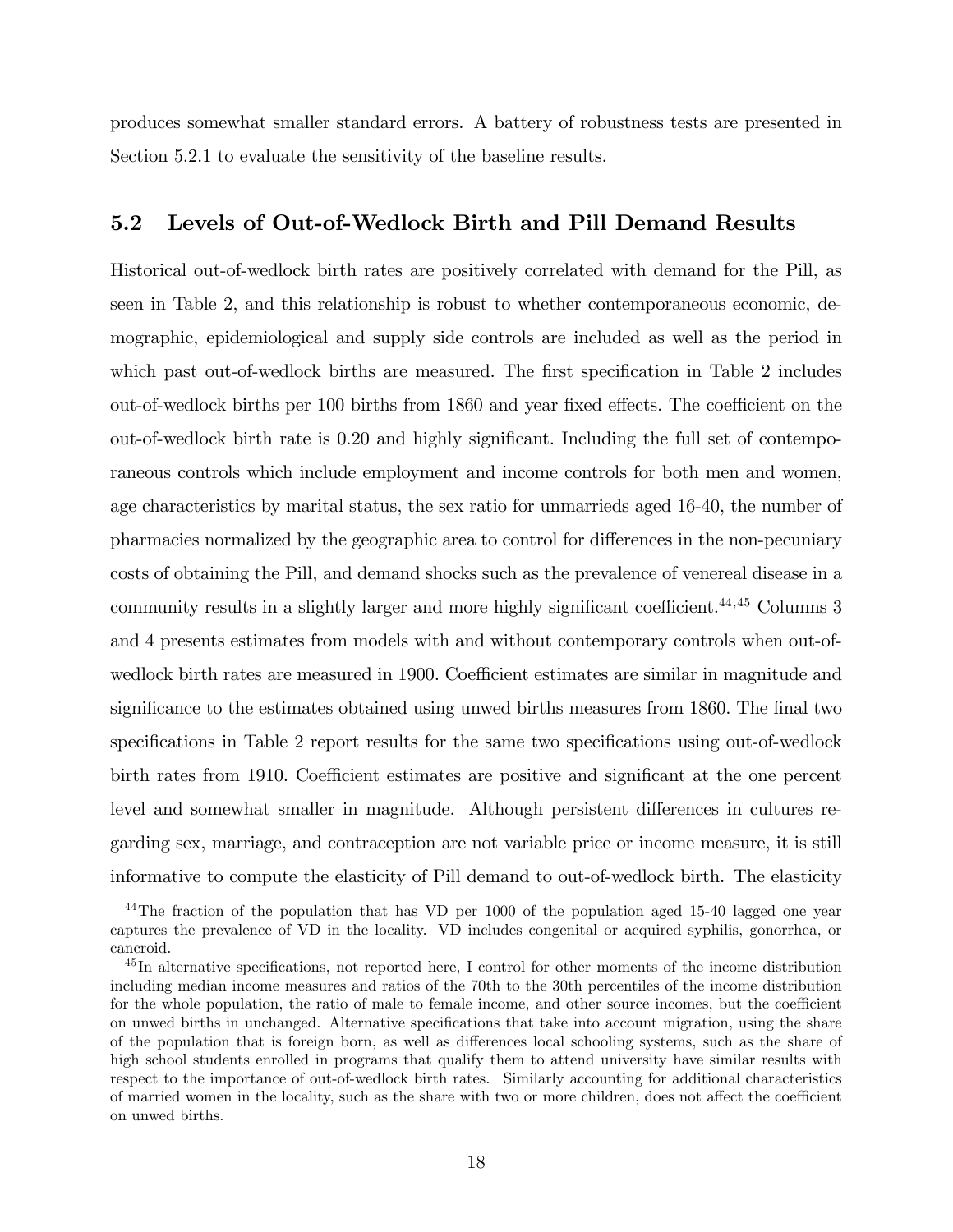in the final specification is  $0.23$ , in the middle of the range of similar elasticity estimates using data from other periods.<sup>46</sup>

The results reported in Table 2 are consistent with persistent social constraints affecting contraception decisions. The point estimate in the last specification suggest that a one standard deviation increase in the rate of out-of-wedlock birth would result in an increase of 0.42 standard deviation in demand for the Pill. Regardless of whether minimal or extensive covariates are included, or the time period considered, be it 1860, 1900, or 1910, historical illegitimacy has a strong positive correlation with demand for the Pill when introduced in Sweden.

#### 5.2.1 Robustness Checks

The results presented in Table 2 are robust to alternative assumptions regarding the behavior of residuals, the estimator used, and the measure of unwed birth. Sensitivity analyses using the same model as in column  $6$  of Table 2, the baseline specification, and alternative measures of out-of-wedlock birth are reported in Table 3 and discussed below. Estimates reported in Table 2 are unweighted, but weighting by the fecund female population in the 1970s results in similar estimates, slightly smaller in magnitude, consistent with social sanctions and marriage customs having a stronger effect in less populous areas.

Alternative Measures of Out-of-Wedlock Birth Rates All specifications in Table 2 measured out-of-wedlock births per 100 births, but alternative per woman measures yield similar results. The coefficient reported in the first column of the top panel of Table 3 corresponds with the baseline specification, while column 3 is identical to the baseline, but the measure of unwed birth is computed per 1000 women instead of per 100 births. The coefficient is positive and significant regardless of which measure is used, and the elasticity is similar to the per birth measure.

The model posited that unwed births had a social component, but illegitimacy may also be driven by economic factors or local marriage market conditions. A two-step estimation

 $^{46}$ The coefficient estimate in specification 2, using unwed birth measures from 1860, corresponds with an elasticity estimate of  $0.20$ , and the coefficient from specification 4 implies an elasticity of  $0.25$ , using illegitimacy measures from 1900.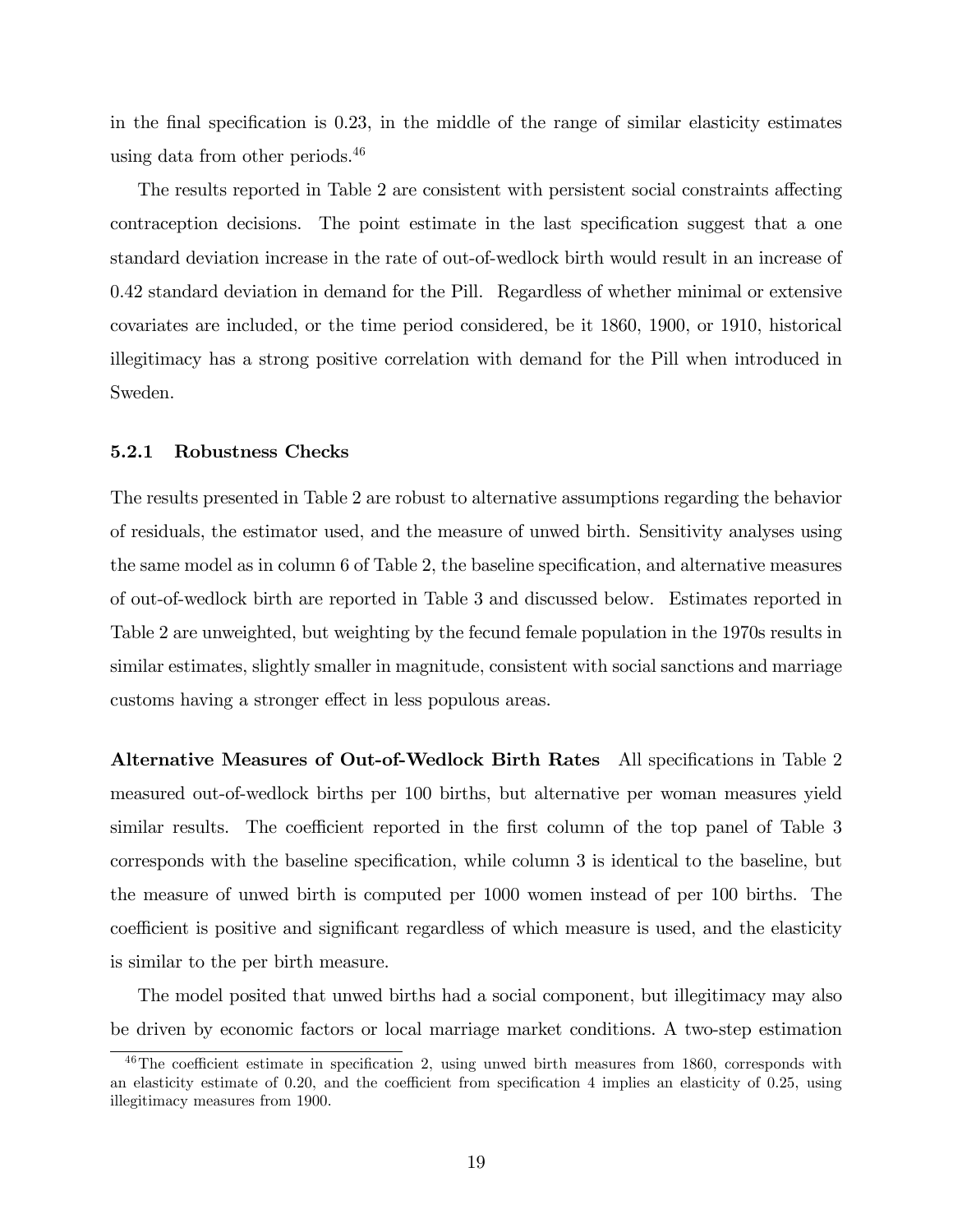procedure is used to address this. I regress out-of-wedlock birth rates on the sex ratio, women's wage rate in levels as well as relative to men's wages, and the urbanization rate, all measured in 1910. These are the factors emphasized in Hecksher (1949) and Willis (1999). The residual from this regression is used to measure the cultural component of unwed births. The approach partials out the components of out-of-wedlock births driven by factors one may argue are unrelated to culture. Results from the second stage regression are reported in columns 2 and 4 of Table 3 for unwed births per 100 births and per  $1000$  females.<sup>47</sup> The point estimate for the per birth measure are similar to the results reported in Table 2. Although differences in economic and marriage market conditions influenced illegitimacy rates in 1910, these factors do not drive the strong relationship between illegitimacy at the turn of the century and subsequent demand for the Pill.

**The Between Estimator** The same four specifications are estimated using the between estimator in the bottom panel of Table 3, in effect regressing averages by market. The coefficients on out-of-wedlock birth rates are unchanged and remain highly significant when using the between estimator for all four specifications. The coefficient estimates on the per birth measures in column 1 and 2 range from 0.16 to 0.18 using the between estimator or pooled OLS. Coefficient estimates on unwed birth per woman range from 0.33 to 0.35. The relationship between past illegitimacy and demand for the Pill is robust to alternative estimators.

Measurement Error According to Myrdal (1968) high non-marital fertility rates in Sweden were due to more accurate birth statistics.<sup>48</sup> Yet birth statistics may overstate illegitimacy if many illegitimate births are the product of stable partnerships that ultimately lead to marriage. The tradition of long engagements in Sweden, with betrothals announced years in advance of marriage, may have led to births being classified as illegitimate which, from

 $47$ Results from the first stage suggest that urbanization has a positive and highly significant effect on outof-wedlock births, regardless of how they are measured, while the sex ratio is a significant determinant of out-of-wedlock birth per women.

<sup>&</sup>lt;sup>48</sup>Only if illegitimate births included children born from extramarital relations could the statistics understate illegitimacy according to Myrdal (1968).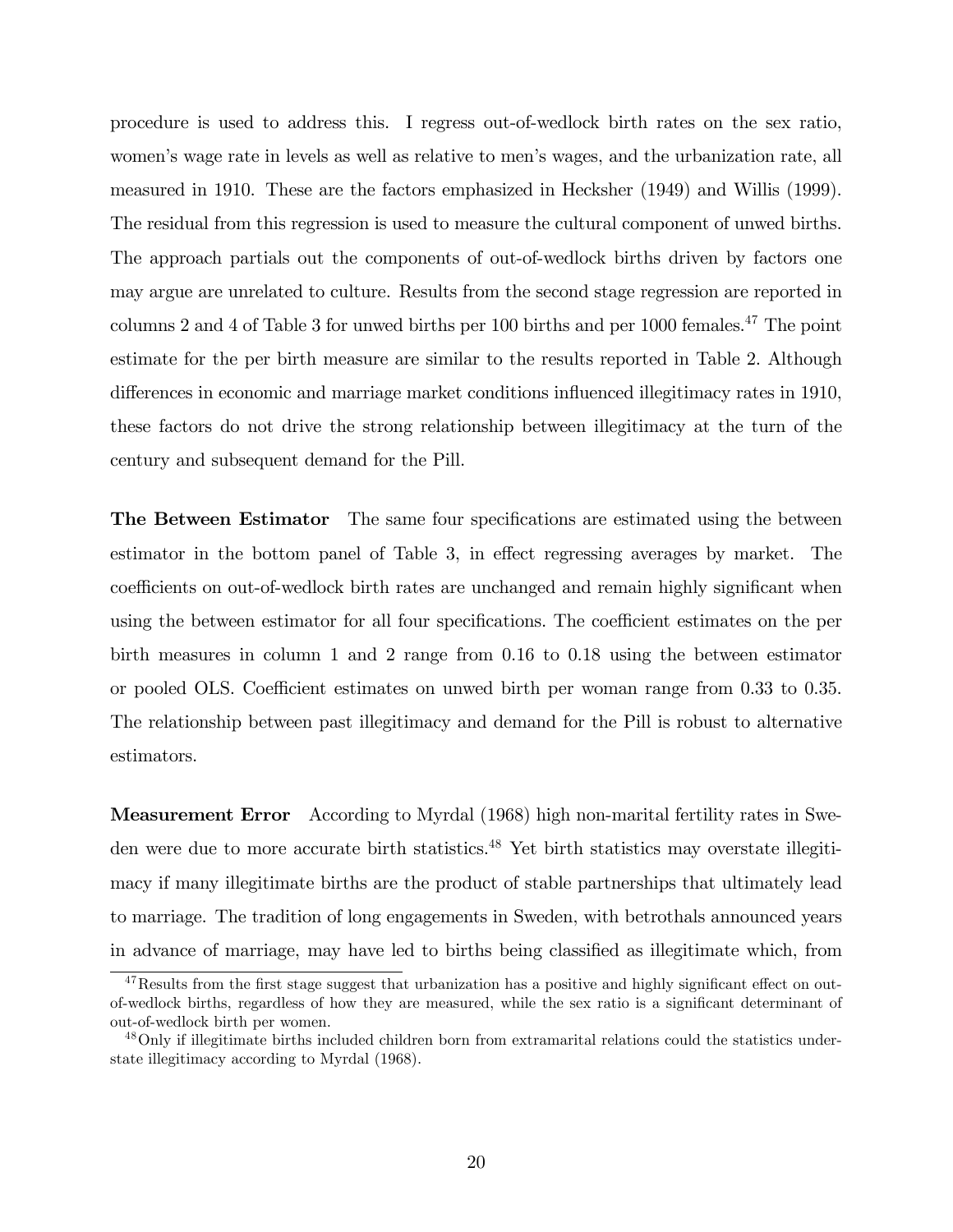the perspective of the model, may have been quite different.<sup>49</sup> Until 1900 the number of illegitimate births that occurred to engaged women were also reported in the birth statistics.<sup>50</sup> Estimating the baseline model using a measure of the illegitimate births per 100 births in 1900 which excludes births to engaged women yields a slightly larger and still highly significant coefficient estimate of 0.26 (0.06). Accounting for measurement error related to the timing of marriage for engaged couples does not alter the strong positive relationship between past illegitmacy and demand for the Pill.

The discrepancy between church book and the census records was largest in Stockholm. Omitting Stockholm from the estimation of the baseline model results in a slightly smaller though still highly significant coefficient on out-of-wedlock birth of  $0.16$   $(0.04)$ . Stockholm does not drive the positive relationship found in the data.

**Placebo Tests** One may be concerned that it is not marriage customs, nor norms about pre-marital sex that drive differences in demand for the Pill, but persistent differences in the use of medicine, contraceptive or otherwise. A series of placebo tests are run to address this, replacing demand for the Pill in the baseline specification with measures of demand per adult for a variety of drugs such as antibiotics, nonprescription analgesics, cough medicine, and multivitamins. These drugs are chosen because their use is also largely demand driven. Regardless of how unwed births are measured, coefficient estimates are not significantly different from zero, and demand for these medicines shows no consistent relationship with non-marital fertility in 1910. For the case of vitamins demand is positively related to non-marital fertility, while for antibiotics, aspirin, and cough medicine demand is negatively correlated with past unwed birth rates, although none of these point estimates are significantly different from

 $49$ An alternative definition of illegitimate births including all children conceived outside of wedlock is not well aligned with the model, nor can it be calculated for the broad group of communities considered here. According to Linner (1967) 35 percent of all brides in Sweden are pregnant on their wedding day, which is similar to Myrdal (1968) who estimated that 34 percent of marriages in 1916 resulted in births in less than eight months, and that from 1931-35 25 percent of all children born to women under the age of 30 took place within eight months after the marriage.

 $50 \text{ In } 1900$ , 9 percent of illegitimate births were to women engaged to be married. In rural areas these births accounted for 10 percent of illegitimate births, 7 percent in cities and villages. In Stockholm births to engaged women accounted for only 4 percent of illegitimate births compared to 6.6 percent in Gothenburg and 12 percent in Malmö.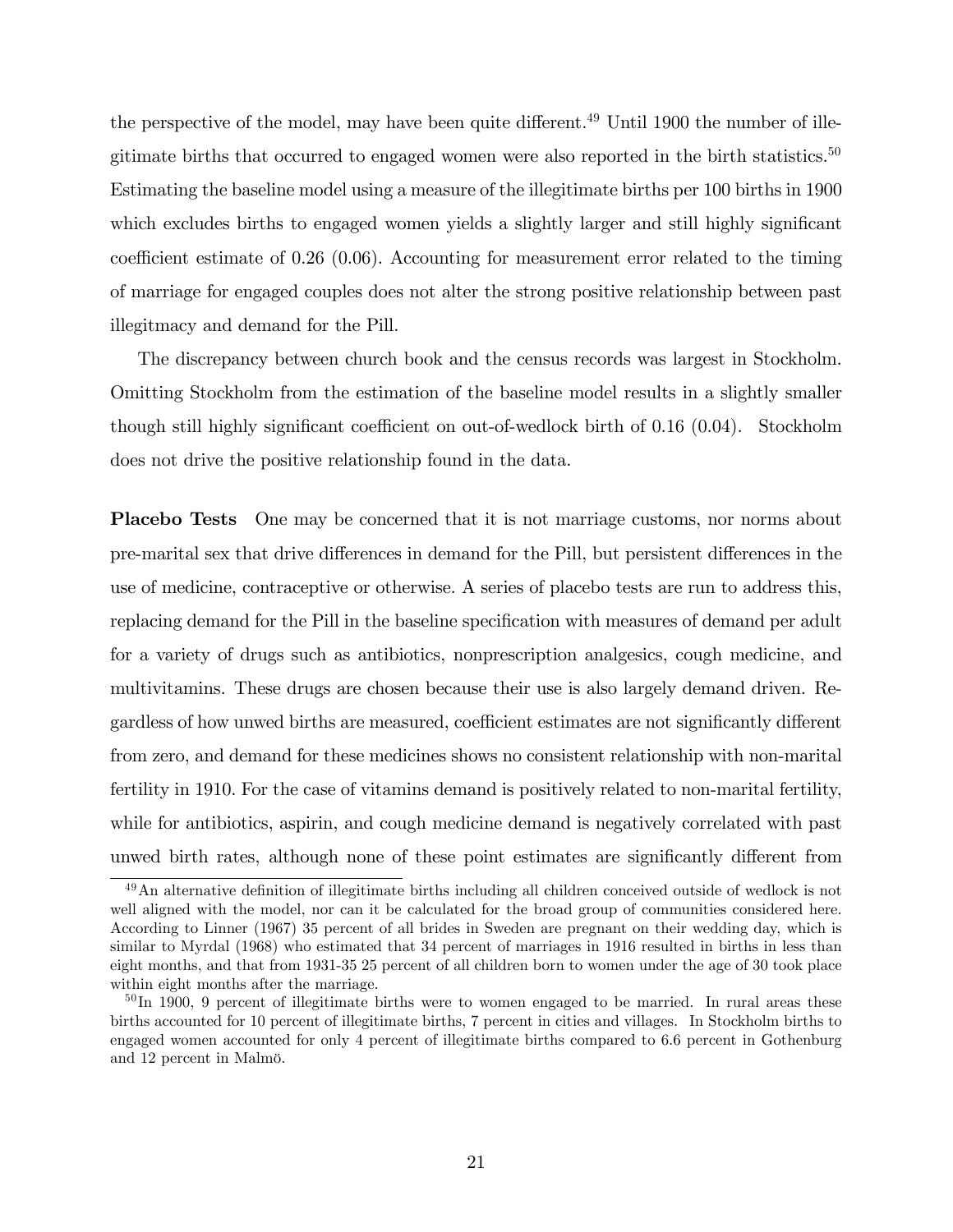zero.<sup>51</sup> These results suggest that the importance of historical illegitimacy on drug demand is specific to the Pill.

Contemporary Illegitimacy and Alternative Functional Forms The nature of nonmarital fertility changed significantly with the spread of cohabitation as an alternative to marriage in the later half of the 20th century. Out-of-wedlock births per 100 births in 1910 and 1961 have a correlation coefficient of 0.55, yet the nature of the births which underly these measures may be quite different. As discussed with regard to the historical literature review, out-of-wedlock births at the turn of the century and before carried a strong social penalty. Births to unmarried women in 1860 which were not legitimated by marriage were generally synonymous with single mothers, not cohabitating couples in informal marriages.<sup>52</sup> As attitudes toward cohabitation changed out-of-wedlock birth became more common and no longer reflected community norms regarding single motherhood as they once had. The changing social context of marriage may have changed the relationship between observed non-marital fertility behavior and social norms regarding promiscuity. The common occurrence of cohabitating households with children and the social acceptance of cohabitation as an alternative to marriage make recent measures of non-marital fertility less reflective of norms regarding promiscuity than measures from the turn of the century. In this regard, comparisons on non-marital fertility from recent time periods where births to cohabitating couples account for a significant share of non-marital births introduces a potential source of measurement error which may bias estimates with regard to the effect of social norms on demand for the Pill.

Under different assumptions with regard to the nature of this measurement error we can mitigate this potential source of bias by comparing alternative functional forms for the empirical specification. In the case that cohabitation is proportional to the degree of single

 $51$ With regard to vitamin demand per adult, the mean demand is 3.7 SEK and the coefficient estimate on unwed births is 0.01 with a standard error of 0.05. Demand per adult for antibiotics is 15 SEK on average and the coefficient on unwed births is  $-0.12$  with a standard error of 0.13. Analgesics such as aspirin which do not require a prescription face a demand of 2 SEK per adult on average across the 70 markets, and the coefficient of unwed births in the demand equation is -0.01, with a standard error of 0.02.

 $52\text{Cohabitation was uncommon at the turn of the century, and generally regarded as inferior as reflected}$ by the derogatory reference to such arrangements as "Polish marriages." I thank Torben Traenas for this insight.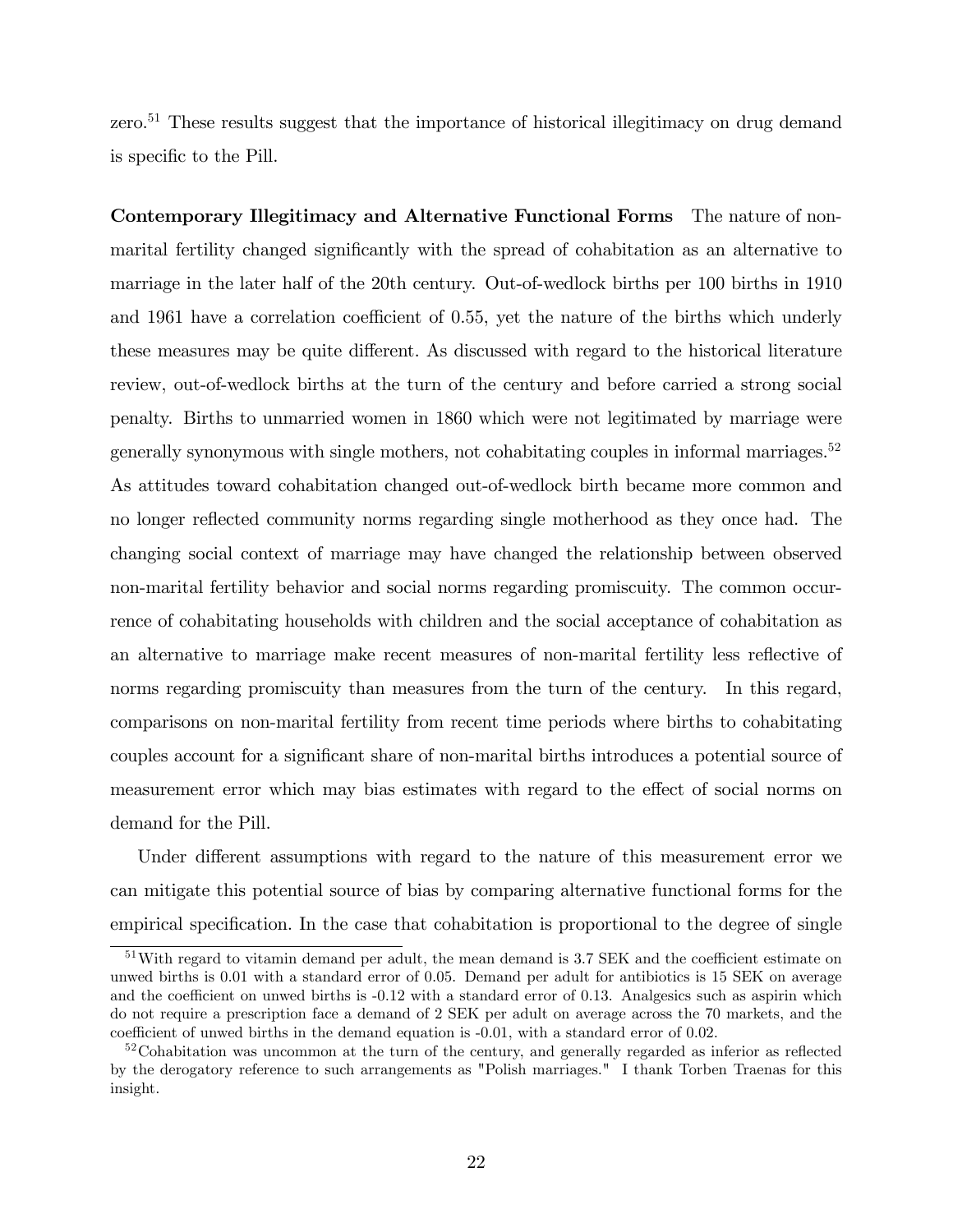motherhood in a community, for example where observed nonmarital fertility consists of an underlying population of single mothers plus a proportional amount of cohabitating mothers, where this proportion is constant across communities, an empirical specification where nonmarital fertility enters in logs could account for this type of proportional measurement error. The proportional measurement error case may be the most reasonable, in the sense that it would suggest that cohabitation, in absolute terms, would be more common in communities with relatively liberal norms regarding pre-marital sex while relatively rare in communities with more conservative attitudes, versus estimating a model in levels which would only be unbiased if the effect of cohabitation on non-marital births was uniform (in levels) across communities. Replacing the measure of nonmarital fertility with a measure from 1961 in the baseline specification yields a positive yet smaller coefficient estimate  $0.12$  (0.06), significant at the 10 percent level.<sup>53</sup> Estimating a similar model where non-marital fertility enters in logs yields a positive and more highly significant coefficient estimate  $1.54$  (0.73), implying an elasticity of demand for the Pill to contemporary illegitimacy of  $0.16^{54}$  Although recent measures of single motherhood are likely prone to significant measurement error due to the growing prevalence of cohabitation there is general support for the strong positive relationship found using measures from earlier periods.<sup>55</sup>

#### 5.2.2 Alternative Historical Factors

Illegitimacy remains an important determinant of demand for the Pill even after controlling for historical religious environment, education attainment, and development. Presence of Pentecostals and the share of the community opposed to prohibition significantly influence future demand for the Pill. Yet, accounting for these factors does not affect the quantitative importance of past illegitimacy, as seen in Table 4.

<sup>&</sup>lt;sup>53</sup>The model of Pill demand with extensive controls and a measure of unwed births per 100 births in 1961 yields a coefficient estimate of  $0.11$  and a clustered standard error estimate of  $0.06$ .

<sup>&</sup>lt;sup>54</sup>Care is taken to select a period that strictly predates the legalization of the Pill, but results are similar when using later data.

<sup>&</sup>lt;sup>55</sup>Instrumental variables would be another means for addressing the measurement error issue. One may argue that historical illegitimacy rates could be a valid instrument. Using unwed births from 1910 to instrument for non-marital fertility in 1961 yields a coefficient estimate on unwed births in 1961 of 0.30 (0.08), twice as large as the estimate in the OLS regression.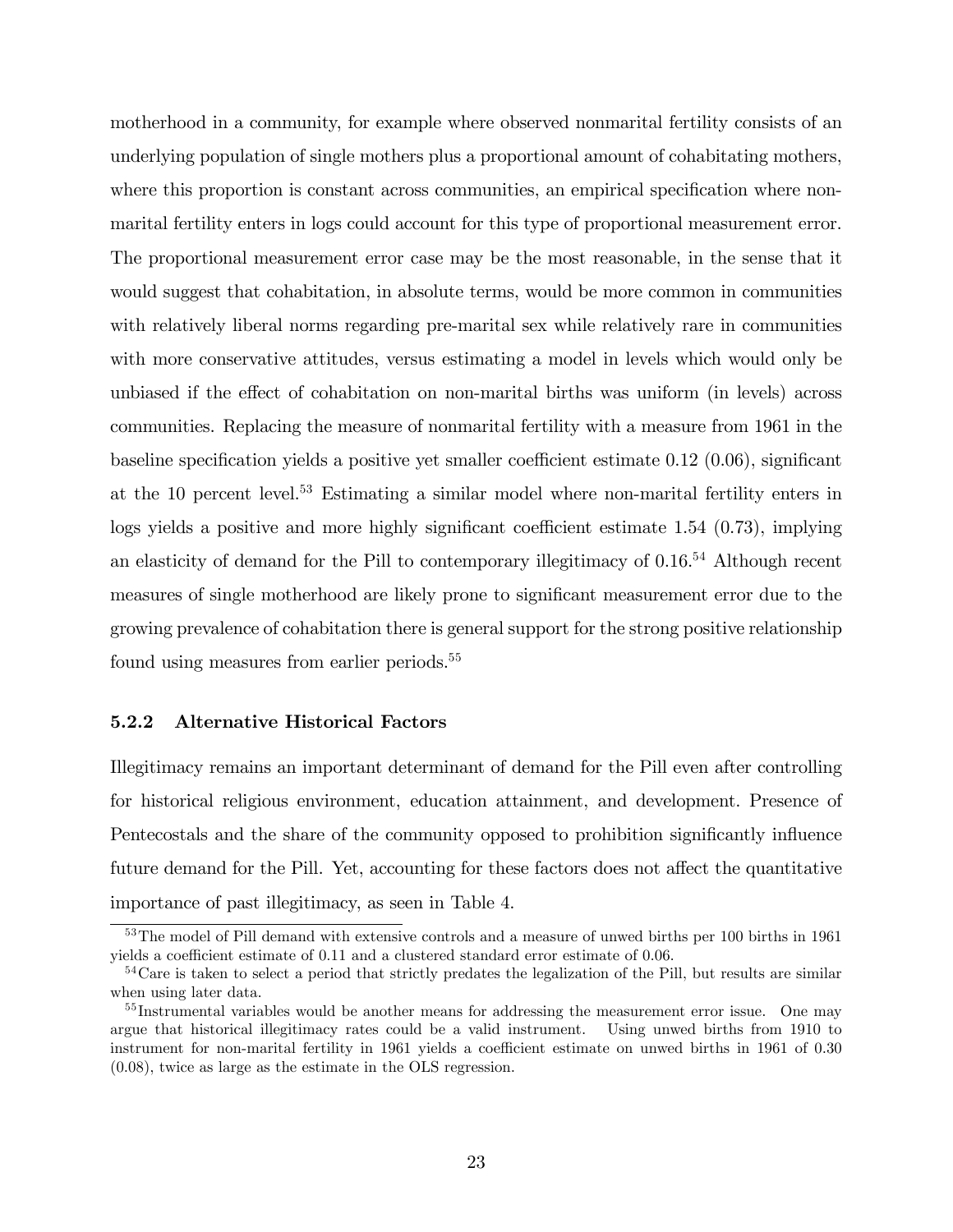Wages, Sex Ratios and Urbanization in 1910 Differences in out-of-wedlock birth rates may reflect differences in women's economic opportunities, as argued by Willis (1999) and Heckscher (1949). These differences may have a persistent component that could influence demand for the Pill. Including the urban to rural population ratio, the ratio of women to men, and womenís wages in levels and relative to men, all from 1910, addresses this concern. The first column of Table 4 reports these results. While female wages have a negative and significant relationship with subsequent demand for the Pill the coefficient on out-of-wedlock birth is not significantly different from the baseline estimate. This exercise differs from the two-step approach in Table 3 since historical measures are not restricted to work through past illegitimacy.

Historical Marriage Patterns Reducing the occurrence of coition outside of marriage was one way for communities to prevent the occurrence of costly out-of-wedlock births. Inducing young couples to marry early, either in cases of premarital pregnancy or as a general norm of behavior was a means to achieve this. According to the model, early marriage norms embodied in low values of  $p_j$  can act as substitutes for contraception in preventing non-marital births. If these norms persisted we should also see a relationship between historical age of first marriage patterns and demand for the Pill. Where courting customs that promote early marriage are strongest we would expect demand for the Pill to be lower. In communities with weaker norms for early marriage the demand for the Pill should be greater.<sup>56</sup> This intuition is confirmed in column 2 of Table 4. In communities where women married youngest an increase in the average age of Örst marriage, hence weaker marriage norms, the greater is demand for the Pill six decades later. The negative coefficient on age of first marriage in late marriage communities could be interpreted as consistent with Malthusian restraint being highly persistent. Communities which effectively promote late marriage as a means of reducing fertility may continue to promote prolonged abstinence even in the face of modern contraceptive methods, hence leading to reduced demand for the Pill. While historical marriage patterns are important determinants of demand for the Pill, accounting for age at marriage does not alter our conclusions regarding the importance of past illegitimacy.

<sup>&</sup>lt;sup>56</sup>Delayed marriage also played an important role for reducing coition and in turn fertility in 19th century Sweden.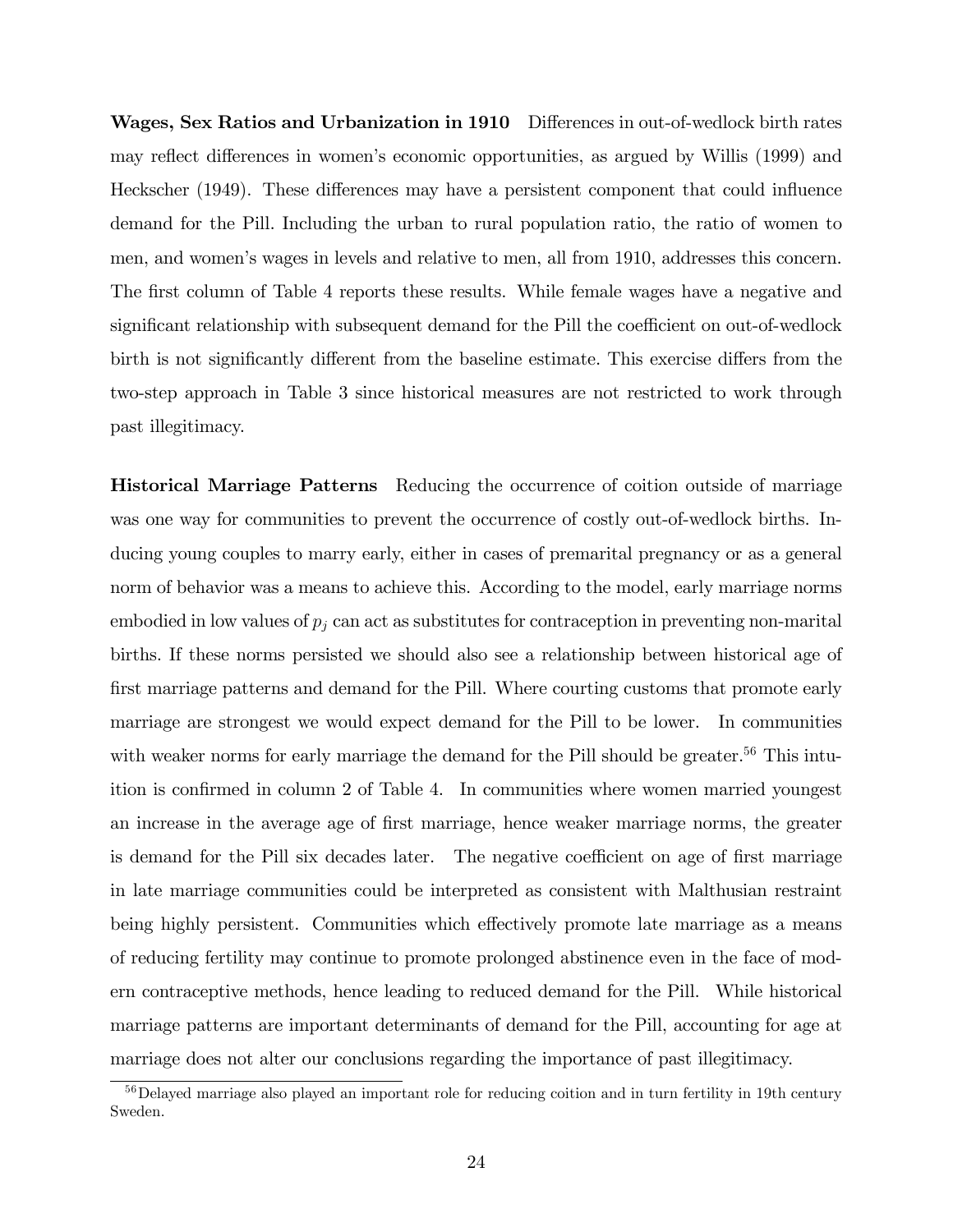Women's Education Norms regarding education may influence women's demand for the Pill. The share of women with a high school degree in 1930 is used as a proxy for local norms about female human capital investment. Column 3 evaluates how women's past education attainment affects Pill demand. High school attainment in 1930 reflects the education environment faced by the mothers of the fecund females studied. The women whose high school attainment is measured are no longer fecund and do not affect demand for the Pill directly, but the culture that shaped their education decisions may continue to influence future generations of women. The coefficient on high school attainment is positive, but not significant. Although education norms may be an important factor in women's demand for the Pill, accounting for such factors does not change conclusions about the importance of past out-of-wedlock birth rates.<sup>57</sup>

Religion The vast majority of Swedes are members of the Church of Sweden (Svenska Kyrkan), but several other Protestant denominations have been prevalent in certain communities.<sup>58</sup> Including the share of population that was a member of a Pentecostal Church in 1930 quantifies how religious composition affects demand for the Pill. The coefficient estimate on the Pentecostal share is negative and significant at the tenth of a percent level suggesting that the more prevalent Pentecostals the lower is demand for the Pill, though the coefficient on the out-of-wedlock birth rate is little changed.<sup>59</sup>

The important role of religious institutions is consistent with the hypothesis that culture matters for shaping contraceptive demand. Guiso, Sapienza and Zingales (2006) and others have emphasized the role of religion in transmitting cultural norms, and the results are consistent with religious institutions playing an important role in regulating demand for

 $57$ I also account for local differences in women's literacy in these same communities. The literacy (småskolan) education corresponds to less than an elementary education. Alternative specifications that include measures of women's literacy rates have similar results where the coefficient on literacy is positive but not significant, and the coefficient on unwed births is unchanged.

<sup>&</sup>lt;sup>58</sup>In 1930 the largest religious minority in Sweden was the Swedish Mission Church, which claimed 2.4 percent of the population as members. The next largest religious minorities were the Baptists and Pentecostals with 1.3 and 0.7 percent of the population respectively. It should be noted that some members of dissenting religions were also members of the Church of Sweden.

 $59$ Pentecostals were the only group among the three largest dissenting denominations that had a significant marginal effect, though all three had little impact on the unwed birth coefficient. Alternative specifications that take into account the share of the local population that are members of significantly smaller denominations, such as the Catholic Church, do not change our conclusions regarding the importance of local norms as proxied for by out-of-wedlock birth behavior in 1910.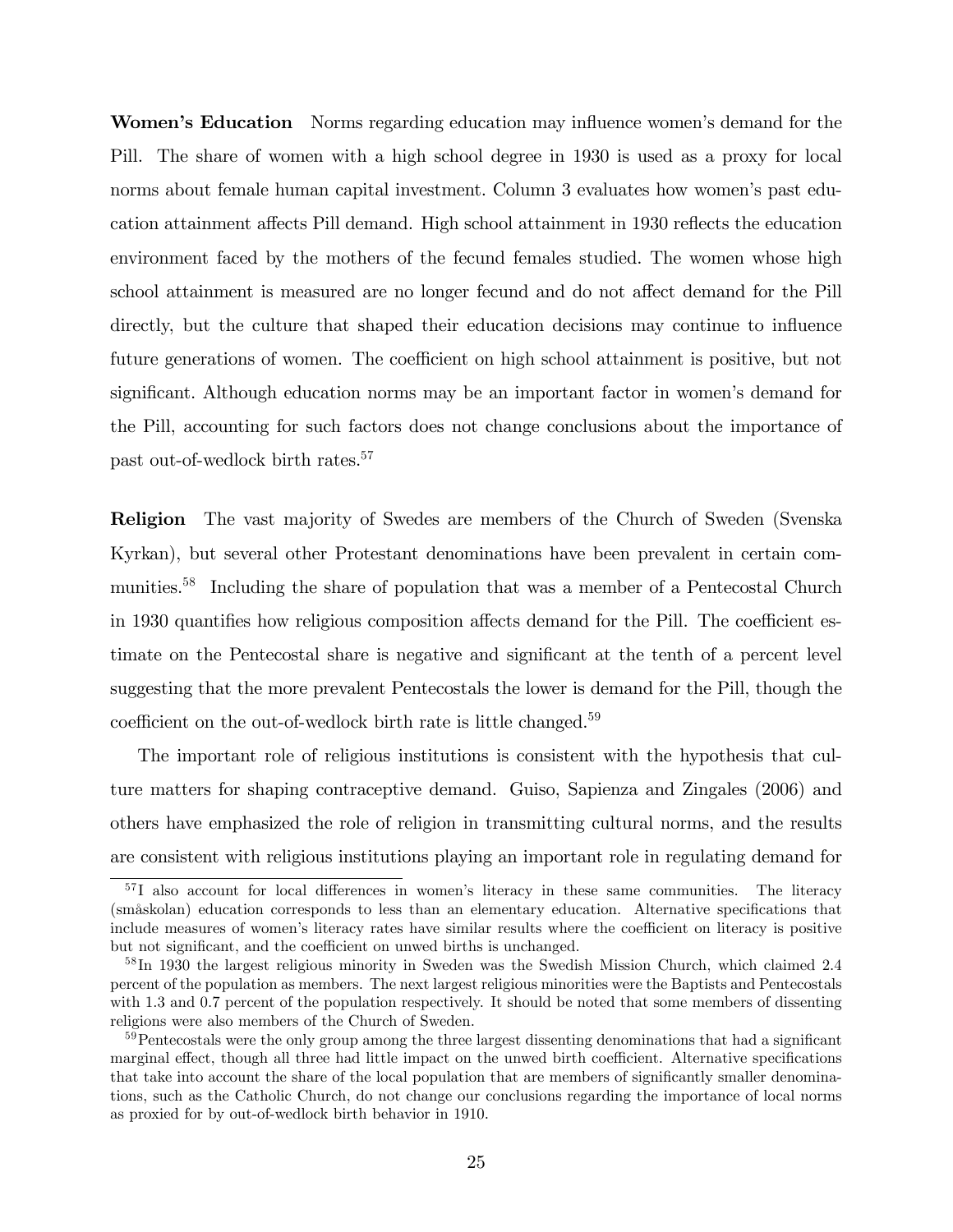contraception. Cursory analysis does not suggest that there are strong complementarities between the prevalence of certain religious denominations and the community norms captured by historical unwed birth rates. Including an interaction term for the prevalence of Pentecostals and the unwed birth rate does not alter the results, and the interaction term is not significant. $60$ 

**Prohibition** In order to capture differences in religious culture when over 95 percent of the population was part of the Church of Sweden an alternative proxy is constructed based on the results of the alcohol ban referendum of 1922. The temperance movement in Sweden was closely aligned with the Church. Less support for the ban corresponds with less religious communities. $61$  Individuals may have had little choice with regard to their membership in the Church of Sweden, but the share of the population that supported the alcohol ban provides a measure of those sharing similar views to those espoused by the Church.

Opposition to prohibition has a significant positive effect on Pill demand, as seen in the fifth column of Table 4. This is consistent with more religious communities, which supported prohibition, having more conservative attitudes regarding sex. These attitudes are persistent, and in turn reduce demand for contraception. The out-of-wedlock birth rate coefficient remains highly significant and similar to the baseline estimate. This complements and validates the main results, highlighting the importance of religion in transmitting cultural norms.

The last column of Table 4 evaluates to what extent the Church, and the norms it espoused, complement community customs that reduced the occurrence of out-of-wedlock fertility. An interaction term, increasing in both the proportion of births outside of wedlock in 1910 as well as the share of the population that opposed prohibition, is added in the last column. The coefficient on unwed birth in 1910 increases slightly in both magnitude and significance, as does the coefficient on prohibition opposition, relative to the results reported in column 5. The coefficient on the interaction term is positive and significant, suggesting that a strong Church presence complemented community customs in influencing demand for con-

 $60$ The interaction term is constructed by demeaning both membership in the Pentecostal Church and the share of births outside of marriage, ordering both variables so that larger values indicate more liberal attitudes toward premarital sex, and computing the product.

 $61$ Many civic organizations and unions also supported prohibition. In this regard prohibition does not only proxy for religion but civic ties more generally.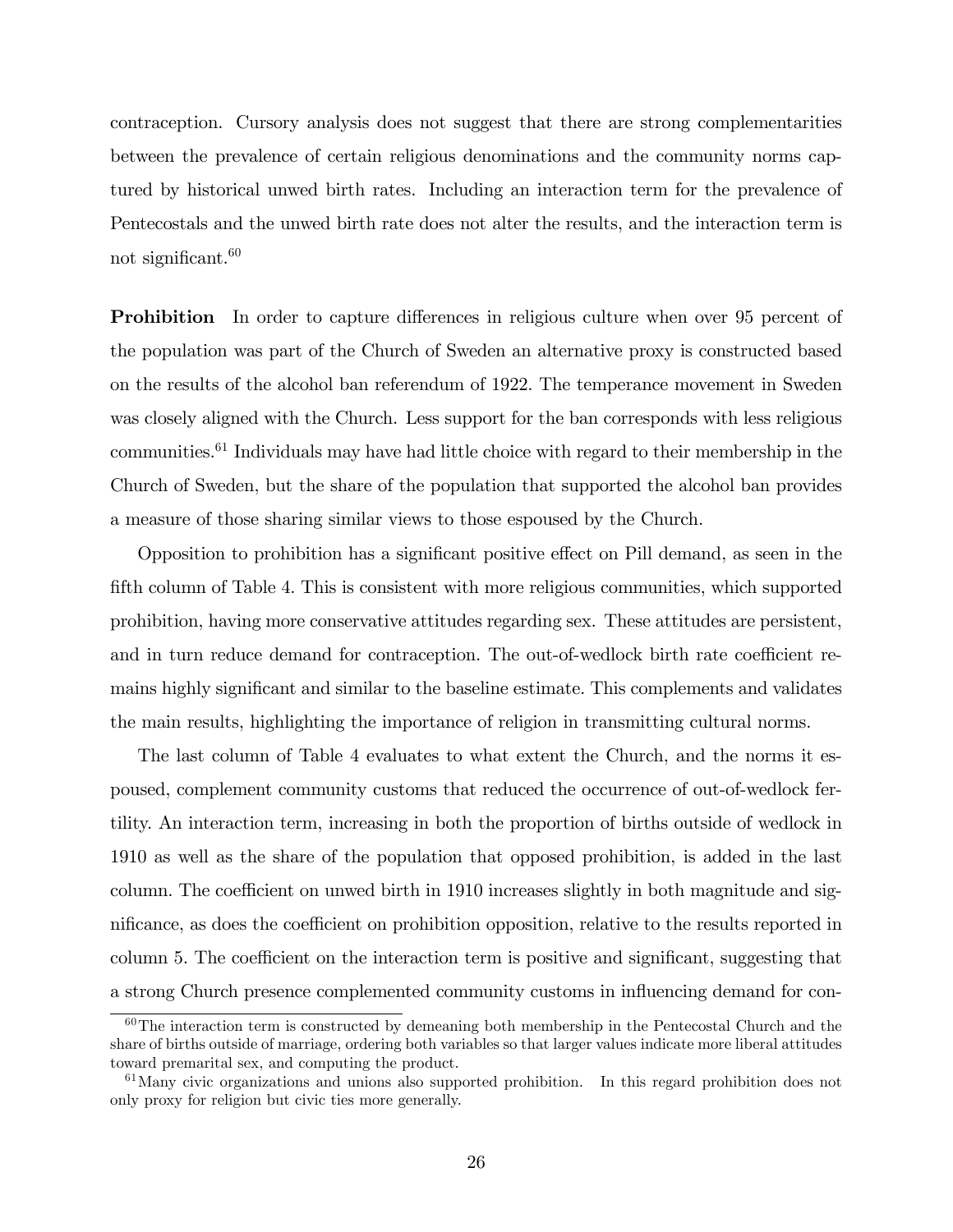traception. This means that communities with high/low unwed birth rates and weak/strong presence of the Church also had disproportionally greater/lesser demand for the Pill. Quantitative models of preference formation with regard to sexual behavior such as Greenwood et al (2012) have emphasized how the decisions of the Church and parents to instill norms of behavior in the young interact, the results in column 4 provide empirical evidence on this complementary relationship.

#### 5.2.3 Heterogeneous Effects

Is the effect of culture uniform across communities, or is the strong relationship between past illegitimacy and demand for the Pill driven by behavior among a certain subset of communities? Table 5 traces out the differential impact of culture on contraceptive decisions across communities with different characteristics by interacting out-of-wedlock birth rates with community indicators. A positive and significant relationship between past illegitimacy and demand for the Pill is found in all communities, although the relationship is significantly stronger in communities with strong religious institutions and a low degree of mobility with regard to residents place of birth. Strong ties and strong local institutions make for a highly persistent effect of culture on demand for the Pill.

Turning to the results in Table 5 in detail, the first column reports coefficients on nonmarital fertility in 1910 for communities with high and low levels of unwed birth in 1910. Both coefficients are large, positive, and highly significant. The effect of past illegitimacy is not significantly different across these two types of communities. The second specification quantifies Frykman's (1975) hypothesis that marriage customs were more important north of the limes norrlandicus, while stigma was more prevalent to the south. While the forces for regulating out-of-wedlock fertility may differ their influence on demand for the pill is similar according to the result reported in column 2. The third specification compares communities where more or less of the residents were born within the county.<sup>62</sup> While the impact on Pill demand is positive and significant in both types of communities, the marginal effect is significantly larger in communities where outsiders are a smaller fraction of the population. The next two columns look at two types of migration discussed in the demographic liter-

<sup>62</sup>According to county level computations from the 1910 census.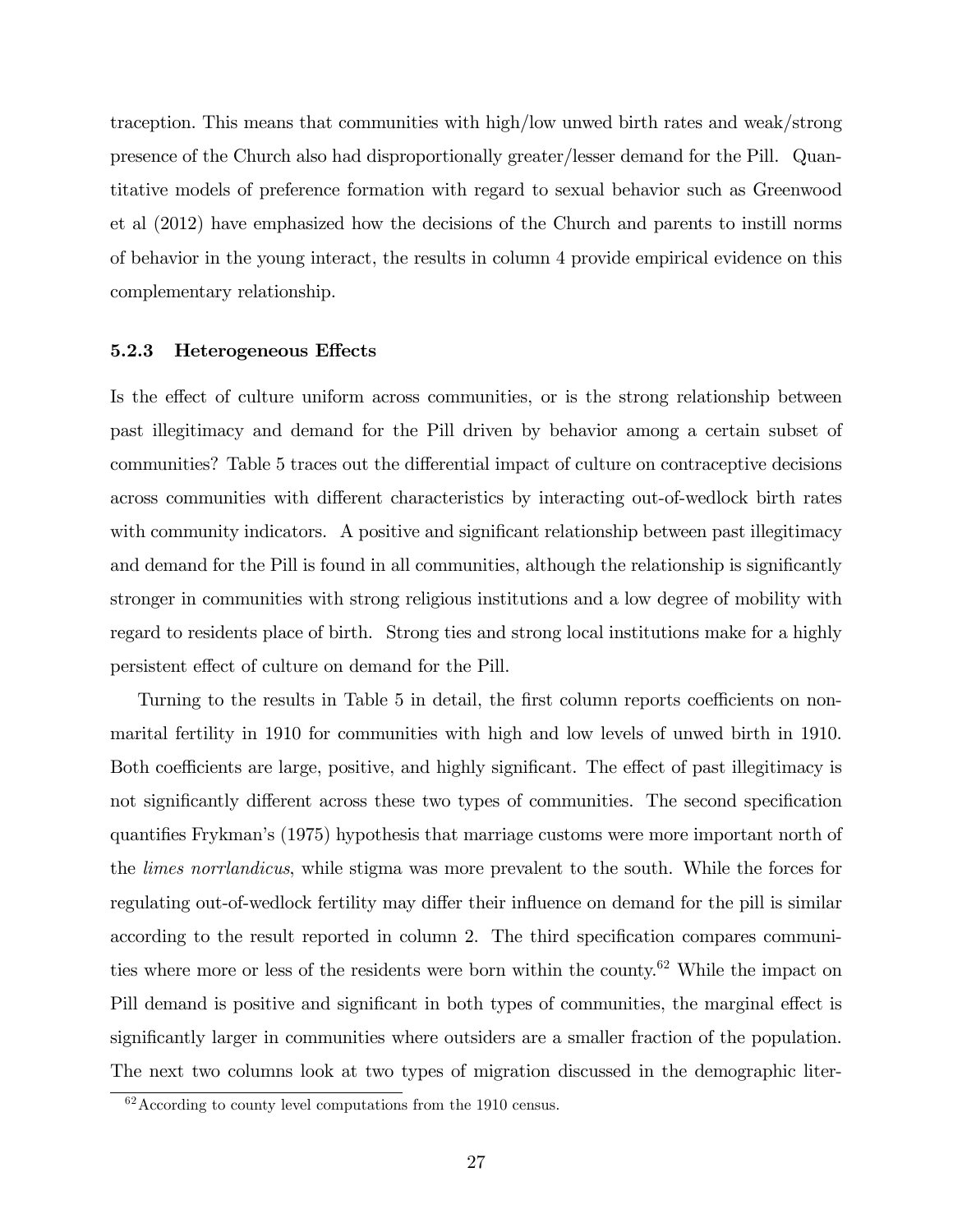ature, namely areas where forestry was a sizable share of the work force and migration to cities. Non-marital fertility patterns from the past are significant determinants of Pill demand regardless of the degree of urbanization or the prevalence of the forestry industry. The final specification considers communities with relatively stronger/weaker religious or civic institutions, as measured by prohibition support in the 1922 referendum discussed before. Communities where a majority of voters supported prohibition, indicating a stronger presence of the Church or civic groups organized to ban the sale of alcohol, have a significantly stronger relationship between past non-marital fertility and demand for the Pill. This result lends strong support to models of norm transmission such as Greenwood et al (2012) whom emphasize the role social institutions such as the church and civic groups in promoting norms of behavior which stigmatize premarital sex. Communities with strong social institutions which promote conservative norms of behavior have a much stronger relationship between past illegitimacy and demand for the Pill. This suggests that social institutions play an important role in maintaining and transmitting norms of behavior with regard to premarital sex and echoes the findings in the analysis of historical factors where strong religious institutions are found to be complementary to local norms that stigmatize premarital sex in reducing demand for the Pill.

## 5.3 Evolving Culture: A Model in Differences

Relaxing the assumption that culture is constant, an empirical model is developed that links long run changes in the non-marital fertility rate to growth in demand for the Pill. Slowly evolving culture is consistent with Guiso, Sapienza and Zingales (2006). Studies of the transmission of trust and other cultural traits, as in Algan and Cahuc (2010), have emphasized how these traits change over decades.

Levels and changes in unwed birth behavior at the turn of the century are closely related. The rise in illegitimacy during the first decades of the last century was not uniform. Communities with low illegitimacy rates in 1900 also have low rates of illegitimacy in later years. A regression of the change in the out-of-wedlock birth rate from 1900-1910 on the illegitimacy rate in 1900 yields a positive and significant coefficient; a community with a 10 point higher rate of unwed birth would experience an increase in the illegitimacy rate of roughly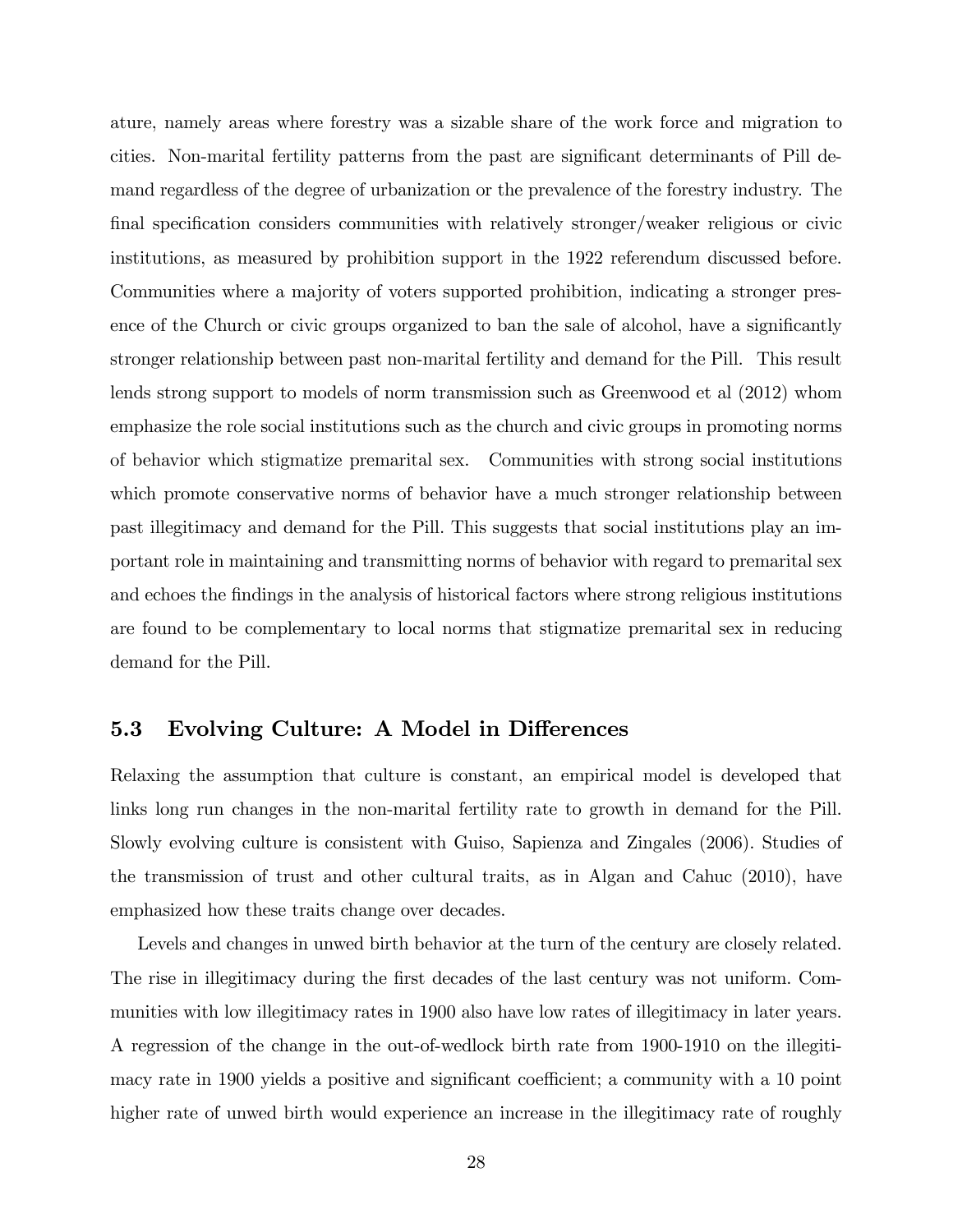one point more over the decade.<sup>63</sup> This fanning out of unwed birth rates over time can be seen in Figure 3, which presents county level data from 1860-1910. Illegitimacy evolved in a nonlinear fashion, increasing rapidly in communities with high illegitimacy, and remaining constant where illegitimacy was initially low.

Differential patterns of illegitimacy growth motivate the estimation of a model in differences. Do communities that became more liberal with regard to their tolerance of pre-marital sex at the turn of the century continue on this trajectory, and in turn do women in these communities find it more advantageous to adopt the Pill? Estimating a model in differences identifies the effect of culture from changes in unwed birth rates. This approach addresses concerns that omitted Öxed characteristics, unrelated to culture, may drive past out-of-wedlock birth and subsequent demand for the Pill. Studying variation across time within communities uses a very different source of variation than the model in levels. Even after differencing out the fixed component of unwed birth behavior, which may be driven in large part by culture, changes in unwed birth rates are still significant determinants of growth in demand for the Pill.

Consider an extended version of the model in levels that includes a market level fixed characteristic,  $\mu_j$ ,

$$
Pill_{jt} = X_{jt}\beta + OWB_{jk}\alpha + \eta_t + \mu_j + \varepsilon_{jt}.
$$

These fixed characteristics could include constant differences in the public mood, as discussed by Sundbärg (1910), or other characteristics that may be fixed over time and possibly correlated with initial levels of non-marital fertility. I could explicitly control for the regional differences discussed by Sundbärg by including fixed effects for the three regions he outlined. Doing so results in larger and more highly significant coefficient estimates on non-marital fertility.<sup>64</sup> Identifying  $\alpha$  from within region variation in unwed birth rates and Pill demand suggests local variation in culture within demographic regions is important.

A more flexible approach differences out the fixed effect for each market and estimates a model in differences. The model estimated is

$$
\Delta{Pill_{jt}} = \Delta X_{jt} \beta + \Delta OWB_{jk}\alpha + \Delta \eta_t + \Delta \varepsilon_{jt},
$$

<sup>63</sup>Results are similar when comparing changes from 1900 to 1940.

 $64$ In the baseline specification, including fixed effects that correspond to Sundbärg's three demographic regions results in an estimated  $\alpha$  of 0.20 (0.08).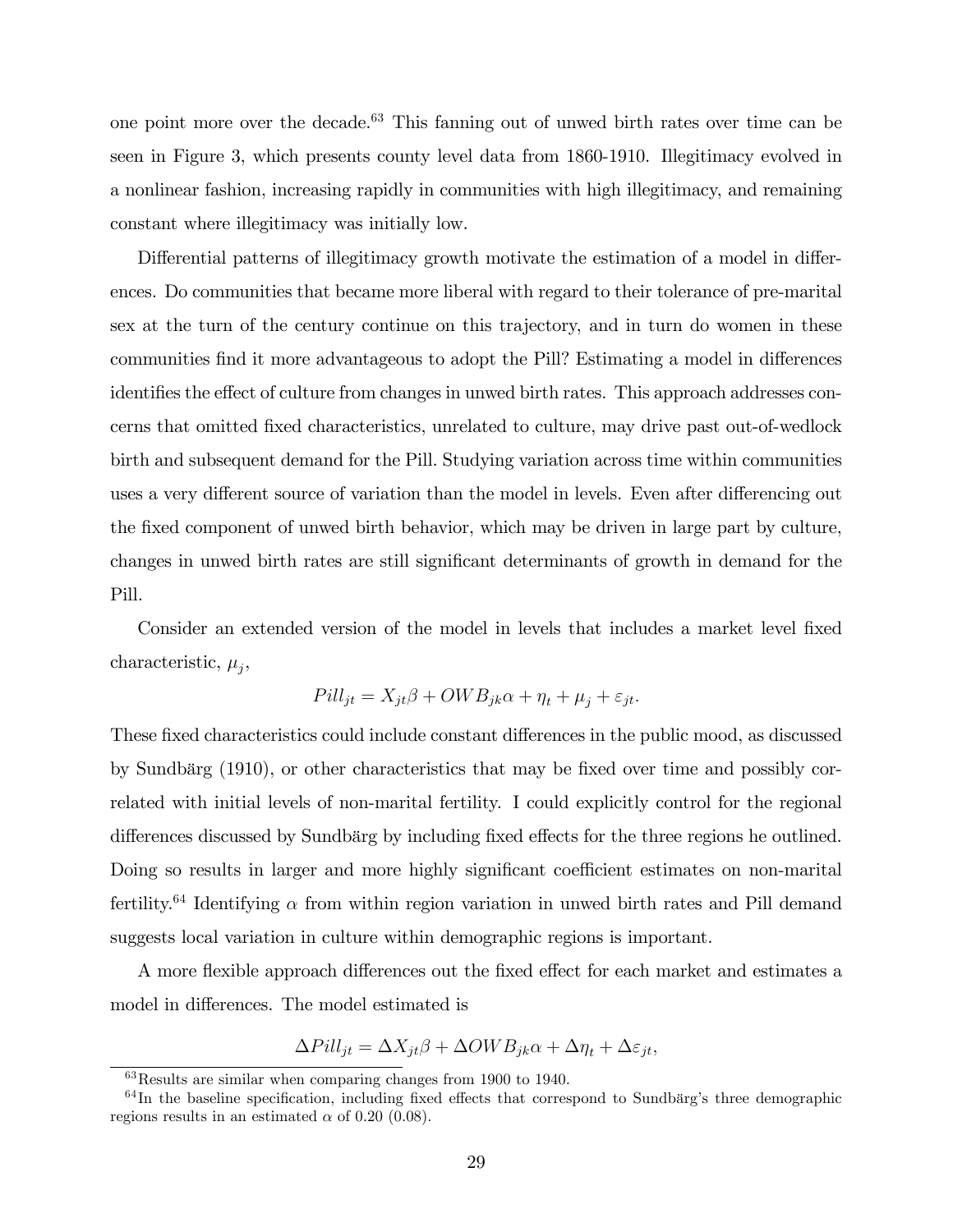where  $\Delta$  is the time difference operator. The effect of culture is identified off of changes in the unwed birth rate, in this case changes in  $OWB_{ik}$  over periods k from 1860 to 1910 or 1900 to 1910, unaffected by the fixed characteristic  $\mu_j$ . Changes in Pill use are equivalent to terminal period levels since the initial period is zero both  $10$  and  $50$  years earlier.<sup>65</sup> Using longer horizon differences to identify how changes in culture affect the take-up of the Pill uses variation that is fundamentally different from the model in levels. The long horizons over which differences are calculated is critical, as year to year differences would be dominated by measurement error or short run variations unrelated to the slow moving evolution of culture represented in Figure 3.

#### 5.4 Changes in Out-of-Wedlock Birth and Pill Demand Results

Models in differences yield estimates that are similar to those obtained from the model in levels; changes in out-of-wedlock birth are positive and significant, regardless of whether the between or pooled OLS estimator is used, as seen in Table 6. Controlling for other historical trends, such as changes in total birth rates, local marriage market conditions, and urbanization from 1900 to 1910 improves model fit but does not alter the positive and significant coefficient estimate on changes in non-marital fertility. Results are positive and significant for both fifty year and ten year differences. This supports the conclusion that omitted fixed characteristics cannot explain the positive relationship between past illegitimacy and demand for the Pill. The strong positive effect of non-marital fertility on Pill demand is robust to whether the empirical model is estimated in levels or differences. $66$ 

Increases in unwed birth rates, indicating a liberalization of sanctions and customs during the 19th century has a positive and significant effect on Pill demand. Differential growth in out-of-wedlock birth rates explains six percent of the variation in Pill take-up. Taken together with the results in levels, this makes a persuasive case that social constraints matter for contraceptive decisions.

 $65$ The results reported in Table 5 exclude the 1964-1974 difference since Pill sales from the last half of 1964 are not observed, although including it does not change the result.

<sup>66</sup>An alternative approach to addressing the omitted community characteristic problem is instrumental variables. In a previous version of this paper I used butter prices to instrument for out-of-wedlock birth rates following Schultz (1985). The approach yielded the same positive and significant relationship between out-of-wedlock birth and Pill use.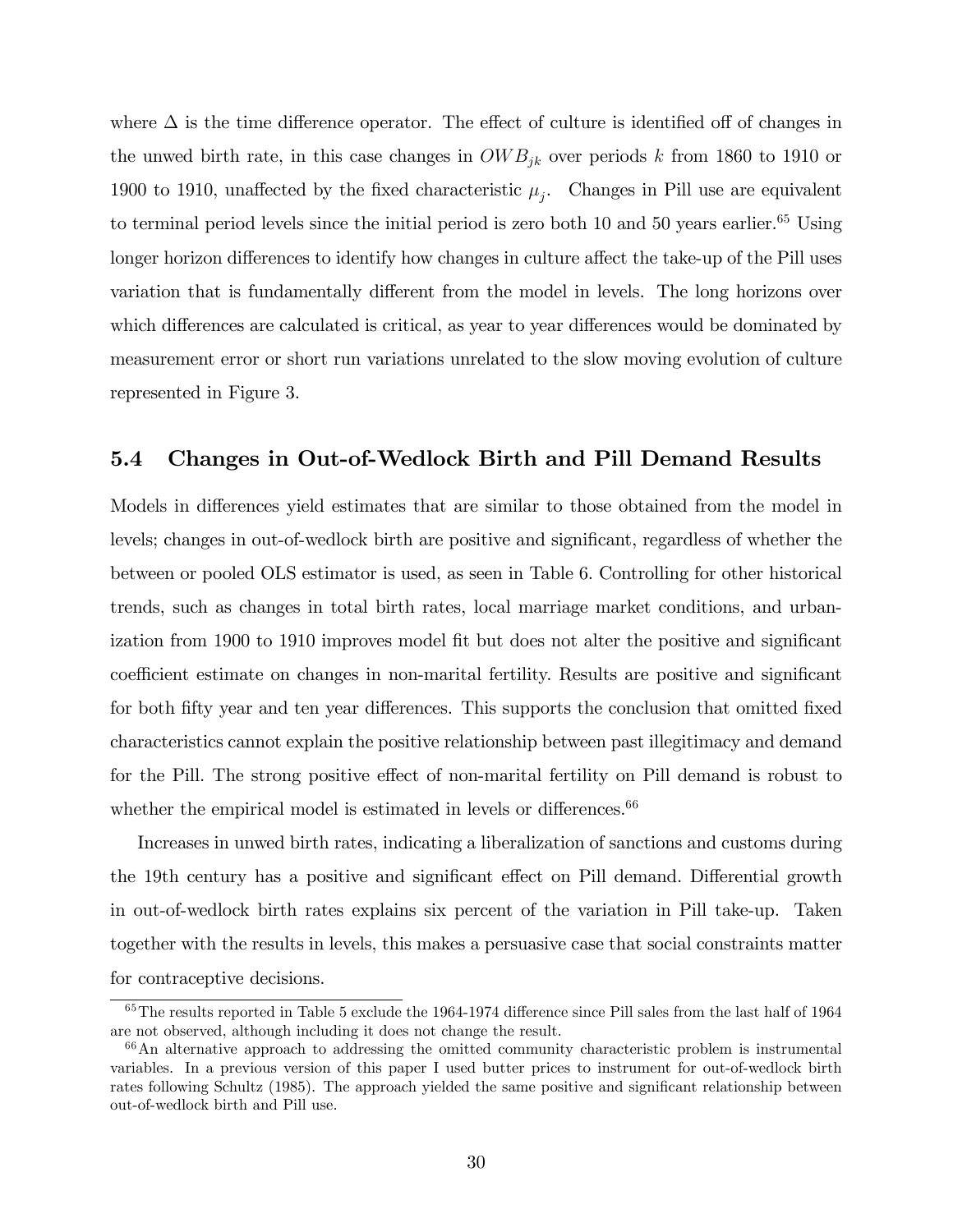# 6 Estimating the Pill's Impact on Teen Births

Models of non-marital fertility such as Akerlof et al (1996) and Greenwood and Guner (2010) emphasize how improvements in contraceptive technology or access to abortion may increase out-of-wedlock childbearing by inducing more women to participate in nonmarital sex. A similar mechanism exists in our model. More women engage in premarital sex when the Pill is introduced than would otherwise,  $n_j^{Pill} > n_j$ . Without saying more about the shape of the stigma function or the distribution of tastes for premarital sex the model is ambiguous about the impact of the Pill on non-marital fertility. Yet, under additional assumptions such as bounding  $\varepsilon_{n,p} > -1$ , it can be shown that the Pill would reduce nonmarital fertility.

In order to provide evidence on this relationship and inform the behavioral assumptions that underlie the model an empirical analysis of the causal effect of the Pill on teenage fertility is presented. The model is well suited to capture the behavior of teenagers, whose fertility occurs largely outside of marriage. Teenage mothers accounted for a sizable share of non-marital fertility in Sweden during the early 1960s. Before the Pill was legalized 5 to 25 percent of all births occurred outside of marriage, but for teenagers the rates were many times greater, ranging from 36 to 81 percent across communities. In this section we analyze how the Pill influenced the fertility decisions of teenage women.<sup>67</sup>

In the case of teenage births the aggregate data presents a striking set of facts. From 1964 to 1970 the average fertility rate for women aged 15-19 dropped by more than a quarter, as seen in Figure 4, while in some communities the teenage fertility rate was halved in six years. This drop in fertility was not uniform as the fertility decline among these young and overwhelmingly single women was largest in communities where Pill use was greatest, as illustrated in Figure 5. While the aggregate data is consistent with the Pill leading to a decline in teenage fertility the instrumental variables estimates presented here will provide evidence on whether this correlation is causal.

 $67$ Significant data limitations with regard the availability of population and birth statistics prior to 1968 limit the scope of the marriage and fertility behavior that can be compared before and after the introduction of the Pill.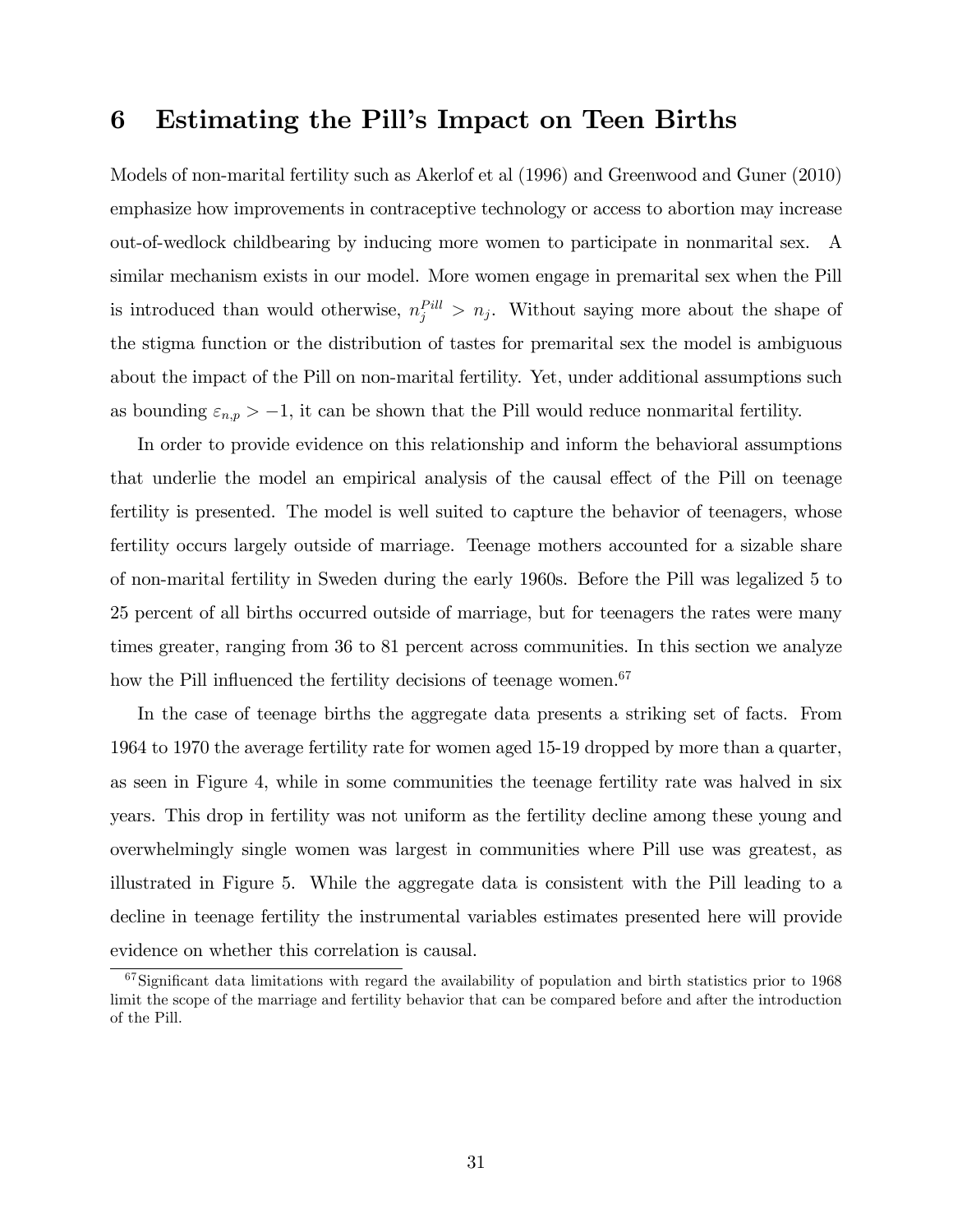#### 6.1 An Empirical Model of the Pill and Teen Motherhood

We postulate a model where teenage childbearing in community  $j$  in year  $t$  is a function of Pill use,  $Pill_{j,t}$ , regional time trends,  $\delta_r$ , common non-linear year effects,  $\gamma_t$ , and a persistent market level characteristics,  $\eta_i$ 

$$
TeenMom_{j,t} = \rho Pill_{j,t} + \delta_r * t + \gamma_t + \eta_j + \varepsilon_{j,t}.
$$

Regions may have different demographic trends which may influence the development of teen birth rates over time. We account for such factors by including trends for each of Sundbärg's demographic regions. Year effects capture year to year changes in teenage motherhood that are common across all markets, such as changes in education policies which are set at the national level, while community fixed effects capture persistent factors that may drive differences in teen parenthood across communities, a prime example being social stigma against premarital sex. This model implies the following estimation equation in differences, where the fact that Pill use is zero in all communities prior to its legalization is used to simplify the estimation equation,

$$
TeenMom_{j,t+1} - TeenMom_{j,t} = \rho Pill_{j,t+1} + \delta_r + \gamma_{t+1} - \gamma_t + \varepsilon_{j,t+1} - \varepsilon_{j,t}.
$$

 $OLS$  and instrumental variables  $(IV)$  methods are used to estimate the coefficients of the model using a panel of differences in teenage birth rates and Pill use. Past illegitimacy and marriage patterns from the turn of the century and before are used to instrument for the diffusion of the Pill within a market. The identifying assumption behind this choice of instruments is that *changes* in teen motherhood during the late 1960s are not affected by the level of illegitimacy from a century before except through the take-up of the Pill.<sup>68</sup>

The instrumental variables strategy builds on the empirical analysis in Section 5 where illegitimacy and marriage behavior from a century or half century earlier were shown to be important determinants of Pill use. By using historical differences that are arguably not endogenous outcomes of current economic or marriage market conditions we can isolate a

<sup>68</sup>Although data does not exist to generate a time series of teenage births back through 1860, evidence from the 1960s makes clear that the time series patterns of teenage births are highly non-linear displaying a positive upward trend until 1965 followed by a steep decline through 1969 and a moderate decline in the early 1970s. A cursory examination of the data does not suggest that trends in teenage births are particularly stable over the period of study.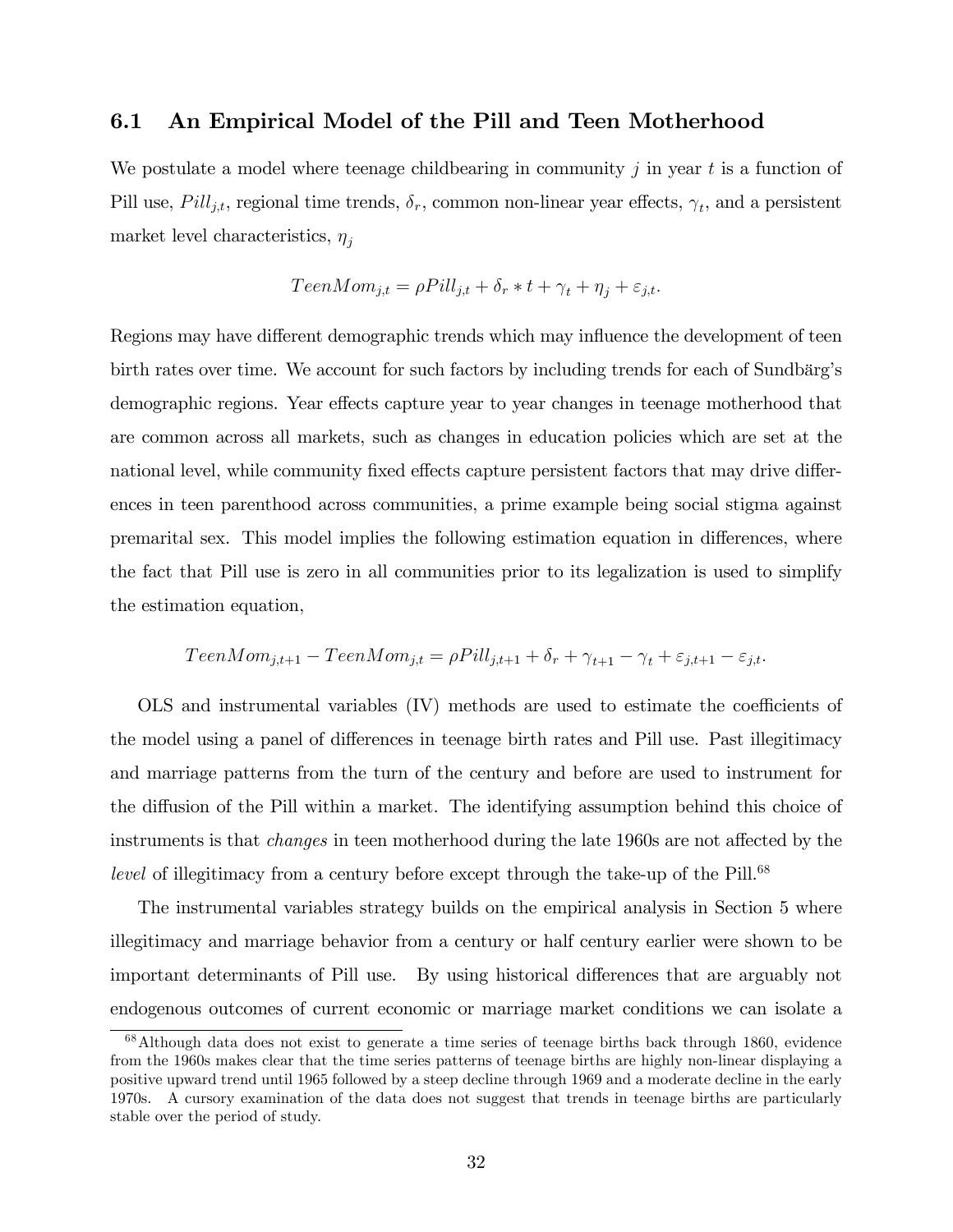part of Pill use that is predetermined by historical factors. The strong relationship between past illegitimacy and Pill use provides a channel through which exogenous differences in Pill demand can be identified. The empirical model in differences allows us to account for the direct effect that persistent differences in stigma against pre-marital sex may have on teenage fertility across communities, which provides some plausibility to the exclusion restriction.

#### 6.2 Empirical Results on the Pill and Teen Motherhood

Both OLS and IV estimates point to a significant negative relationship between Pill use and the teenage birth rate, as seen in Table 7. The dependent variable in all of the specifications reported in Table 7 is the percent change in the teenage birth rate over a nine year period that includes the introduction of the Pill. The terminal period of each time difference coincides with observations on Pill use from the early 1970s, the period for which Pill use data exists. The first column of Table 7 presents results estimated by OLS where standard errors are clustered at the market level. The coefficient estimate on Pill use is negative and highly significant,  $\hat{\rho}^{OLS} = -0.024$  (0.009). The estimated coefficient implies that most of the 25 percent reduction teenage births during the late 1960s could be explained by the diffusion of the  $Pill.<sup>69</sup>$ 

The IV estimates are reported in columns 2 through 5 of Table 7. The IV results suggest that the strong negative relationship between Pill use and teenage births is causal. Columns 2 through 4 present IV estimates when Pill use is instrumented for with historical measures of illegitimacy from different time periods, while column 5 includes age of first marriage as an additional instrument. Regardless of the illegitimacy measure used the first-stage results are strong and the coefficient estimates on Pill use are of similar magnitude and highly significant.<sup>70</sup> Adding age of first marriage as an instrument does not alter the estimates. The overidentification test does not reject the null hypothesis that historical illegitimacy and marriage pattern instruments are uncorrelated with the residuals from the estimation equation as the exclusion restriction requires.<sup>71</sup>

 $69$ This computation exploits the fact that the average Pill use was almost 10 SEK per woman on average.

<sup>&</sup>lt;sup>70</sup>The F-statistics from the first stage regressions range from 20 to 67, all well above the conventional threshold value of 10.

<sup>&</sup>lt;sup>71</sup>The Hansen J-statistic for the overidentification test of all instruments is 0.903 with a P-value of 0.342.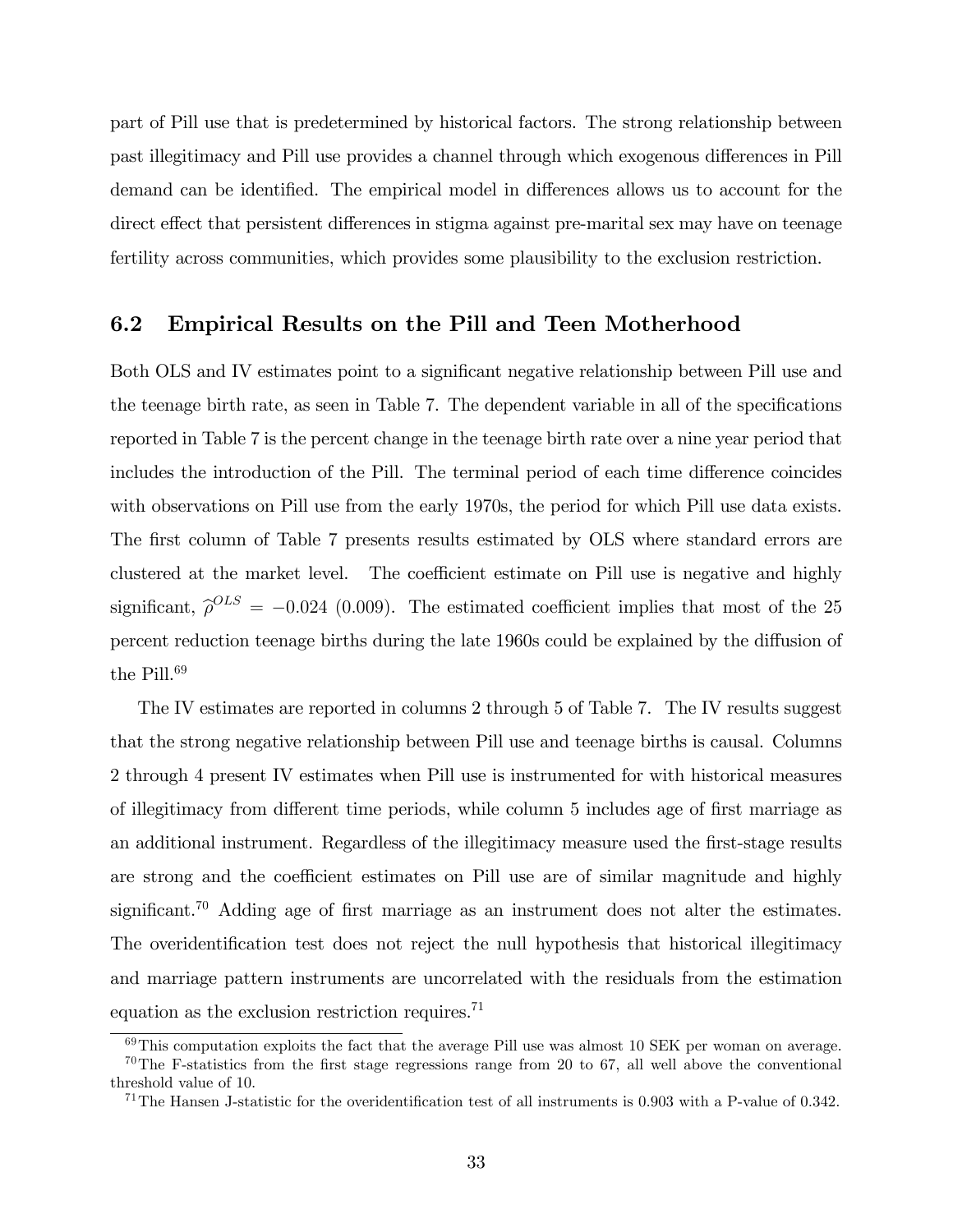The results suggest that the sharp reduction in teen births following the Pill's introduction was causal. The magnitude of the effect was large; for every krona increase in women's average Pill consumption the teen birth rate declined by more than two percentage points. The negative relationship between the Pill's diffusion and teenage fertility rates in Sweden stands in contrast to studies of teenage sexual behavior in the U.S. such as Greenwood and Guner (2010) whom note that relatively few teenagers used the Pill and in turn conclude that the Pill's impact on premarital sexual activity was negligible. The limited influence of the Pill on the young contrasts the age profile discussed in Skjeldestad (1994) whom shows how Pill use is heavily skewed toward the young in Scandinavia. Whether these cross country differences is Pill use are due to policy or preferences remains to be seen, but the introduction of the Pill in Sweden presents an alternative set of policy implications regarding the importance of technolgical advances in contraception on the fertilty decisions of young women.

# 7 Conclusion

Culture does not run riot. Oral contraception afforded women increased sexual freedom at reduced personal cost, yet the adoption of this new technology mirrored centuries old differences in pre-marital sexual behavior. Social sanctions against pre-marital sex, borne largely by single women, and the resulting pattern of out-of-wedlock childbearing, a persistent feature of Swedish population statistics, predict a quarter of the Pill's take-up following its introduction.<sup>72</sup> The model demonstrates how the same social forces which led to higher illegitimacy rates more than a century ago can also lead to increased demand for the Pill. The empirical analysis provides evidence that the large positive relationship is robust to accounting for alternative contemporary and historical factors as well as taking into account unobserved community characteristics. The modelís prediction that the Pill should reduce illegitimacy is supported in the data on teenage births. While previous studies of U.S. data have concluded that the Pill had little effect on the sexual behavior of teenagers, in Sweden,

 $72A$  fixed effects regression of pill demand is used to compute the permanent component of pill demand for each market. The fixed effects from this regression are then regressed on past illegitimacy rates to determine what share of the variation in the fixed component can be explained.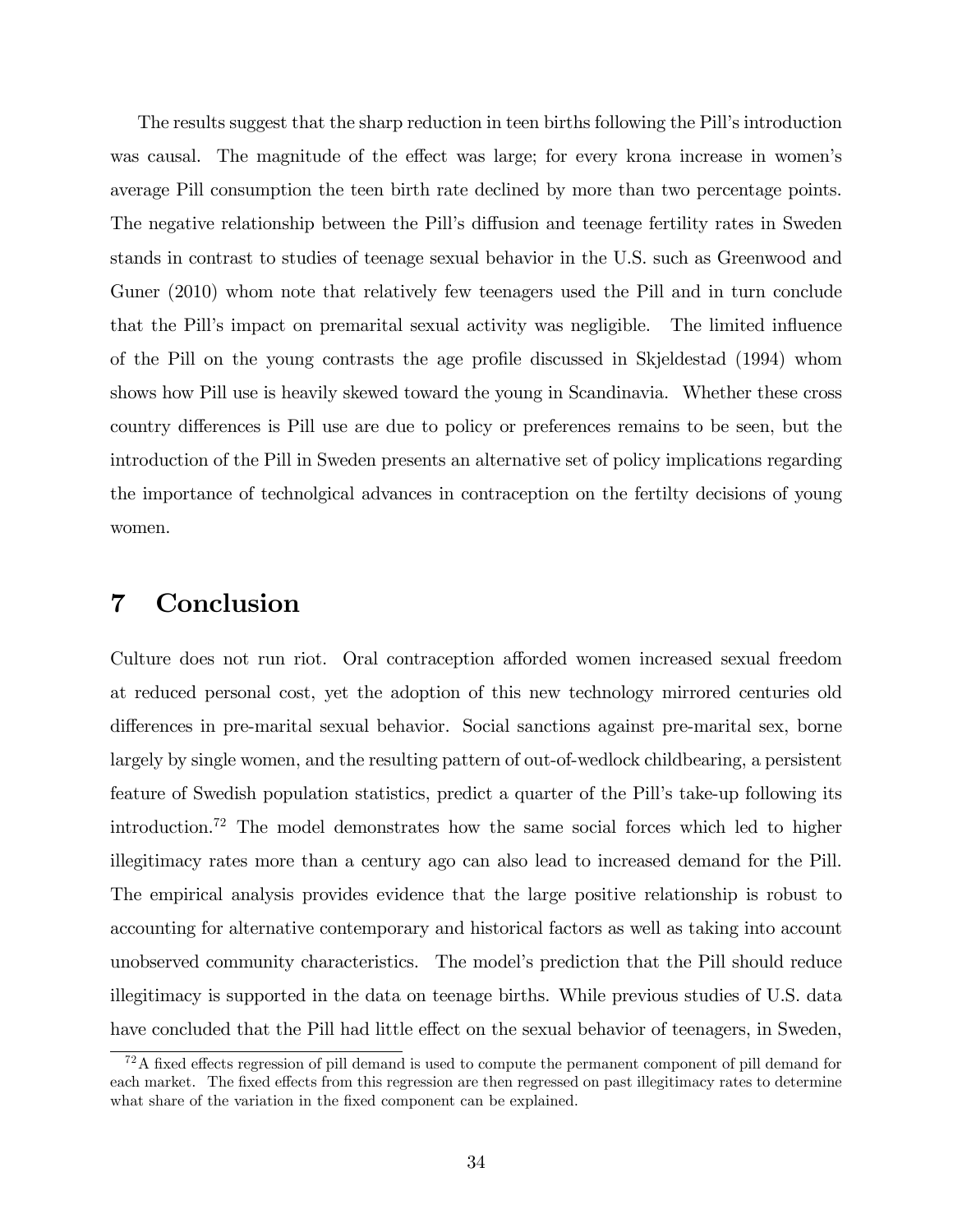where women as young as 15 could could obtain the Pill without parental approval, the effect on teenage fertility was marked. The diffusion of the Pill can account for most of the 25 percent drop in teen births following the Pillís legalization. These results provide evidence that the Pill and the policies that regulated it had consequences for the fertility of teenagers.

Theory has emphasized the interaction of culture and technology in many settings, but nowhere is this interaction more important than in the domain of contraception and fertility control. This paper is the first to empirically estimate the impact of culture on the adoption of new contraceptive technologies and demonstrate the quantitative importance of history in driving demand for modern contraceptives such as the Pill. Many topics remain for future work to address, such as whether the introduction of the Pill led to a convergence in the norms that govern the sexual choices of women, as well as a better understanding of the determinants of the persistent difference in non-marital fertility observed in the historical data, a topic of debate among 19th and early 20th century statisticians and economists. To what extent persistent illegitimacy differences reflect broader difference in gender roles and hence may be related to agricultural technologies as discussed by Boserup (1970) and Alesina et al (2011) or medical technologies as discussed in Albanesi and Olivetti (2009) remains to be seen. The divergence of behavior across Swedish communities documented here begs for better evidence on these points as the uniform characterization of Sweden in Alesina et al (2011) based on observations from a small nomadic population obscures the rich sources of within country variation explored in this paper. Explanations such as the role of inheritance patterns and family types discussed in Todd (1990) have parallels in Wohlin's (1915) study of regional illegitimacy patterns. However, the data as presented by Duranton et al (2009) is incomplete and to some extent at odds with the inheritance patterns discussed in Agren (2009).

There are clearly many more avenues to explore in understanding the technological, institutional, and cultural determinants of fertility control, but the empirical results presented here point to the importance of accounting for cultural factors when analyzing contraception and fertility through the inclusion of relevant historical variables. I have shown how out-of-wedlock birth, a behavior ináuenced by social forces, varies systematically across communities and is persistent over time. Culture may work through many channels: differences in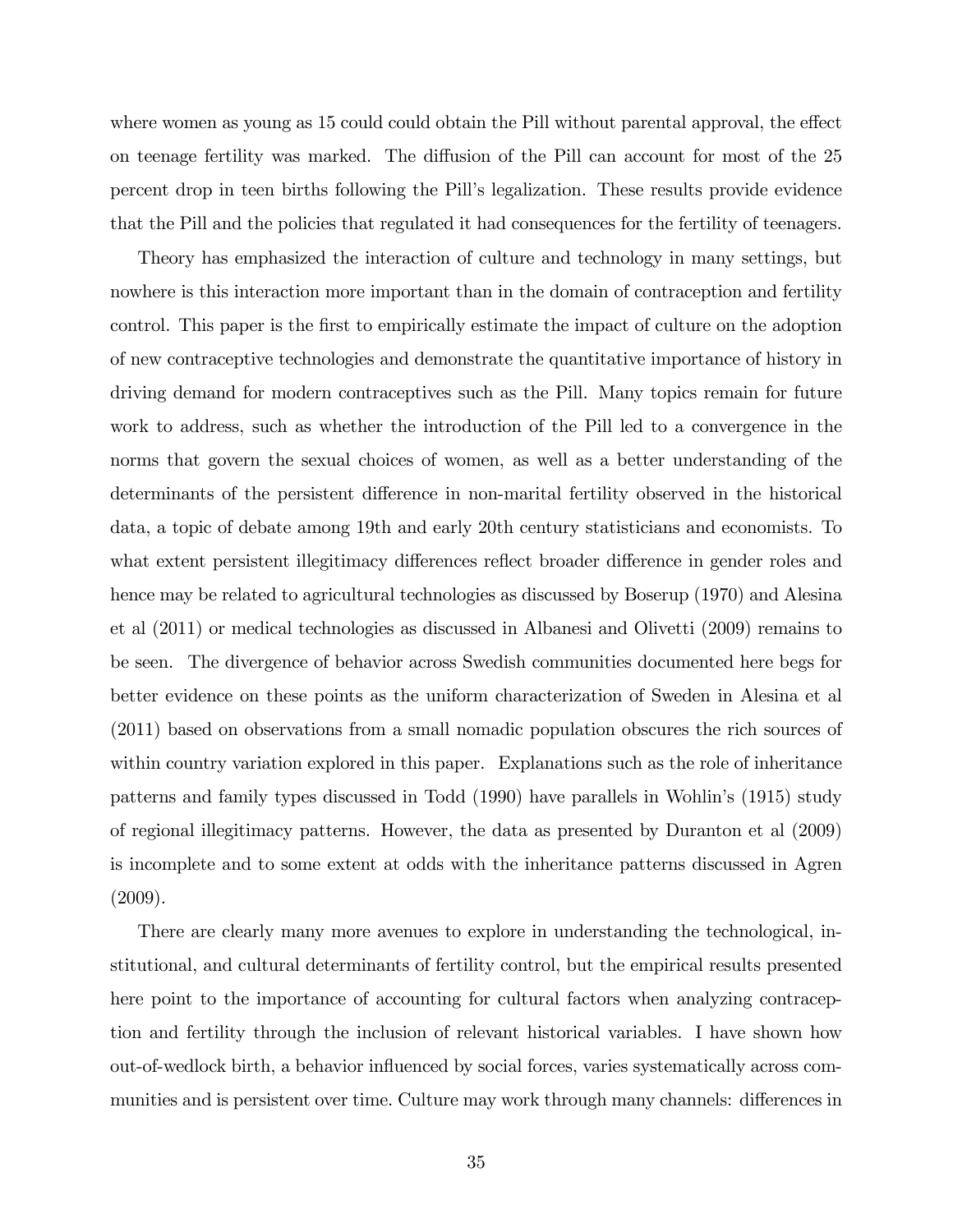what Sundbärg (1910) called "public mood", the capacity of communities to enforce promises of marriage in the case of pregnancy, norms, beliefs, and other features of preferences. My findings are consistent with all of these interpretations, and together make a convincing case that culture matters for contraception demand.

# References

- [1] Agren, M. (2009), Domestic Secrets: Women and Property in Sweden, 1600-1857. Chapel Hill: University of North Carolina Press.
- [2] Akerlof, G., J. Yellen, and M. Katz (1996), "An Analysis of Out-of-Wedlock Childbearing in the United States." The Quarterly Journal of Economics, 111(2): 277-317.
- [3] Albanesi, S. and C. Olivetti (2009), "Gender Roles and Medical Progress." NBER Working Paper 14873.
- [4] Alesina, A., P. Giuliano, and N. Nunn (2011), "On the Origins of Gender Roles: Women and the Plough." Harvard University Working Paper.
- [5] Algan, Y., and P. Cahuc (2010), "Inherited Trust and Growth." American Economic Review, 100(5):2060-2092.
- [6] Ananat, E. adn D. Hungerman (2007), "The Power of the Pill for the Next Generation." NBER Working Paper 13402.
- [7] Bagge, G., E. Lundberg, and I. Svennilson (1935) Wages, cost of living and national income in Sweden 1860-1930. Vol. 2, London: King.
- [8] Bailey, Martha J. (2006) "More Power to the Pill: The Impact of Contraceptive Freedom on Women's Life Cycle Labor Supply." The Quarterly Journal of Economics, 121(1):289-320.
- [9] Bailey, Martha J. (2010), ""Mommaís Got the Pill": How Anthony Comstock and Griswold v. Connecticut Shaped US Childbearing." American Economic Review, 100(1): 98–129.
- [10] Bisin, Alberto, and Thierry Verdier (2000), ""Beyond The Melting Pot": Cultural Transmission, Marriage, And The Evolution Of Ethnic And Religious Traits," The Quarterly Journal of Economics, 115(3), pages 955-988.
- [11] Bisin, Alberto, and Thierry Verdier (2001), "The Economics of Cultural Transmission and the Dynamics of Preferences," Journal of Economic Theory, 97(2), pages 298-319.
- [12] Blau, Francine (1992), "The Fertility of Immigrant Women: Evidence from High-Fertility Source Countries " in Boras and Freeman, *Immigration and the Work Force:* Economic Consequences for the United States and Source Areas. Chicago: UCP.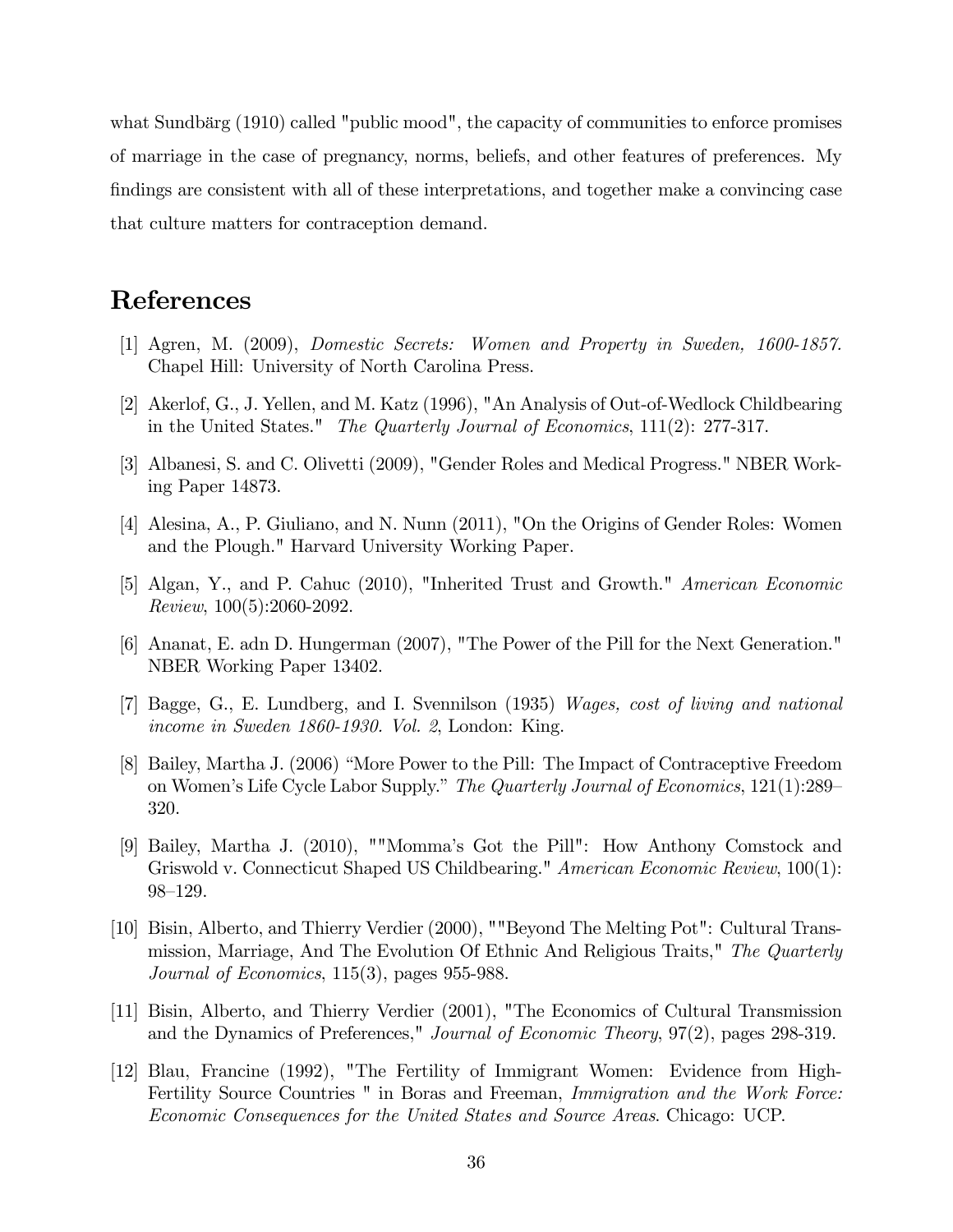- [13] Blau, Francine, Lawrence M. Kahn, Albert Yung-Hsu Liu, Kerry L. Papps (2008), "The Transmission of Womenís Fertility, Human Capital and Work Orientation Across Immigrant Generations" NBER Working Paper 14388.
- [14] Bongaarts, J. and S. Watkins (1996), "Social Interactions and Contemporary Fertility Transitions." Population and Development Review, 22(4):639-682.
- [15] Boserup, E. (1970), Womanís Role in Economic Development. London: George Allen and Unwin Ltd.
- [16] Carlsson, G. (1966) "The Decline of Fertility: Innovation or Adjustment Process" Population Studies, 20(2): 149-74.
- [17] Chiappori, P. A., and S. Oreffice (2008), "Birth Control and Female Empowerment: An Equilibrium Analysis." Journal of Political Economy, 116(1):113-140.
- [18] Easterlin, R. and E. Crimmins (1985), The Fertility Revolution A Supply-Demand Analysis. Chicago:UCP.
- [19] Eversley, D.E.C. (1959) Social theories of fertility and the Malthusian debate. Oxford: OUP.
- [20] Duranton, G., A. Rodriguez-Pose, and R. Sandall (2009) "Family Types and the Persistence of Regional Disparities in Europe." Economic Geography, 85(1):23-47.
- [21] Fernandez, R. (2007) "Women, Work and Culture," Journal of the European Economic Association, Vol. 5, No. 2-3: 305-332.
- [22] Fernandez, R. (2011) "Does Culture Matter?" in Handbook of Social Economics, Jess Benhabib, Alberto Bisin, Matt Jackson, eds., North-Holland.
- [23] Fernandez, R. and A. Fogli (2006), "Fertility: The Role of Culture and Family Experience." Journal of the European Economic Association, 4(2-3): 552-561.
- [24] Fernandez, R. and A. Fogli (2009), "Culture: An Empirical Investigation of Beliefs, Work, and Fertility." American Economic Journal: Macroeconomics, 1(1): 146-77.
- [25] Fernandez-Villaverde, J., J. Greenwood and N. Guner (2010), "From Shame to Game in One Hundred Years: An Economic Model of the Rise in Premarital Sex and its De-Stigmatization." NBER Working Paper 15677.
- [26] Frykman, J. (1975) "Sexual Intercourse and Social Norms: A Study of Illegitimate Births in Sweden 1831-1933." Ethnologia Scandinavica, 1975: 110-150.
- [27] Frykman, J. (1977) Horan i Bonde Samhället. LiborLäromedel, Lund.
- [28] Gaunt, D. (1973), "Family Planning and the Preindustrial Society: Some Swedish Evidence." in Aristocrats, Farmers, Proletarians: Essays in Swedish Demographic History, Studia Historica Upsaliensia XLVII, Almqvist and Wiksell Informationsindustrie, Uppsala, 1973.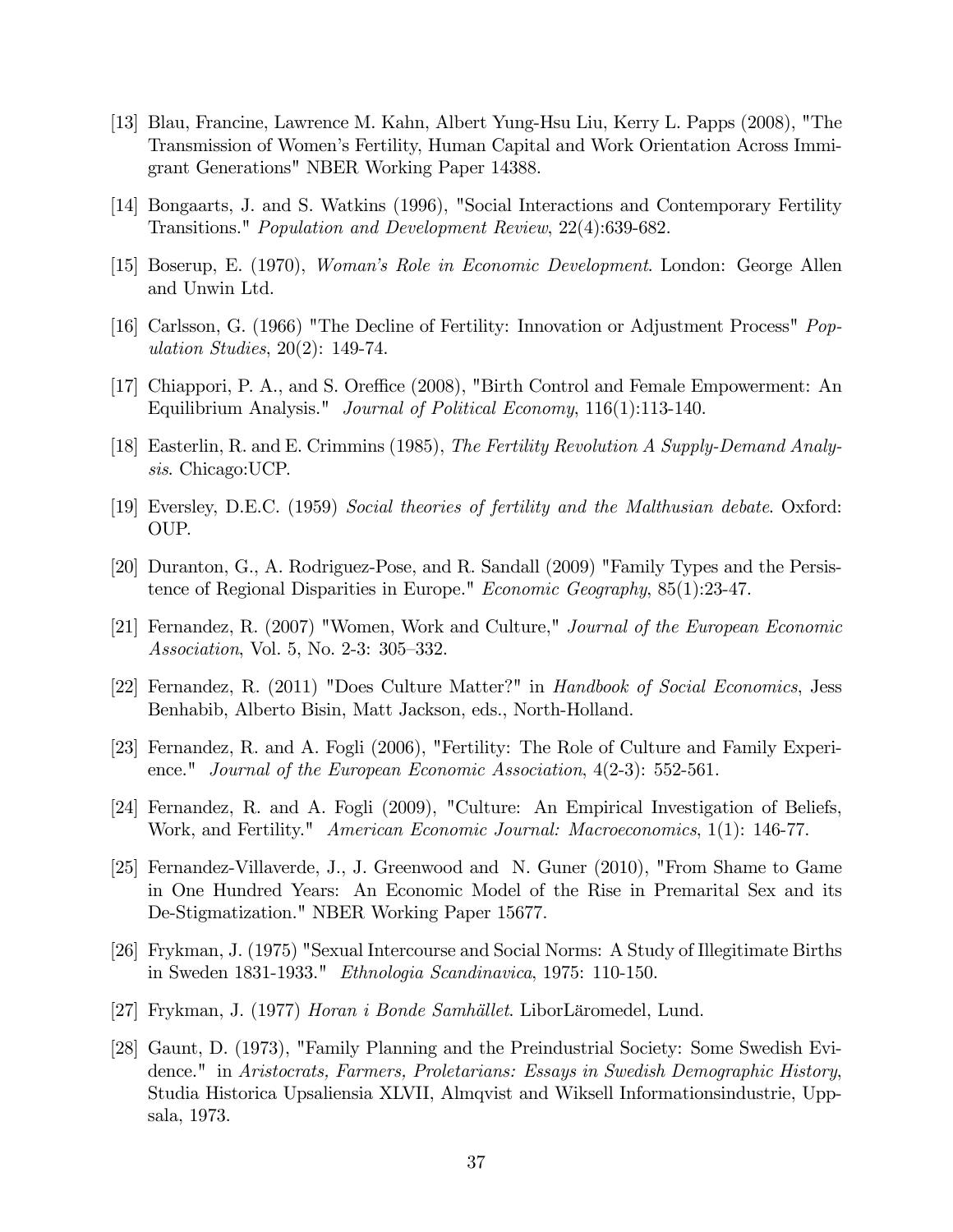- [29] Goldin, C. and L. Katz (2002), "The Power of the Pill: Oral Contraceptives and Womenís Career and Marriage Decisions."Journal of Political Economy,110(4):730-770.
- [30] Greenwood, J. and N. Guner (2010), "Social Change: The Sexual Revolution" International Economic Review,  $51(4):893-923$ .
- [31] Grönqvist, Hans (2009), "Putting teenagers on the Pill: the consequences of subsidized contraception." Institute for Labor Market Policy Evaluation Working Paper No. 2009:8.
- [32] Guinnane, T., C. Moehling, and C. OíGrada (2006) "The Fertility of the Irish in the Unibed States" Explorations in Economic History, 43(3): 465-485.
- [33] Guiso, L., P. Sapienza and L. Zingales (2006), "Does Culture Affect Economic Outcomes?" Journal of Economic Perspectives, 20(2):23-48.
- [34] Heckman, J.J. and J.R. Walker (1990) "The Relationship Between Wages and Income and the Timing and Spacing of Births: Evidence from Swedish Longitudinal Data" Econometrica, 58(6):1411-1441.
- [35] Heckscher, Eli (1949), Sveriges Ekonomiska Historia FrÂn Gustav Vasa: Andra Delen Det Moderna Sveriges Grundlägning Fösta Halvbandet. Albert Bonniers, Stockholm.
- [36] Hedren, Gunnar (1901) "Om fosterfördrivning från rättsmedicinsk synpunkt." Karolinska Institute Dissertation, Stockholm.
- [37] Helmfrid, S. (1961) "The Storskifte, Enskifte adn Laga skifte in Sweden General Features" Geografiska Annaler, 43(1): 114-44.
- [38] Lesthaeghe, R. and K. Neels (2001), "From the First to the Second Demographic Transition: An interpretation of the spatial continuity of demographic innovation in France, Belgium and Switzerland.", European Journal of Population 18: 325-360.
- [39] Lewin, Bo (2000) Sex in Sweden : on the Swedish sexual life 1996. Stockholm : National Institute of Public Health.
- [40] Liljeström, Rita (1974) A Study of Abortion in Sweden: A Contribution to the United Nations World Population Conference. Royal Ministry of Foreign Affairs. Stockholm: Norstedt.
- [41] Linner, Birgitta (1967), Sex and Society in Sweden. New York: Pantheon Books.
- [42] L‰kemedelstatistik, A.B. "Swedish Drug Market: Statistical Survey of Registered Pharmaceutical Specialties in Sweden." Stockholm. 1970(I)-1974(IV).
- [43] Low, Bobbi (2000) Why sex matters: a Darwinian look at human behavior. Princeton University Press.
- [44] Malthus, T.R. (1807) An Essay on the Principle of Population, Volume I. Fourth Edition, J. Johnson, London.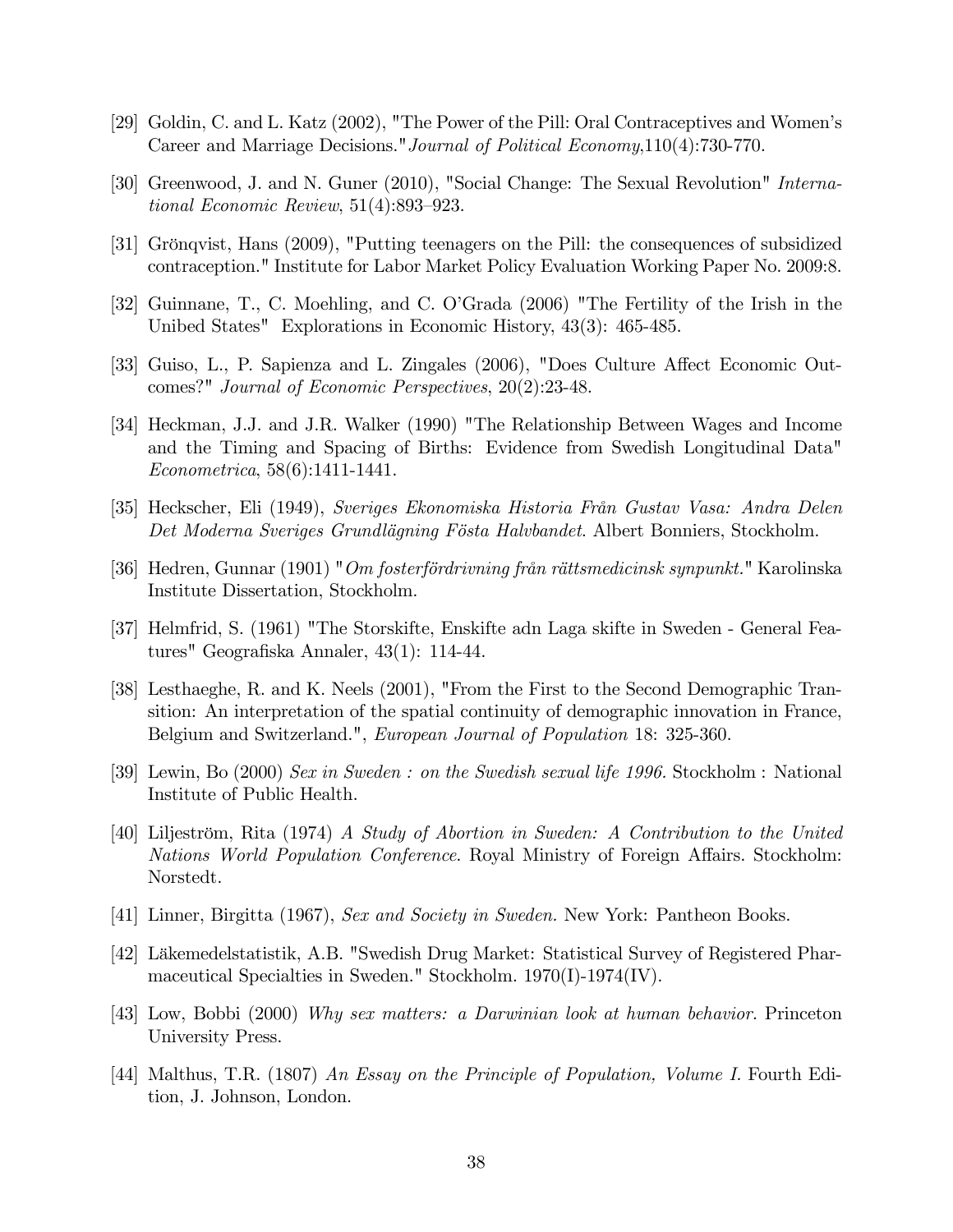- [45] Malthus, T.R. (1809) An Essay on the Principle of Population, Volume II. First American Edition, R. Weightman, Washington City.
- [46] Marshall, A. (1922) Principles of Economics: An Introductory Volume. Macmillan, London.
- [47] McLaren, Angus (1992) A History of Contraception: From Antiquity to the Present Day. Wiley Blackwell.
- [48] Myrdal, Alva (1968) Nation and Family. Boston: MIT Press.
- [49] Oreffice, S. (2007) "Did the legalization of abortion increase women's household bargaining power? Evidence from labor supply." Review of Economics of the Household.
- [50] Santow, Gigi (1993) "Coitus Interruptus in the Twentieth Century." Population and Development Review, 19(4):767-792.
- [51] Schultz, T. Paul (1985) "Changing World Prices, Womenís Wages, and the Fertility Transition: Sweden, 1860-1910." Journal of Political Economy, 93(6): 1126-1154.
- [52] Skjeldestad, F. (1994) "Choice of contraceptive modality by women in Norway"  $Acta$ Obstetricia Gynecologica Scandinavia, 1994 Jan 73(1): 48-52.
- [53] Sklar, June (1977), "Marriage and Nonmarital Fertility: A Comparison of Ireland and Sweden." *Population and Development Review*,  $3(4)$ : 359-375.
- [54] Socialstyrelsen (1972), "Allmän Hälso- och Sjukvård." 1969-1974 editions, Sveriges Officiella Statistik (SOS), Stockholm.
- [55] Statistics Central ByrÂn (1864) "Befolkning Statistisk Årsbok 1860." SOS, Stockholm.
- [56] Statistics Central ByrÂn (1904) "Befolkning Statistisk Årsbok 1900." SOS, Stockholm.
- [57] Statistics Central ByrÂn (1914) "Befolkning Statistisk Årsbok 1910." SOS, Stockholm.
- [58] Statistiska Central ByrÂn (1945) "Statistisk Årsbok 1945." SOS, Stockholm.
- [59] Statistiska Central ByrÂn (1962) "Statistisk Årsbok 1962." SOS, Stockholm.
- [60] Statistiska Central ByrÂn (1970) "Statistisk Årsbok 1970." SOS, Stockholm.
- [61] Statistiska Central ByrÂn (1975) "Statistisk Årsbok 1975." SOS, Stockholm.
- [62] Sundbärg, Gustav (1907), *Bevölkerungsstatistik Schwedens 1750-1900*. Reprinted in Urval 3, Statistika Central Byrån.
- [63] Sundb‰rg, Gustav (1910), Emigrationsutredningen Bilaga V: Ekonomisk-statistisk beskrifning öfver Sveriges olika landsdelar. Royal Publisher, P. A. Norstedt and Sons, Stockholm.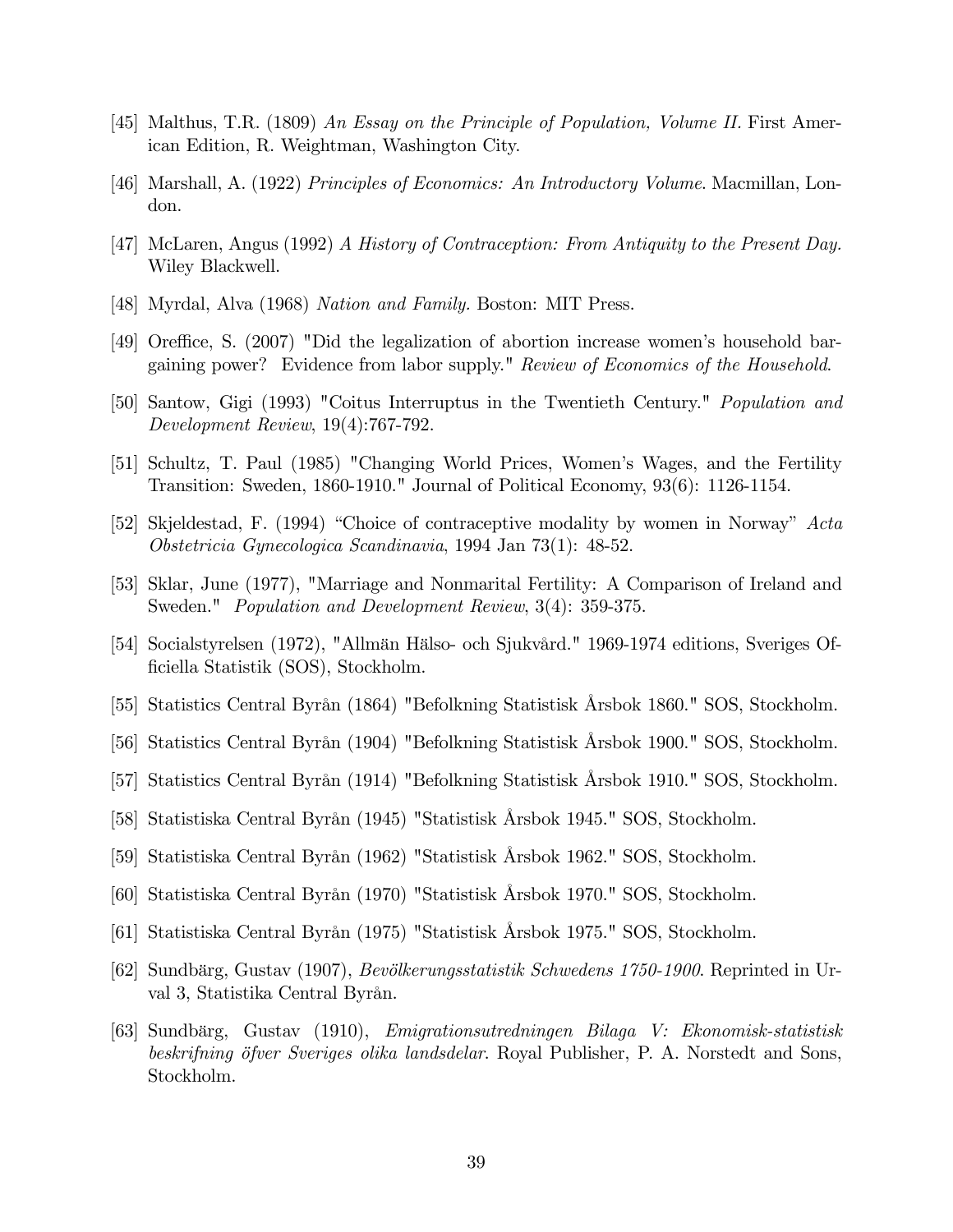- [64] Sundin, Jan and Erik Söderlund (1979), Time, space and man : essays on microdemography : reports from the symposium Time, space and man in UmeÂ, Sweden, June 1977, Stockholm: Almqvist & Wiksell.
- [65] Tabellini, G. (2010) "Culture and Institutions: Economic Development in the Regions of Europe" Journal of the European Economic Association, 8(4):677-716.
- [66] Voigtlander, N. and J. Voth (2012) "Persecution Perpetuated: The Medieval Origins of Anti-Semitic Violence in Nazi Germany" forthcoming The Quarterly Journal of Economics.
- [67] Watkins, S. (1986), "Regional Patterns of Nuptiality in Western Europe, 1870-1960." in The Decline of Fertility in Europe. Coale and Watkins (eds) Princeton University Press, Princeton.
- [68] Wikman, K. (1937) Die Einleitung Der Ehe: Eine Vergleichend Ethno-Soziologische Untersuchung Uber Die Vorstufe Der Ehe In Den Schwedischen Volkstums. Das Institut Für Nordische Ethnologie An Der Åbo Akademie, Åbo.
- [69] Willis, Robert J. (1999) "A Theory of Out-of-Wedlock Childbearing." Journal of Political Economy, vol. 107(S6):S33-S64.
- [70] Wohlin, N. (1915), Den äktenskapliga fruktsamhetens tillbakagång på Gotland. Stockholm.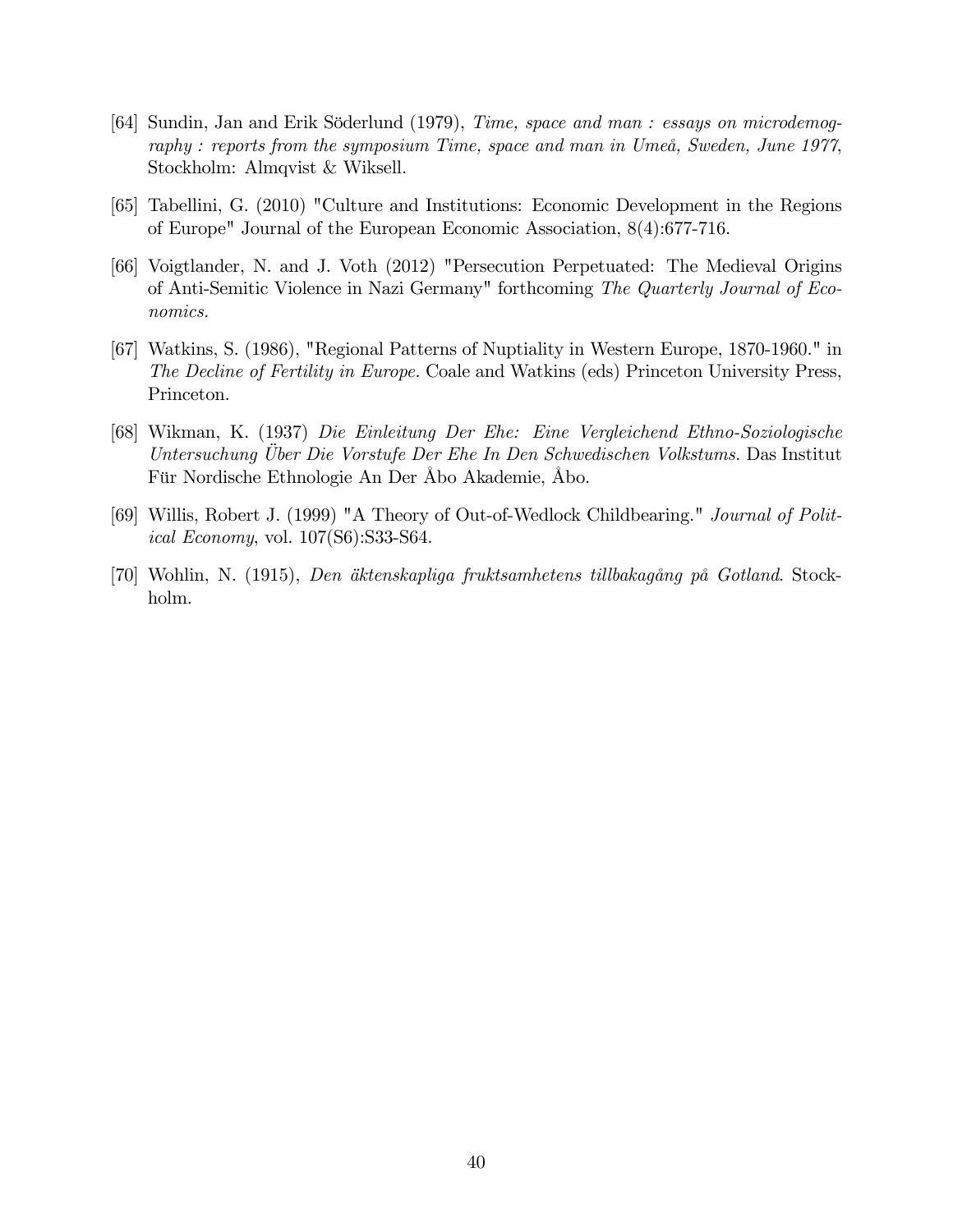|                                           | Mean  | Std. Dev. | Min      | Max   |  |  |  |  |  |
|-------------------------------------------|-------|-----------|----------|-------|--|--|--|--|--|
| Pill Demand                               | 9.61  | 1.70      | 3.64     | 14.86 |  |  |  |  |  |
| 1910 Historical Factors                   |       |           |          |       |  |  |  |  |  |
| Out-of-Wedlock Births (per 100 Births)    | 12.34 | 4.01      | 6.11     | 27.90 |  |  |  |  |  |
| Out-of-Wedlock Births (per 1000 Women)    | 6.02  | 2.01      | 2.81     | 12.94 |  |  |  |  |  |
| Urban to Rural Ratio $(x100)$             | 24.97 | 31.68     | $\theta$ | 183   |  |  |  |  |  |
| Female to Male Sex Ratio $(x100)$         | 103   | 3.68      | 95       | 114   |  |  |  |  |  |
| Female to Male Wage Ratio $(x100)$        | 60.1  | 4.08      | 50       | 69    |  |  |  |  |  |
| Woman's Wage (Ore per Day)                | 161.5 | 19.9      | 125      | 225   |  |  |  |  |  |
| Other Historical Factors                  |       |           |          |       |  |  |  |  |  |
| Out-of-Wedlock Births 1860                | 7.98  | 3.08      | 3.98     | 26.33 |  |  |  |  |  |
| Out-of-Wedlock Births 1900                | 10.13 | 3.18      | 5.29     | 24.64 |  |  |  |  |  |
| Women's HS Attainment 1930                | 0.35  | 0.23      | 0.16     | 1.35  |  |  |  |  |  |
| Pentecostal Church Percent 1930           | 0.76  | 0.38      | 0.17     | 2.02  |  |  |  |  |  |
| Prohibition Opposition in 1922            | 0.44  | 0.19      | 0.18     | 0.81  |  |  |  |  |  |
| 1970-1974 Contemporaneous Factors         |       |           |          |       |  |  |  |  |  |
| Women's LFP Rate                          | 0.64  | 0.05      | 0.53     | 0.79  |  |  |  |  |  |
| Working Women's Mean Labor Income         | 214.9 | 63.18     | 122.7    | 357.2 |  |  |  |  |  |
| Men's Mean Labor Income                   | 256.4 | 38.1      | 170.4    | 384.6 |  |  |  |  |  |
| Male Income Inequality $(70:30)$          | 2.66  | 0.72      | 1.63     | 9.90  |  |  |  |  |  |
| Agriculture Income                        | 4.2   | 2.4       | 0.3      | 14.5  |  |  |  |  |  |
| Value of Forestry                         | 0.7   | $0.4\,$   | 0.0      | 1.7   |  |  |  |  |  |
| Population Density                        | 5.2   | 11.8      | 0.1      | 83.4  |  |  |  |  |  |
| Single Women's Mean Age                   | 21.7  | 0.47      | 20.8     | 23.4  |  |  |  |  |  |
| Married Women's Mean Age                  | 31.1  | 0.52      | 29.9     | 32.7  |  |  |  |  |  |
| Unmarried Male to Female Sex Ratio (x100) | 91    | 17        | 60       | 125   |  |  |  |  |  |
| Share of Women Single                     | 0.55  | 0.08      | 0.36     | 0.66  |  |  |  |  |  |
| <b>Pharmacy Density</b>                   | 3.16  | 3.66      | 0.19     | 19.9  |  |  |  |  |  |
| Venereal Disease                          | 0.05  | 0.09      | 0.01     | 0.92  |  |  |  |  |  |
|                                           |       |           |          |       |  |  |  |  |  |

#### Table 1: Summary Statistics

Note: Pill demand, out-of-wedlock births, sex ratios, urban share, and age are measured by market, other variables are measured at the county level. Pill demand is per woman 16-40 in current SEK. The male to female wage ratio is based on agricultural day rates from Bagge et al (1935). HS attainment is the share of women over 15 with a high school degree in 1930. Pentecostal is the percent of the population classified as members in 1930. Prohibition opposition is the share of votes cast against the 1922 ban on alcohol. Mean incomes are for those aged 16-64 in 100s SEK. Women's income is for working women. Population density variables are per square  $\frac{4}{3}$  and pop16-40. The sex ratio is the ratio of women to men16-40. Pharmacy density is per 1000 square kilometers. VD is cases per 1000 of the population aged 16-40.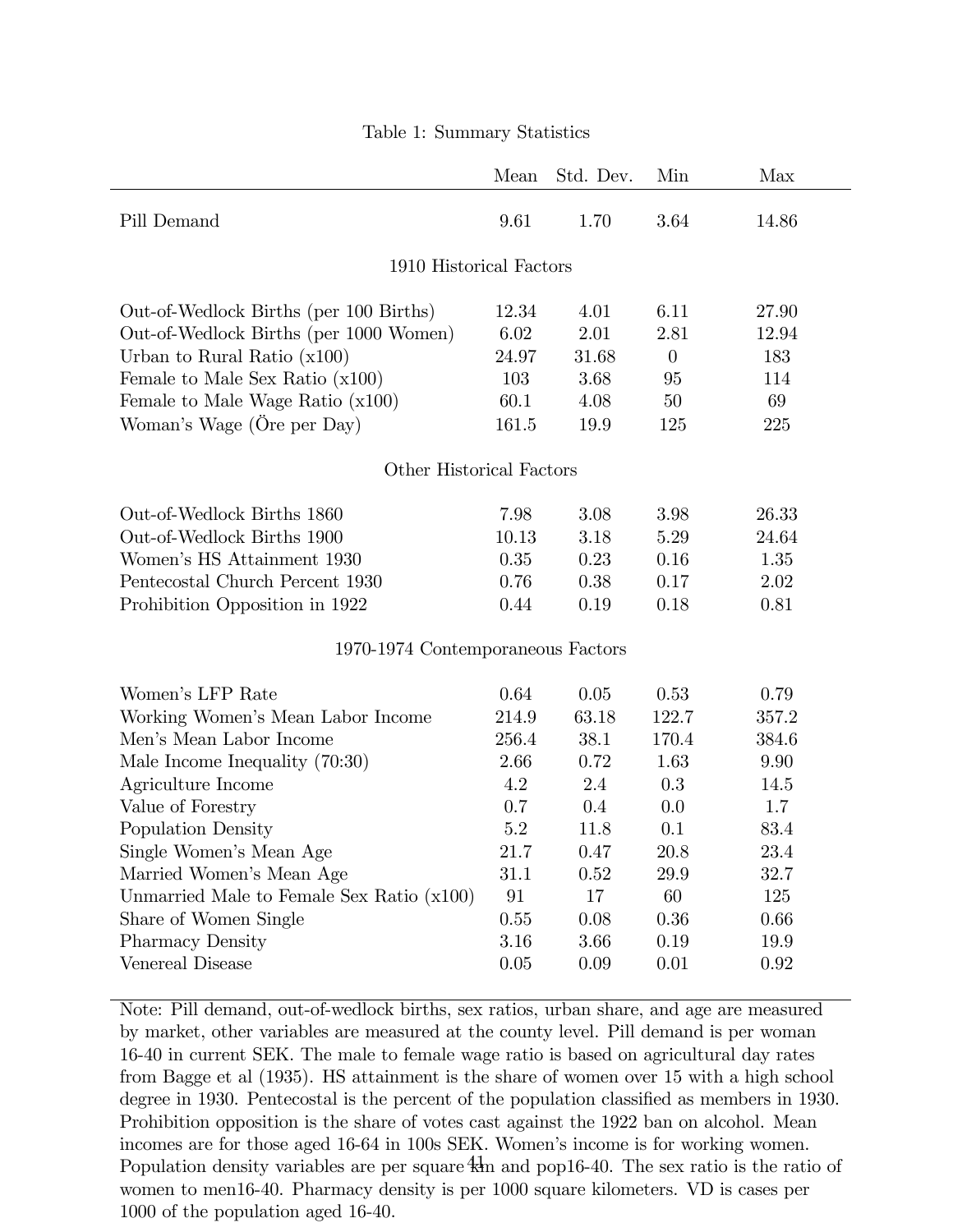|                               | 1860 OWB |            | 1900 OWB  |            |           | 1910 OWB  |
|-------------------------------|----------|------------|-----------|------------|-----------|-----------|
|                               | (1)      | (2)        | (3)       | (4)        | (5)       | (6)       |
|                               |          |            |           |            |           |           |
| Out-of-Wedlock Birth (OWB)    | $0.20**$ | $0.24***$  | $0.25***$ | $0.24***$  | $0.11***$ | $0.18***$ |
|                               | (0.08)   | (0.08)     | (0.08)    | (0.06)     | (0.03)    | (0.05)    |
| Share of Women Working        |          | 10.03      |           | 6.68       |           | 5.86      |
|                               |          | (6.05)     |           | (5.94)     |           | (6.31)    |
| Mean Income of Working Women  |          | 0.01       |           | 0.02       |           | 0.01      |
|                               |          | (0.02)     |           | (0.02)     |           | (0.02)    |
| Mean Male Earnings            |          | $-0.04***$ |           | $-0.04**$  |           | $-0.04**$ |
|                               |          | (0.01)     |           | (0.01)     |           | (0.01)    |
| 70/30 Male Income Ratio       |          | $-0.34$    |           | $-0.27$    |           | $-0.34*$  |
|                               |          | (0.20)     |           | (0.17)     |           | (0.19)    |
| Mean Farm Income              |          | 0.06       |           | $0.05\,$   |           | 0.07      |
|                               |          | (0.13)     |           | (0.13)     |           | (0.14)    |
| Forestry Value                |          | 0.35       |           | 0.50       |           | $0.30\,$  |
|                               |          | (0.50)     |           | (0.47)     |           | (0.49)    |
| Population Density            |          | $0.15**$   |           | $0.12*$    |           | 0.11      |
|                               |          | (0.06)     |           | (0.06)     |           | (0.06)    |
| Pop Density Squared           |          | $-0.25***$ |           | $-0.20***$ |           | $-0.17**$ |
|                               |          | (0.07)     |           | (0.06)     |           | (0.06)    |
| Mean Age of Single Women      |          | $1.17**$   |           | $0.90**$   |           | $0.85*$   |
|                               |          | (0.44)     |           | (0.38)     |           | (0.45)    |
| Mean Age of Married Women     |          | $-0.31$    |           | $-0.48$    |           | $-0.60$   |
|                               |          | (0.58)     |           | (0.45)     |           | (0.42)    |
| Sex Ratio of Unmarried, 16-40 |          | $-0.01$    |           | 0.01       |           | 0.01      |
|                               |          | (0.03)     |           | (0.03)     |           | (0.03)    |
| Share of Women Married        |          | 4.06       |           | $-0.01$    |           | $-0.06$   |
|                               |          | (5.84)     |           | (6.00)     |           | (5.82)    |
| <b>Pharmacy Density</b>       |          | 0.13       |           | 0.14       |           | 0.13      |
|                               |          | (0.11)     |           | (0.11)     |           | (0.10)    |
| Lagged VD Cases               |          | $-0.11$    |           | 0.76       |           | 0.94      |
|                               |          | (1.66)     |           | (2.04)     |           | (1.81)    |
| Constant                      | Yes      | Yes        | Yes       | Yes        | Yes       | Yes       |
| Year Fixed Effects            | Yes      | Yes        | Yes       | Yes        | Yes       | Yes       |
| R-squared                     | 0.21     | 0.52       | 0.31      | 0.56       | 0.27      | 0.55      |
| N                             | 350      | 350        | 350       | 350        | 350       | 350       |

Table 2: Pill Demand and Out-of-Wedlock Birth in the 19th and 20th Century

Note: Pill demand per woman 16-40 is the dependent variable. Standard errors, clustered by county, are reported in brackets. Out-of-wedlock births are measured per 100 births. Incomes are computed for those aged 16-64. Population density variables are per square kilometer for those aged 16-40 and the square is divided by 100. Age and share variables are computed for women 16-40. Sex ratio is 100 times the ratio of unmarried women to men aged 16-40. Pharmacy density is per 1000 square kilometers. Venereal disease is per 1000 aged 16-40. \* p<.1, \*\* p<.05, \*\*\* p<.01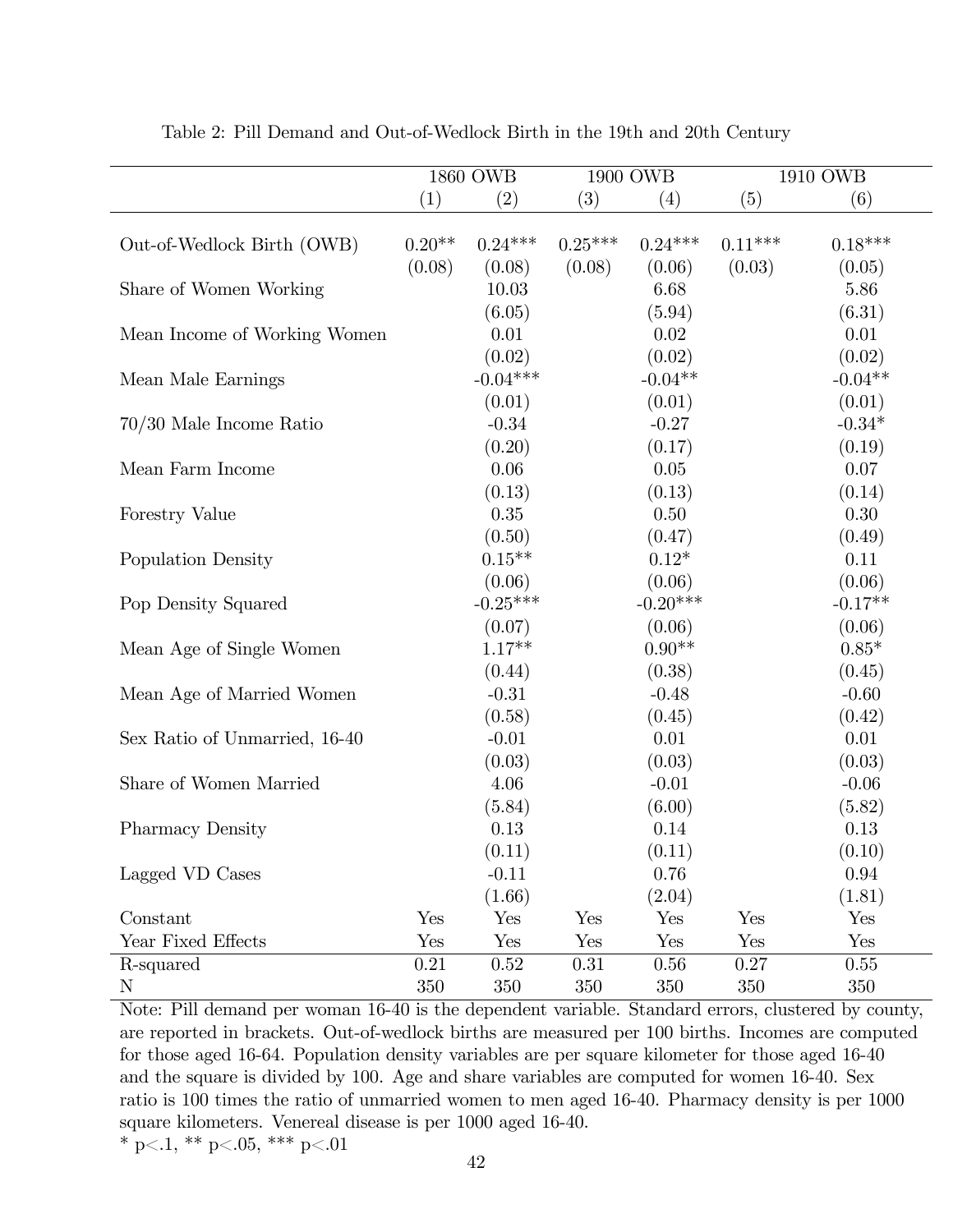|                            |                     | Per Birth           |                     | Per Woman           |
|----------------------------|---------------------|---------------------|---------------------|---------------------|
|                            | $\left(1\right)$    | $^{(2)}$            | $\left( 3\right)$   | $\left(4\right)$    |
| Out-of-Wedlock Births 1910 | $0.18***$<br>(0.05) | $0.17***$<br>(0.04) | $0.39***$<br>(0.12) | $0.35***$<br>(0.08) |
| All Baseline Controls      | Yes                 | ${\rm Yes}$         | Yes                 | Yes                 |
| Clusters                   | 24                  | 24                  | 24                  | 24                  |
| R-squared                  | 0.55                | 0.53                | 0.65                | 0.54                |
| N                          | 350                 | 350                 | 350                 | 350                 |

Panel 1: Pooled OLS Estimator

Panel 2: Between Estimator

|                                              |        | Per Birth            |                     | Per Woman           |
|----------------------------------------------|--------|----------------------|---------------------|---------------------|
|                                              | (1)    | $^{(2)}$             | $\left( 3\right)$   | (4)                 |
| Out-of-Wedlock Births 1910 $0.18***$ 0.16*** | (0.05) | (0.05)               | $0.33***$<br>(0.11) | $0.34***$<br>(0.11) |
| All Baseline Controls                        | Yes    | $\operatorname{Yes}$ | Yes                 | Yes                 |
| Groups                                       | 70     | 70                   | 70                  | 70                  |
| R-squared                                    | 0.62   | 0.59                 | 0.60                | 0.60                |
| N                                            | 350    | 350                  | 350                 | 350                 |

Note: Pill demand per woman 16-40 is the dependent variable. Unwed births are measured per 100 births in (1), and per 1000 women in (3). The dependent variable in (2) is the residual from a regression of unwed births per 100 births on urbanization rates, sex ratios, the ratio of women's to menís wages, and womenís wage level. Unwed births per woman in (4) is defined by the same 2-step procedure. \* p<0.1, \*\* p<0.05, \*\*\* p<0.01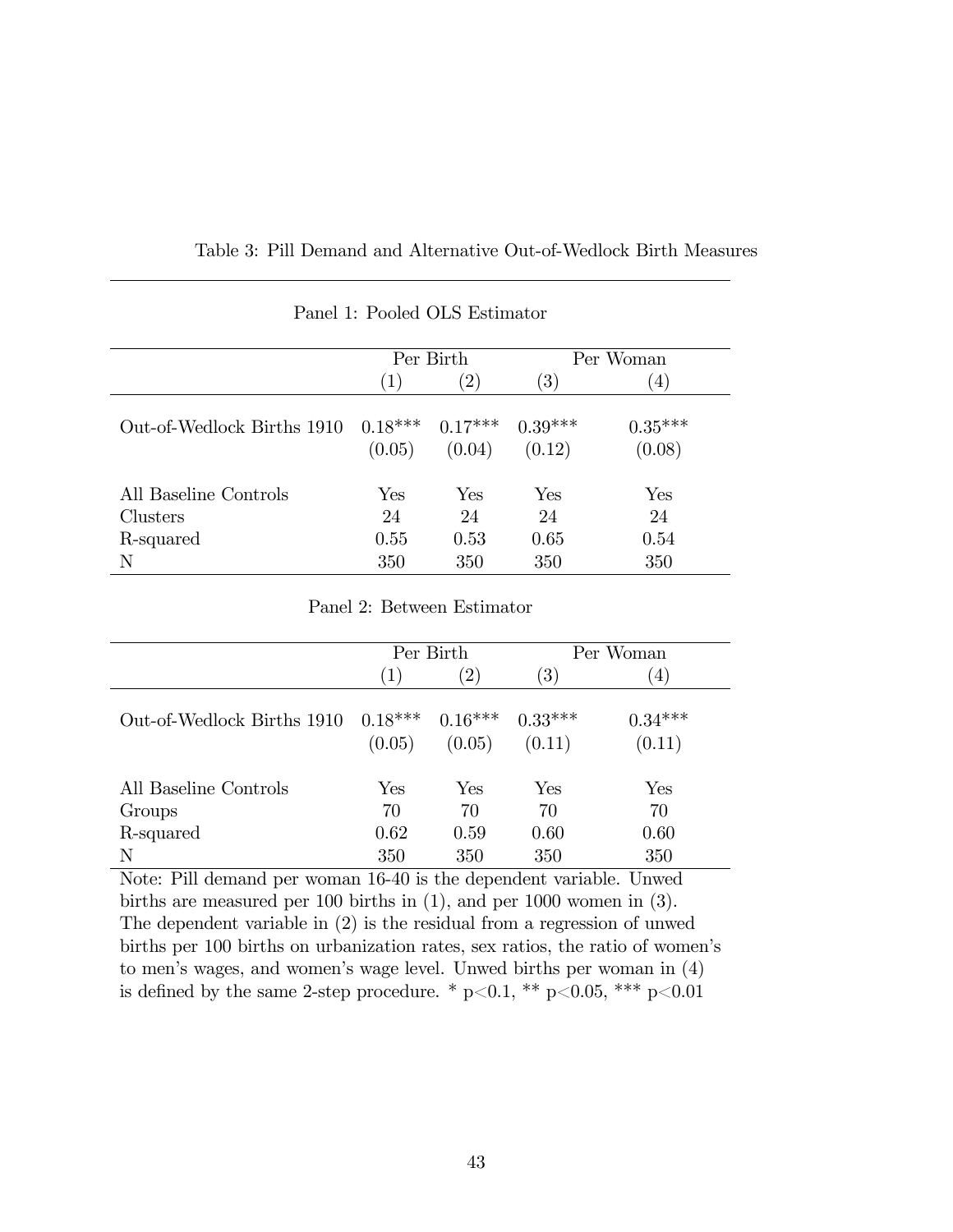|                              | (1)       | $\left( 2\right)$          | $\overline{(3)}$ | $\left( 4\right)$ | (5)       | $\overline{(6)}$ |
|------------------------------|-----------|----------------------------|------------------|-------------------|-----------|------------------|
| Out-of-Wedlock Births 1910   | $0.15***$ | $0.14***$                  | $0.17***$        | $0.17***$         | $0.16***$ | $0.17***$        |
|                              | (0.04)    | (0.05)                     | (0.05)           | (0.04)            | (0.04)    | (0.03)           |
|                              |           |                            |                  |                   |           |                  |
|                              |           | <b>Historical Controls</b> |                  |                   |           |                  |
|                              |           |                            |                  |                   |           |                  |
| Urban to Rural Ratio 1910    | $-0.44$   |                            |                  |                   |           |                  |
|                              | (0.51)    |                            |                  |                   |           |                  |
| Female: Male Pop. Ratio 1910 | 0.11      |                            |                  |                   |           |                  |
|                              | (0.07)    |                            |                  |                   |           |                  |
| Female: Male Wage Ratio 1910 | 3.26      |                            |                  |                   |           |                  |
|                              | (3.50)    |                            |                  |                   |           |                  |
| Female Wage 1910             | $-0.02**$ |                            |                  |                   |           |                  |
|                              | (0.01)    |                            |                  |                   |           |                  |
| Youngest AFM 1910            |           | $1.01***$                  |                  |                   |           |                  |
|                              |           | (0.34)                     |                  |                   |           |                  |
| Oldest AFM 1910              |           | $-1.35***$                 |                  |                   |           |                  |
|                              |           | (0.49)                     |                  |                   |           |                  |
| Women's HS Education 1930    |           |                            | 0.06             |                   |           |                  |
|                              |           |                            | (0.11)           |                   |           |                  |
| Pentecostal Share 1930       |           |                            |                  | $-0.13***$        |           |                  |
|                              |           |                            |                  | (0.04)            |           |                  |
| Prohibition Opposition 1922  |           |                            |                  |                   | $5.16***$ | $7.38***$        |
|                              |           |                            |                  |                   | (0.91)    | (0.80)           |
| Prohib X OWB                 |           |                            |                  |                   |           | $0.50***$        |
|                              |           |                            |                  |                   |           | (0.16)           |
| All Baseline Controls        | Yes       | Yes                        | Yes              | Yes               | Yes       | Yes              |
| R-squared                    | 0.59      | 0.59                       | 0.55             | 0.59              | 0.63      | 0.75             |
| Clusters                     | 24        | 24                         | 24               | 24                | 24        | 24               |
| $\mathbf N$                  | 350       | 350                        | 350              | 350               | 350       | 350              |

Table 4: Pill Demand and Out-of-Wedlock Births: Alternative Historical Factors

Note: Pill demand is the dependent variable. All specifications include the full set of contemporaneous controls. Out-of-wedlock birth measured per 100 births. 1910 wages are agricultural wages from  $Bage(1935)$ . AFM is an abbreviation for age of first marriage. Pentecostal is the share of the population that is a member of a Pentecostal Church. Prohibition opposition are voters opposed to the 1922 alcohol sales ban. Women's HS refers to the share of women with a HS education. Col 5 is weighted by the 16-40 female population. \* p<0.05, \*\* p<0.01, \*\*\* p<0.001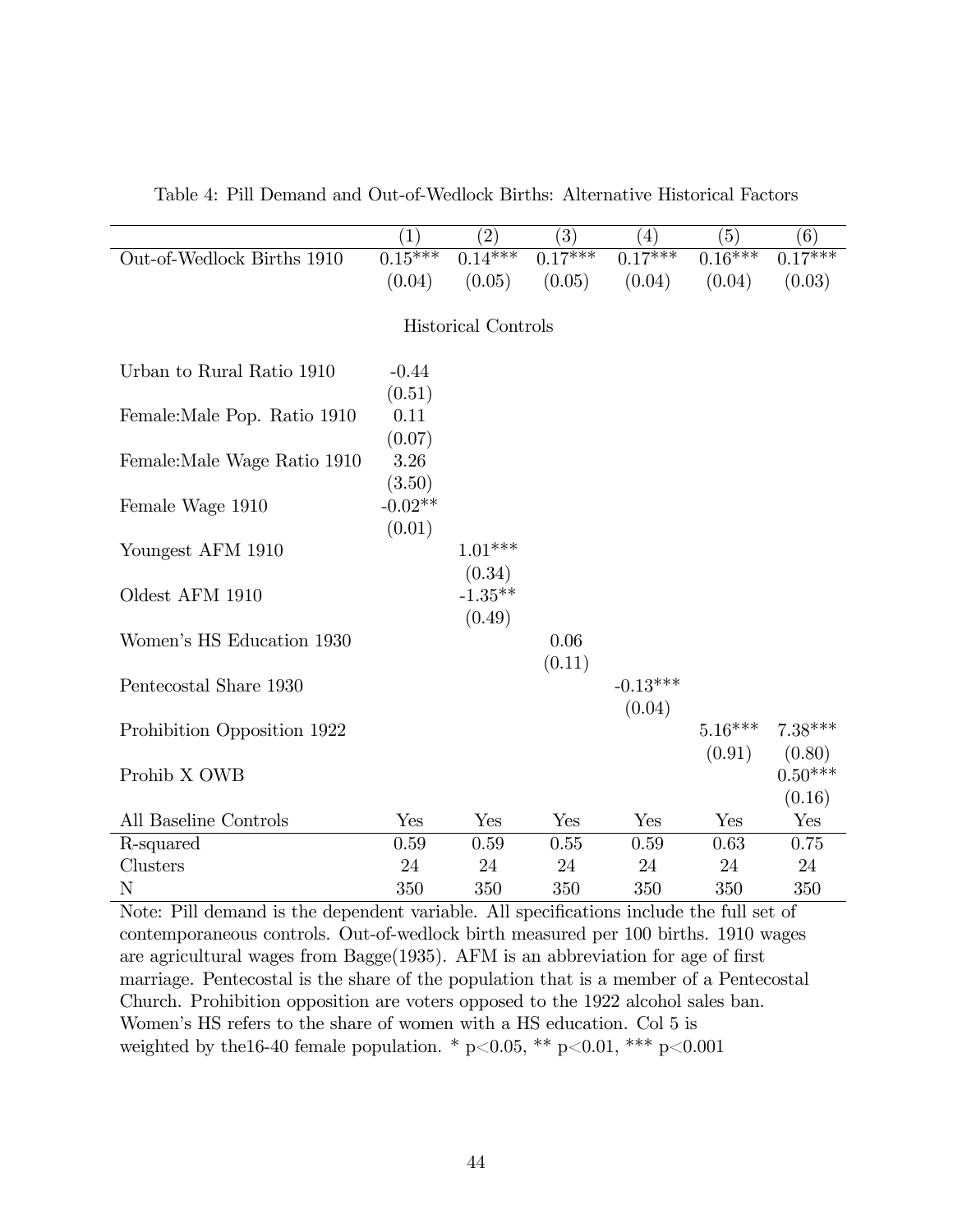|                                        | (1)                          | (2)                 | (3)                 | $\left( 4\right)$   | (5)                 | (6)                 |
|----------------------------------------|------------------------------|---------------------|---------------------|---------------------|---------------------|---------------------|
| High OWB in 1910                       | $0.20***$                    |                     |                     |                     |                     |                     |
| Low OWB in 1910                        | (0.06)<br>$0.22**$<br>(0.10) |                     |                     |                     |                     |                     |
| OWB in 1910x N. limes norrlandicus     |                              | $0.18***$<br>(0.04) |                     |                     |                     |                     |
| OWB in 1910x S. limes norrlandicus     |                              | $0.18***$<br>(0.04) |                     |                     |                     |                     |
| OWB in 1910 x Low Local Born Share     |                              |                     | $0.16***$<br>(0.03) |                     |                     |                     |
| OWB in 1910 x High Local Born Share    |                              |                     | $0.23***$<br>(0.04) |                     |                     |                     |
| OWB in 1910 x High Forest Employment   |                              |                     |                     | $0.17***$<br>(0.03) |                     |                     |
| OWB in 1910 x Low Forest Employment    |                              |                     |                     | $0.19***$<br>(0.04) |                     |                     |
| OWB in 1910 x High Urban Share         |                              |                     |                     |                     | $0.18***$<br>(0.04) |                     |
| OWB in 1910 x Low Urban Share          |                              |                     |                     |                     | $0.18***$<br>(0.04) |                     |
| OWB in 1910 x High Prohibition Support |                              |                     |                     |                     |                     | $0.26***$<br>(0.05) |
| OWB in 1910 x Low Prohibition Support  |                              |                     |                     |                     |                     | $0.18***$<br>(0.03) |
| All Baseline Controls                  | Yes                          | Yes                 | Yes                 | Yes                 | Yes                 | Yes                 |
| R-squared                              | 0.55                         | 0.55                | 0.57                | 0.55                | 0.55                | 0.58                |
| N                                      | 350                          | 350                 | 350                 | 350                 | 350                 | 350                 |

Table 5: Pill Demand to Out-of-Wedlock Birth: Heterogeneous Responses

Note: Pill demand per woman 16-40 is the dependent variable. Standard errors, clustered by county, in brackets. OWB is measured per 100 births in 1910. High OWB refers to above average OWB. Above median inmigration in 1910 defines high migration and high forestry includes communities in counties with at least 7 pct of the population employed in forestry in 1910. High urban share refers to above average population share living in urban areas, while high prohibition support denotes communities where at least half of voters supported prohibition. \* p<0.10, \*\* p<0.05, \*\*\* p<0.01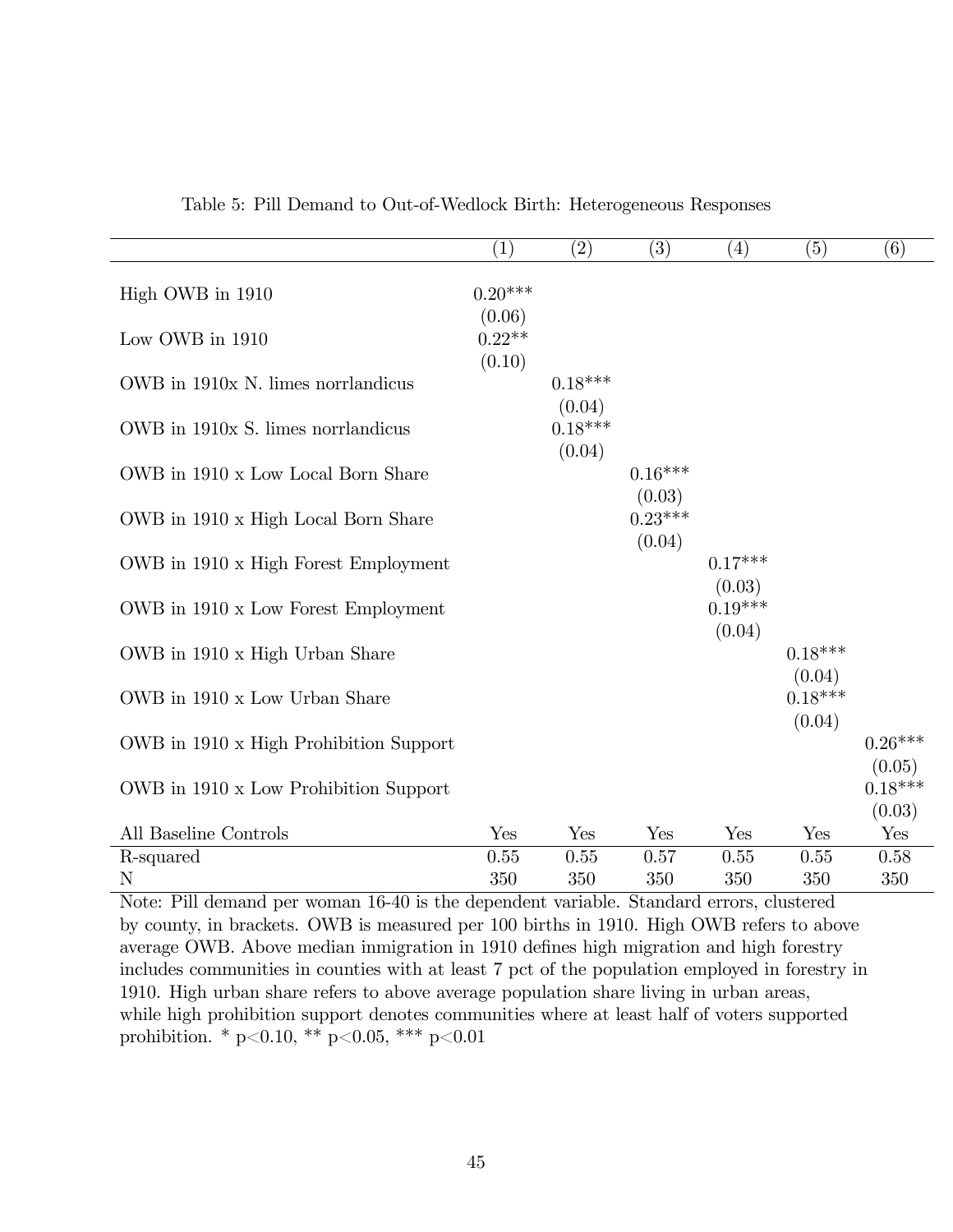|                                                   |                     | Between Estimator                     |                         | Pooled OLS                          |                    |                     |  |
|---------------------------------------------------|---------------------|---------------------------------------|-------------------------|-------------------------------------|--------------------|---------------------|--|
|                                                   | 1860-1910           | 1900-1910                             | 1900-1910               | 1860-1910                           | 1900-1910          | 1900-1910           |  |
|                                                   | (1)                 | $\left( 2\right)$                     | $\left( 3\right)$       | $\left( 4\right)$                   | (5)                | (6)                 |  |
| $\Delta$ Out-of-Wedlock Births                    | $0.17***$<br>(0.07) | $0.31**$<br>(0.12)                    | $0.34***$<br>(0.11)     | $0.17**$<br>(0.07)                  | $0.31**$<br>(0.13) | $0.34***$<br>(0.12) |  |
| $\Delta$ Sex Ratio                                |                     |                                       | 0.01<br>(0.03)          |                                     |                    | 0.01<br>(0.06)      |  |
| $\Delta$ Urbanization Rate                        |                     |                                       | 1.51<br>(2.08)          |                                     |                    | 1.51<br>(1.73)      |  |
| $\Delta$ Birth Rate                               |                     |                                       | $2.30***$<br>(0.55)     |                                     |                    | $2.30***$<br>(0.56) |  |
| R-Squared                                         | 0.16                | 0.17                                  | 0.34                    | 0.09                                | 0.08               | 0.28                |  |
| $\mathbf N$<br><b>NT</b><br>T1111<br>$\mathbf{1}$ | 350                 | 280<br>1.10, 10, 11<br>$\blacksquare$ | 280<br>$1 \quad \cdots$ | 350<br>$\cdot$ 11<br>$\mathbf{T}$ 1 | 280<br>$1 \quad 1$ | 280<br>$\bullet$    |  |

## Table 6: Pill Demand and Out-of-Wedlock Births: A Model in Differences

Note: Pill demand per woman aged 16-40 is the dependent variable. Levels and changes in pill demand are identical since demand is zero prior to 1964. Since the pill was approved for use during 1964, and sales for 1964 are not observed we omit the 1974-1964 difference in the specifications where changes are computed over the ten year interval 1900-1910. Changes in unwed births are measured per 100 births, and birth rates are defined as 100 times the number of births divided by the population of women. Market level data for sex ratios, urbanization, and birth rates per woman are not yet available in the earliest period. Pooled OLS specifications are clustered at the market level. All estimates are unweighted. \* p<.1, \*\* p<.05, \*\*\* p<.01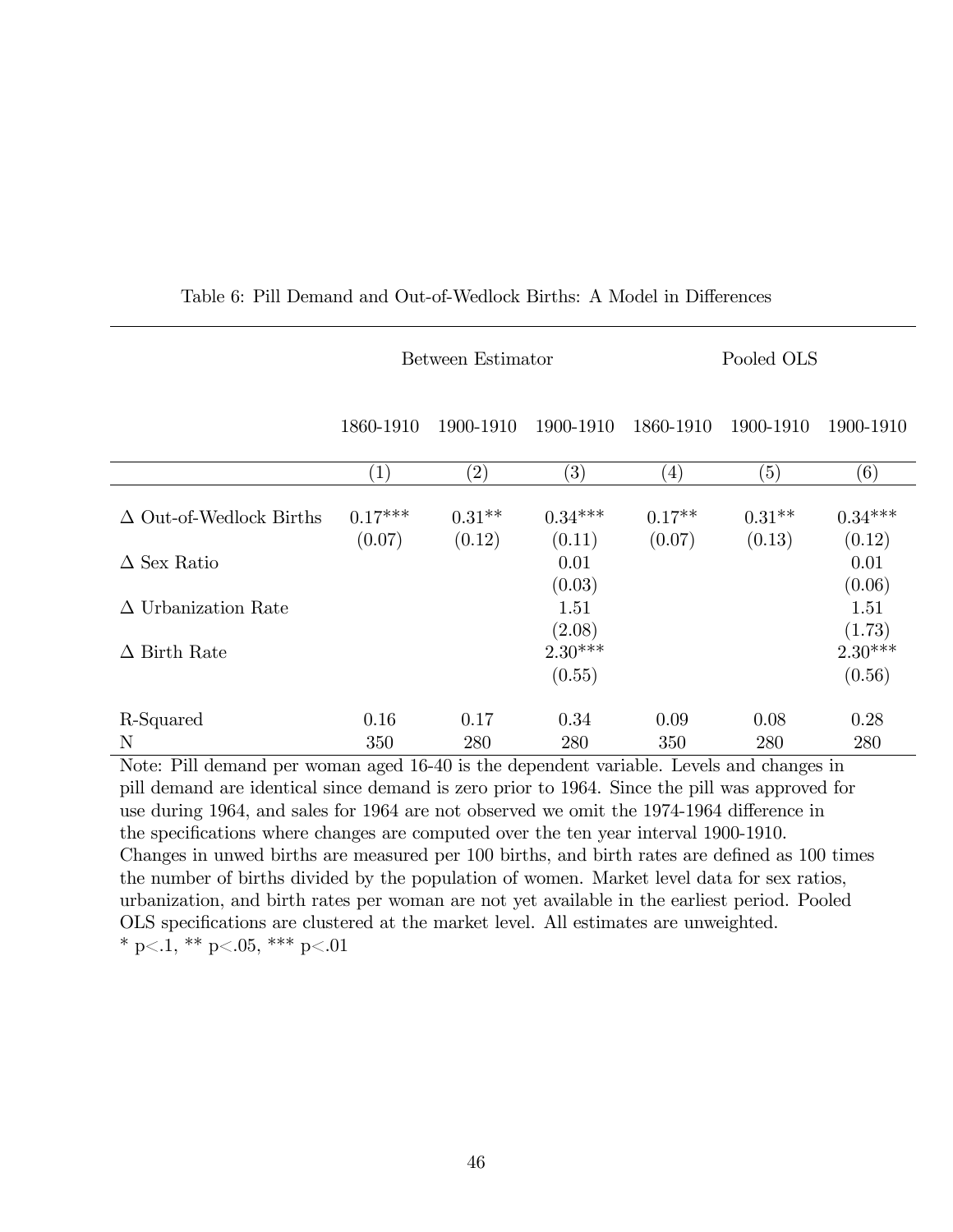|                      | <b>OLS</b>           | IV<br>1860 OWB       | IV<br>1900 OWB      | IV<br>1910 OWB      | IV<br>1860 OWB,<br><b>1910 AFM</b> |
|----------------------|----------------------|----------------------|---------------------|---------------------|------------------------------------|
|                      | $\ket{1}$            | $^{\prime}2,$        | $\left(3\right)$    | $\left(4\right)$    | (5)                                |
| Pill Use             | $-0.02***$<br>(0.01) | $-0.17***$<br>(0.06) | $-0.11**$<br>(0.05) | $-0.12**$<br>(0.05) | $-0.12**$<br>(0.06)                |
| Region Fixed Effects | Yes                  | Yes                  | Yes                 | Yes                 | Yes                                |
| Year Fixed Effects   | Yes                  | Yes                  | Yes                 | Yes                 | Yes                                |
| N                    | 350                  | 350                  | 350                 | 350                 | 350                                |

Table 7: Percent Change in Teen Births and Pill Use

Note: The dependent variable is the percent change in births per woman aged 15-19 by market over a nine year period that includes the introduction of the Pill, where the terminal period of each time difference coincides with a Pill use observation. Pill use appears in levels in since initial values of Pill use are zero. In columns 2-4 Pill Use is instrumented for by out-of-wedlock birth rates in 1860, 1900, and 1910, respectively. In column 5 out-of-wedlock births in 1860 and age of first marriage in 1910 are the instruments. Region fixed effects follow the definitions in Sundbärg (1910). Standard errors clustered at the market level are reported in brackets.

\* p<.1, \*\* p<.05, \*\*\* p<.01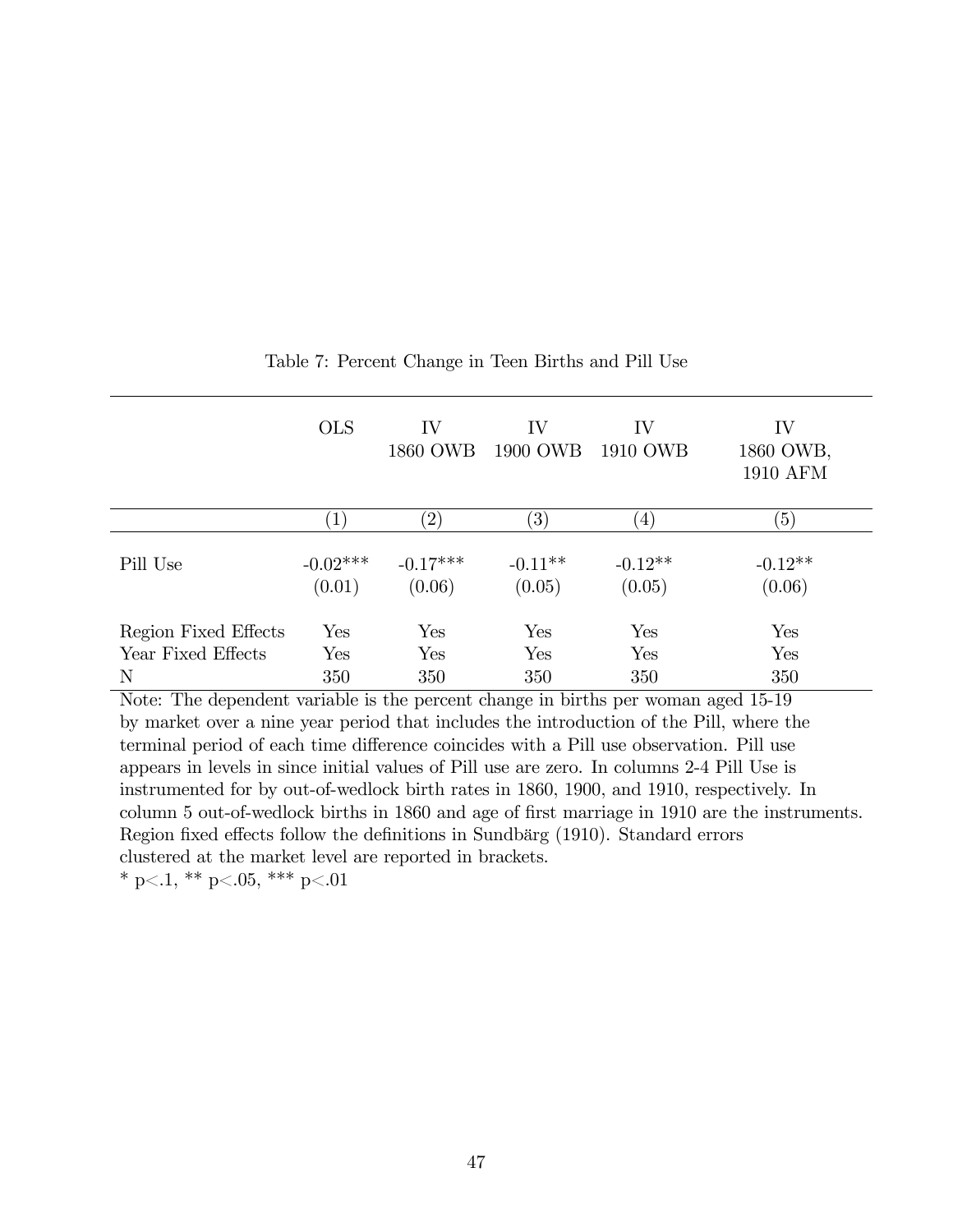

Figure 1: Gustav Sundbärg's Map of Sweden's Three Demographic Areas (1910)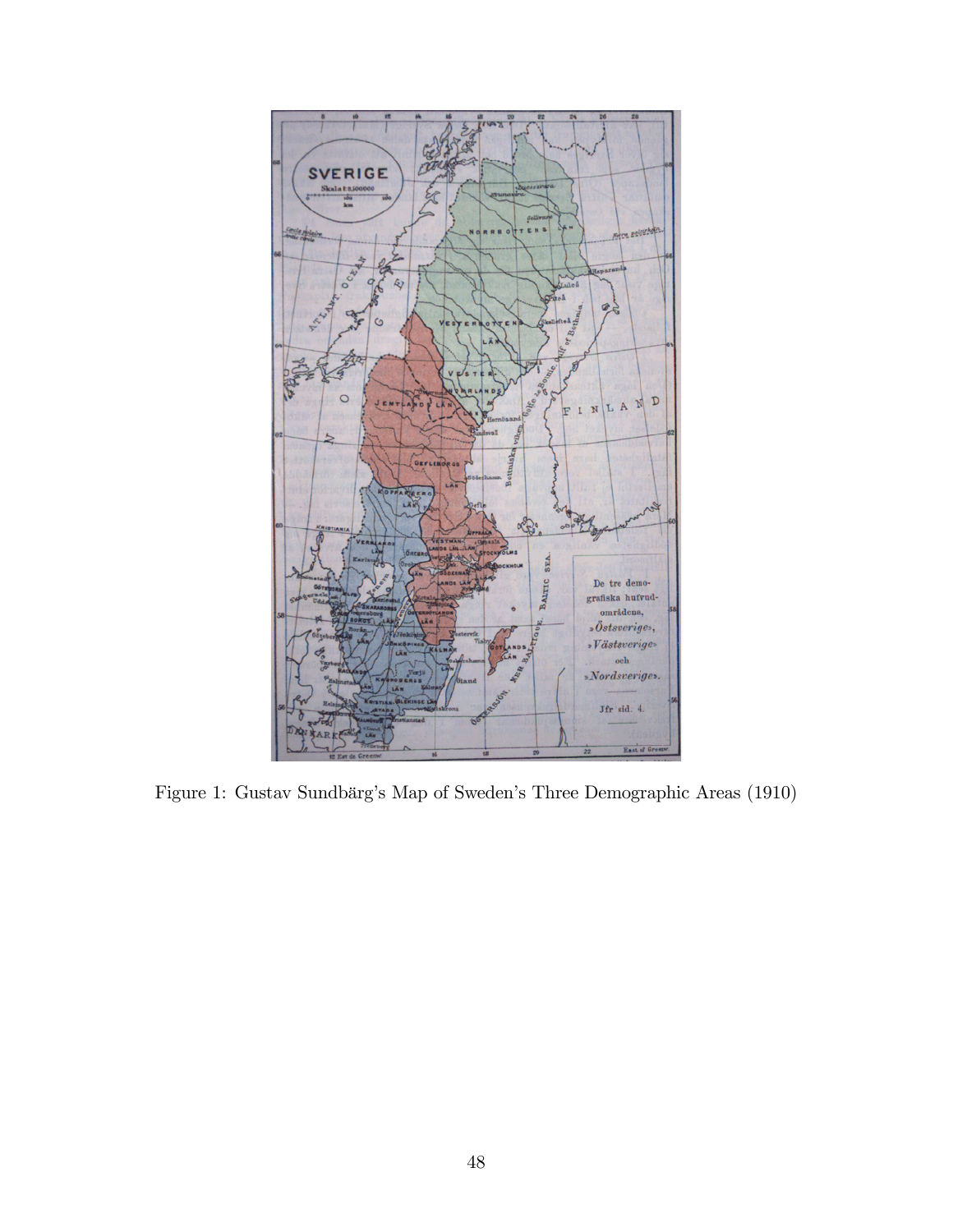

Figure 2: Maps of Out-of-Wedlock Birth and Demand for the Pill by Market



Figure 3: Out-of-Wedlock Births by County: 1860-1910